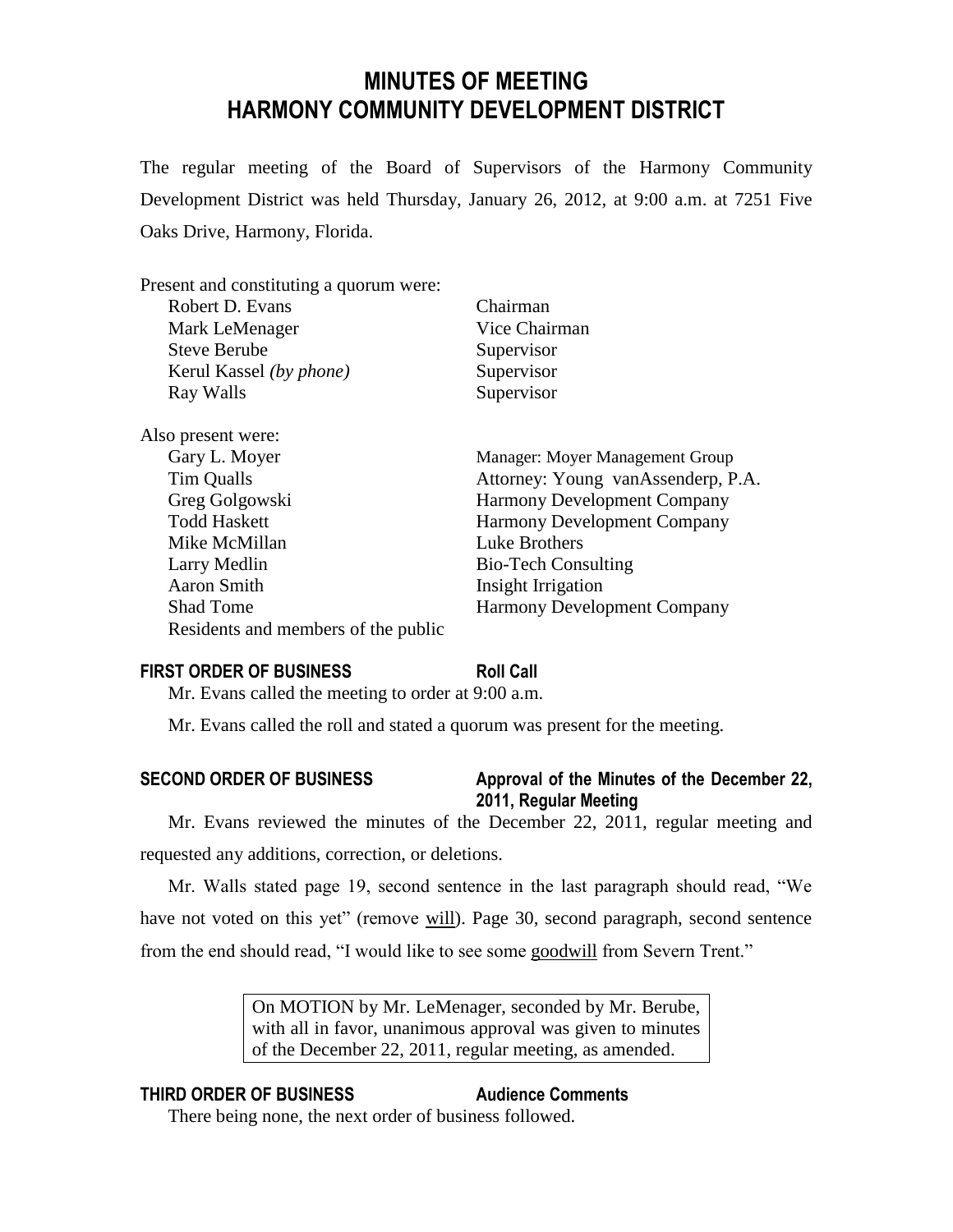#### **FOURTH ORDER OF BUSINESS Subcontractor Reports**

### **A. Aquatic Plant Maintenance – Bio-Tech Consulting**

**i. Results from Science Project** 

This item was tabled until the next meeting.

#### **ii. Monthly Highlight Report**

Mr. Medlin reviewed the monthly aquatic plant maintenance report as contained in the agenda package and is available for public review in the District Office during normal business hours.

Mr. Medlin stated I was asked to review the District's nine ponds and consider moving them to a quarterly maintenance schedule. After thinking about this, I put together a flyer to see what kind of treatments I have been doing. My recommendation is to stay with monthly maintenance. The way I treat the ponds, I actually perform four different treatments. Instead of applying all of them at one time, I split them up, lower the chemical amounts and make them very selective so that it kills the noxious plants while not harming the new plantings. Each separate chemical treatment targets different plants in three different areas of the pond. Even a quarterly treatment of a pond could take three, possibly four, treatments just for one complete eradication or control of the exotic plants. From the standpoints of actually reducing the amount of chemicals that are going into the ponds, it probably will end up being more because we will not have reviewed these ponds for a few months, and the plants will have grown in thicker. Then when we come back, there will be more chemical that we need to spray. If the ultimate goal is to reduce the amount of spraying, then I think the monthly treatment schedule is the best option. The other point is, the CDD-owned ponds are where we are installing plants. In the past two years, we have planted perhaps four ponds. Some home owners banded together and put some plants in some other ponds. In order to protect that investment, in order for them to grow in thick and become really established, the best thing is to keep an eye on them every month.

Mr. Berube stated we have been spending some money on plantings for a couple reasons. One is for the aesthetic value, and the second is for the plantings to soak up nutrients that find their way into the water. It is a safe assumption that everything that grows in that pond, including the undesirables, also soak up nutrients, so they do have some value. They may not look pretty, though.

Mr. Medlin stated you are correct; they do soak in nutrients.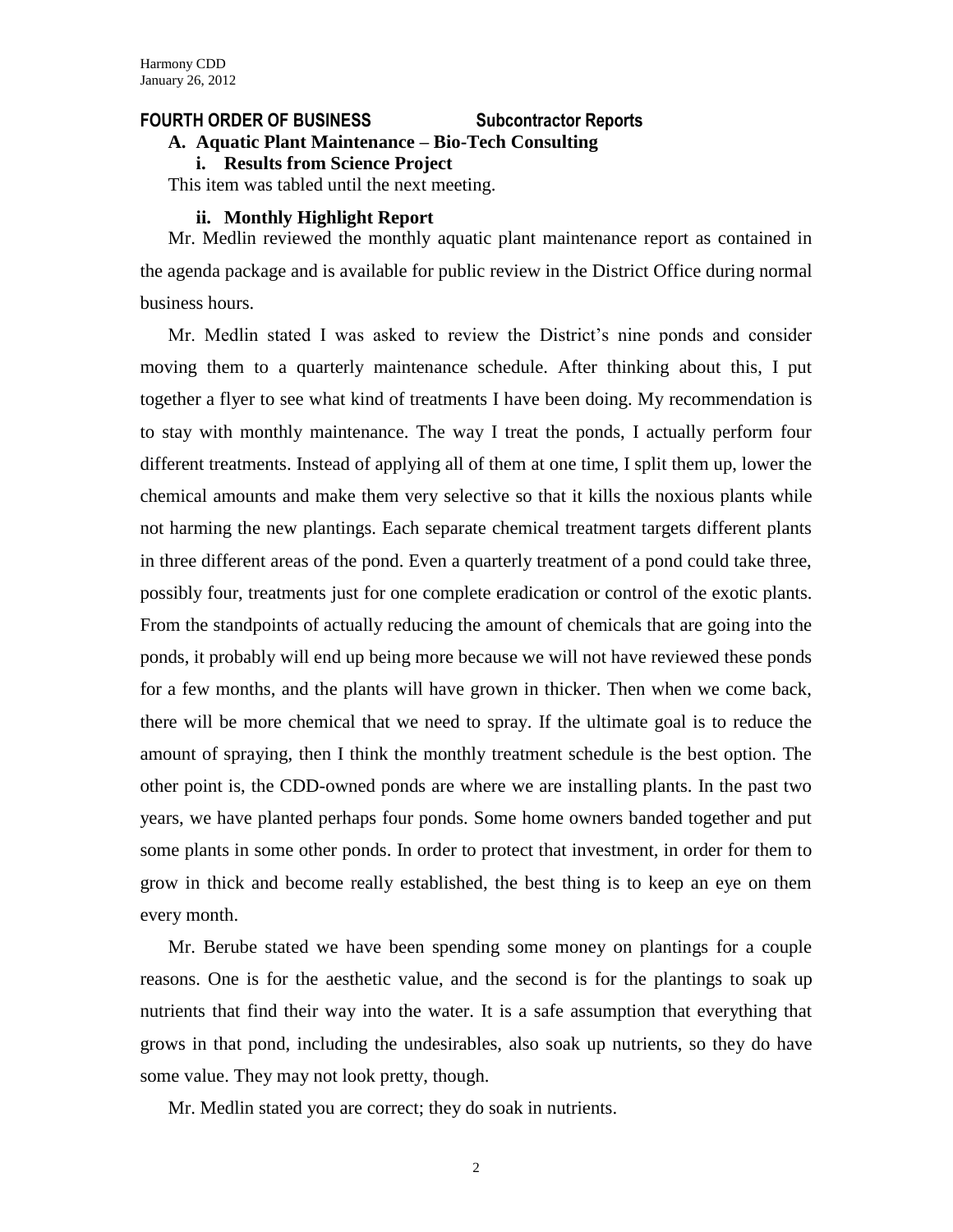Mr. Berube stated when we spray these herbicides on these plants, whether they are invasive or whatever they are, the plant dies above the water line but it dies on the bottom and become silt or some other kind of muck. We really may not be eliminating the undesirables.

Mr. Medlin stated it is only controlled. All we can do is keep these plants back. We planted the ponds, and we need to keep torpedo grass out of the planted areas or else they will not spread and grow in and get thick, like some of the ponds have. It is never a matter of being gone because it has been sprayed; it just seems to come back. There is also a plant called cogongrass that is all over the Harmony property and has taken over. It is just inevitable that it keeps getting in the ponds, and that is something that needs to be watched. It is very difficult to control. You can see it in the golf course ponds where they have tried plantings to shade it out, but you can see it coming back. They mow it, but it is in the natural areas, and it is getting into our buffers, as well. Even though there are perhaps some negatives to feeding the biomass and putting more nutrients back in for dead material, I think you get much more benefit in treating these noxious plants than any kind of negative of them ending up in the pond as dead matter.

Mr. Berube asked knowing that the ponds are primarily for water storage, why do we care if there is something else growing in them?

Mr. Medlin stated one of the things we discussed previously is having a lot of plants submersed in the water. If there is a hurricane event and there is a lot of algae and spikerush in a large area, when water starts rushing out to the wetlands or wherever they need to go in order to maintain that pond level, it might clog up and you can overflow the ponds. The stormwater management system would then not work. As far as any St. Johns River Water Management District stormwater permits that I have read, they say the ponds must be maintained free from vegetation so that they can function properly as the engineers designed them to work.

Mr. Berube stated it sounds like we should stay with where we are at currently.

Mr. Medlin stated yes, what you have planted so far looks good and has value, and we do our best to keep the noxious plants out, and you end up with an aesthetically nice looking pond.

Mr. LeMenager stated Mr. Moyer is involved in managing a number of other Districts. What sort of frequency do you see in terms of pond maintenance?

3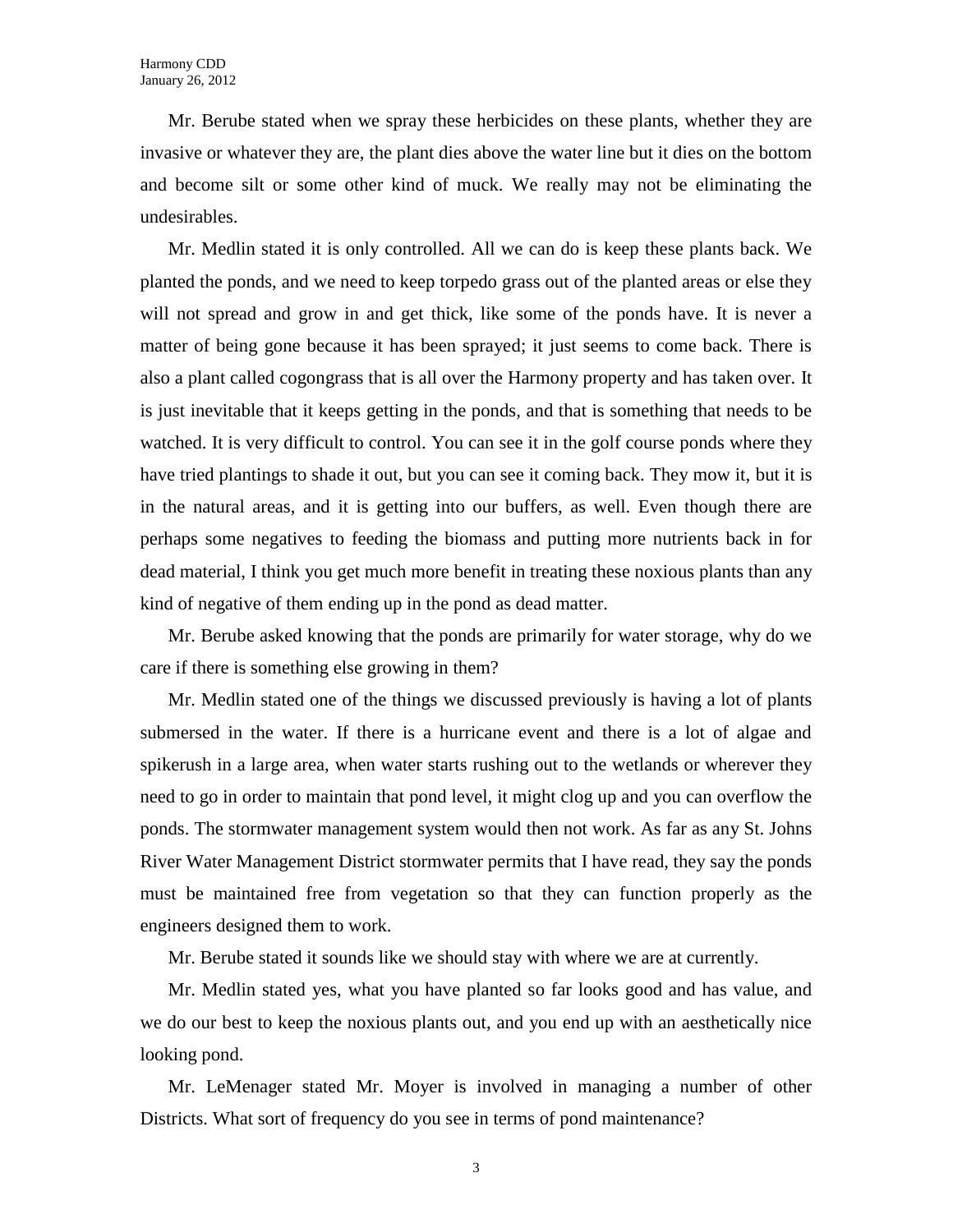Mr. Moyer stated most of them have exactly the same type of system that we have here. It is more or less driven by the aquatic that shows up in the pond. When I first got in this business in the early 1970s, you could actually put chemicals in the water that had some residue and some residual effect on future growth. All of those chemicals are no longer available, and they should not be. I am referring to Diuron; 2,4-D; 245-TP; Agent Orange and others. I am not being critical, but now the target plant has to be there before you can treat it, so it is more of a reactive system than a proactive system.

Mr. Berube stated I have been reading about this issue a lot, and there seems to be two schools of thought. One is to leave the pond, let it grow over and it is fine. The other seems to be to eliminate all of the green material growing in the water. There does not seem to be any middle ground, and I want to be sure we are doing the right thing. It is hard to know.

Mr. Moyer stated one of the things you Board members saw when we started this discussion were pictures of Celebration, which has extensive shoreline plantings. That has not eliminated the problem. It has not removed all the nutrients so that there is no other aquatic growth in those canals. We still have to spray those canals.

Mr. Berube asked do you perform that work on a monthly basis?

Mr. Moyer stated yes. Whenever there is a target plant, they will spray it. They are usually out there on a monthly basis. They do not spray every pond on a monthly basis, but they spray as needed.

Mr. Evans stated I understand that the proliferation of planting in Celebration and those canals was to the limited depth of the water in the canals because they are not really wide.

Mr. Moyer stated that is correct.

Mr. Evans stated that lends itself toward the regeneration and expansion of the plant, whereas we are looking at some deeper ponds rather than a shallower shoreline.

Mr. LeMenager stated that is a good point. I think the canals in the middle of Celebration are purely decorative, whereas if you look at the true retention ponds, that is a different story.

Mr. Moyer stated that is correct.

Mr. Walls asked what is your assessment of the most recent plantings that were done?

4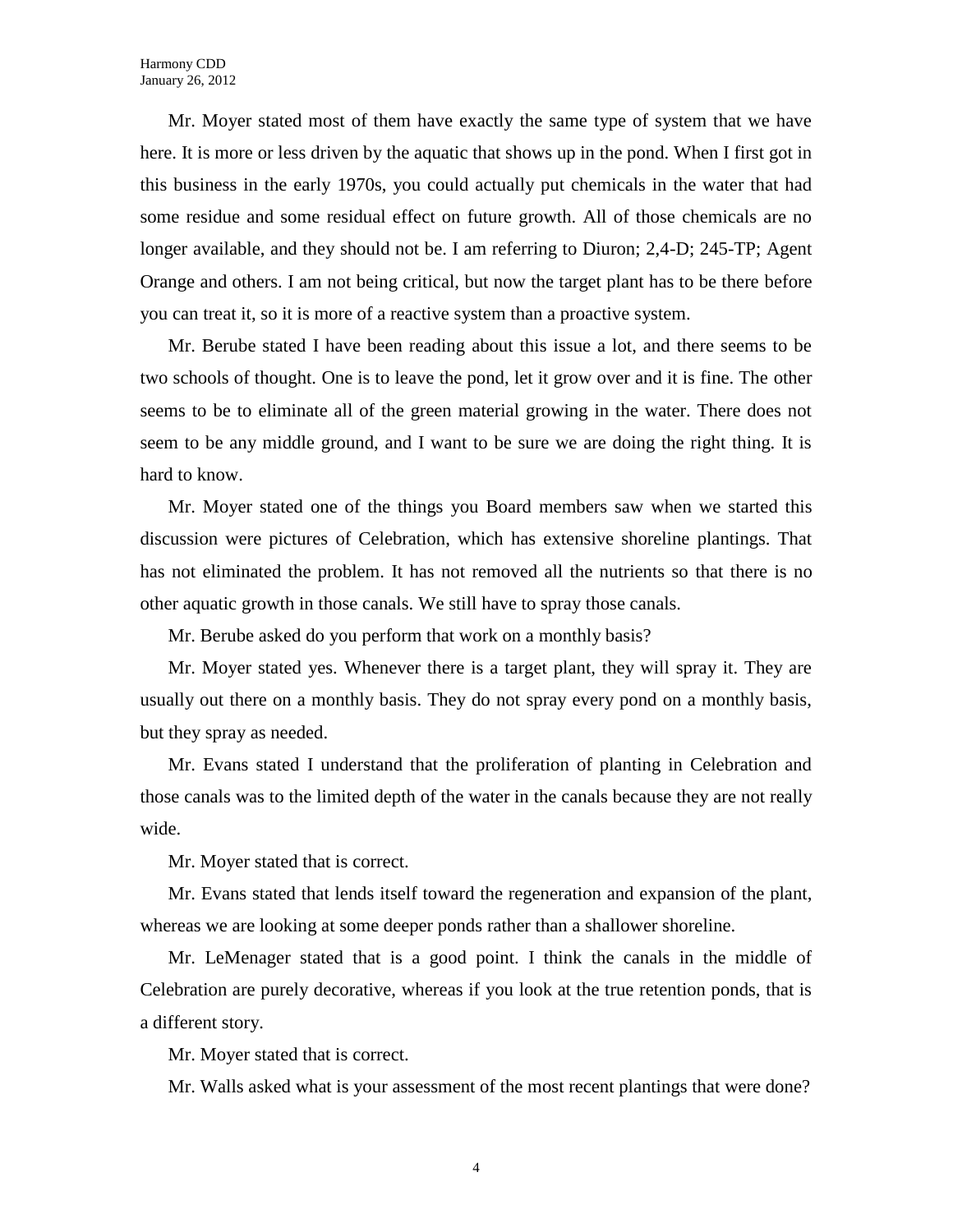Mr. Medlin stated I think the mild winter helped. The last time I saw them, they are still green and look really good. I think we actually got some growth out of them during the winter. I guess it turned out to be a good time to plant since there were really no hard freezes.

Mr. Berube stated they are certainly not being flooded.

Mr. Medlin stated that is correct.

### **B. Landscaping – Luke Brothers**

#### **i. Monthly Highlight Report**

Mr. McMillan reviewed the monthly landscaping report as contained in the agenda package and is available for public review in the District Office during normal business hours.

Mr. McMillan stated as of yesterday, we have completed pruning the ornamental grasses, including the sedge grass, fakahatchee grass, and cord grass. We are continuing with the mulch in the tree rings and we are making sure we remove the dirt that is around the concrete. With the mild weather we have been having, there has been some weed activity, so the crews are addressing those, especially in the plant beds. At the last meeting, the Board approved plant installations for three of the parks, and that work will be completed by Monday. At Lakeshore Park, we continue to keep an eye on the roses. Some of them are not looking stellar, so we will replace them and keep an eye on the others. If it looks like they are not rejuvenating and flowering like we want them to, we will replace them as part of our warranty work. There will not be any additional charge to the District for those replacements. We will be changing out the annuals in February, and we will begin the removal of the existing plants next week.

Mr. Berube stated I have been quiet about Luke Brothers for a long time, but I am not happy with their overall performance. Last month, we received a lot of invoices totaling more than \$14,000 spanning back to 10 months from last year. We discussed that at the meeting last month, but the majority of those invoices were seemingly disputing irrigation repairs.

Mr. Haskett stated that is correct.

Mr. Berube stated you can see some of the dollar amounts were reduced 50% by mutual agreement. Then last month I read that we are ready to go with our new employee to take over the irrigation system beginning December 1, 2011, but the system was in such disarray that we decided to hold back until January 1, 2012, also absorbing the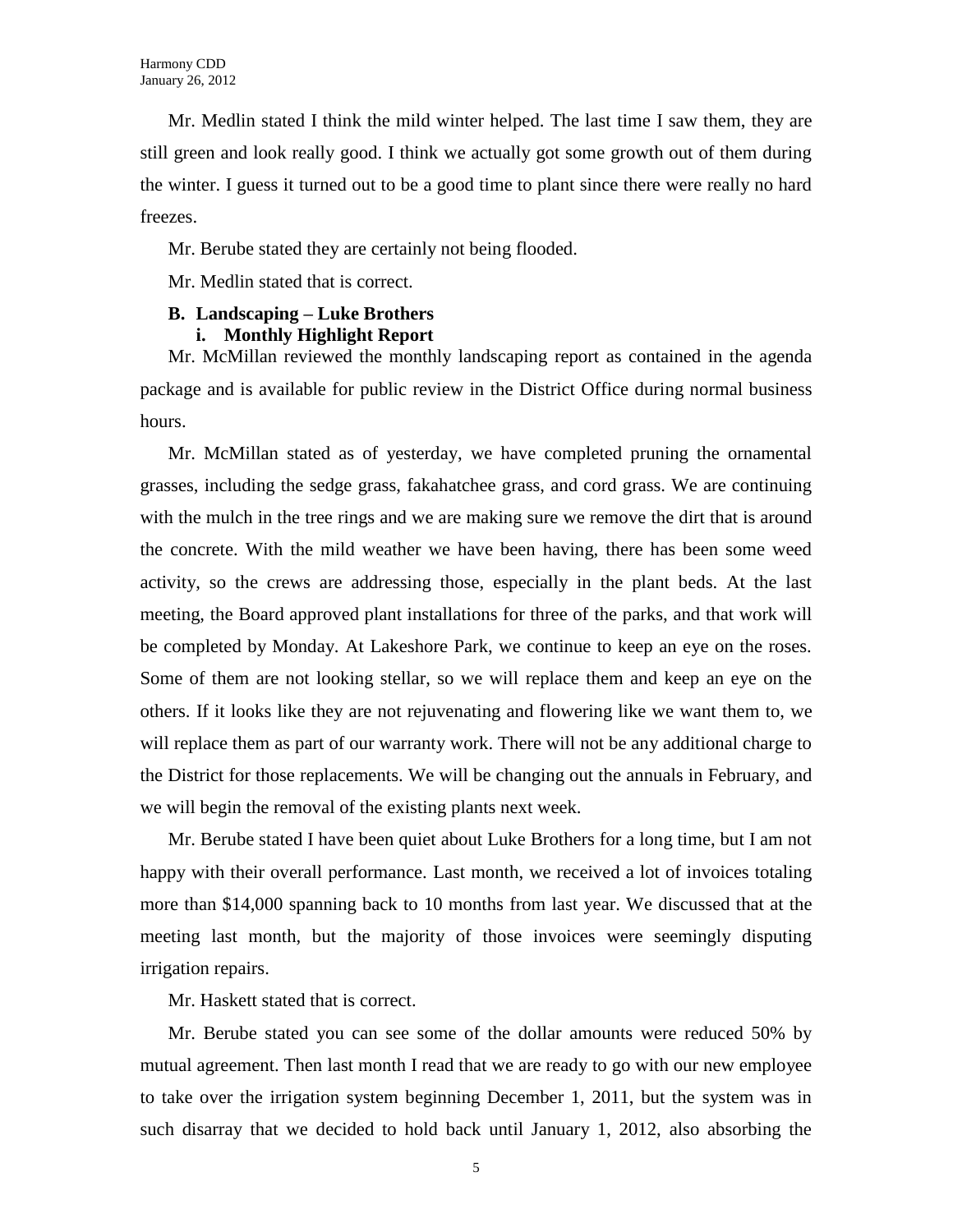irrigation responsibility with our new employee. As we review this month's agenda package, there are still a number of zones that were not ready to go after they were working feverishly to get it done. I understand we took the irrigation work away from Luke Brothers, probably for that reason, but if you need to argue with them for 10 months over a very prominent aspect of this contract, where do we stand now with the rest of what you administer? We do not hear much from Mr. Haskett, and you were not here last month to explain all the invoices. Are you still spending a lot of time with Luke Brothers?

Mr. Haskett stated as far as the irrigation technician starting December 1, 2011, we did not have the employee hired to be able to that. Therefore, Luke Brothers continued on, which they did not bill us for the maintenance as well as for November. Their last irrigation invoice was for October. They have been helpful during that period when we were in a bind and did not have an employee in time. There are still irrigation issues, which is the reason we pushed to have our own technician to do the irrigation. As issues come up, such as not being able to find some valves that have been mowed over and other technical issues that Mr. Druckenmiller is not yet quite caught up on, Luke Brothers has taken care of it for us. I suspect that it will be another month before we have everything functioning the way it should. There are still several issues out there, but in the long run, it is worth us taking it over. I would not say Luke Brothers is upset by that. We all knew they did not maintain the system the way that we want it to be maintained before issues compounded, and we are working through all of those.

Mr. Berube asked is the way they are performing acceptable in regard to the rest of the maintenance?

Mr. Haskett stated yes. We are coming into the springtime, and I keep after Mr. McMillan about the number of employees. I think they will add one more this month. Weeds are getting a little out of hand, but they are trying to keep up with that as well as mulching. They are bringing in another person so they can stay on schedule. I think they are undertaking a lot more tasks now, such as the ornamental grasses, instead of what they used to do in the past, which was to do the mulch and then go back and cut the grasses. They are a little slower in the process, but they are more thorough.

Mr. Walls stated I pointed this out to Mr. Haskett already, but I was at Lakeshore Park a couple weeks ago at the playground. The landscaping was looking pretty rough.

6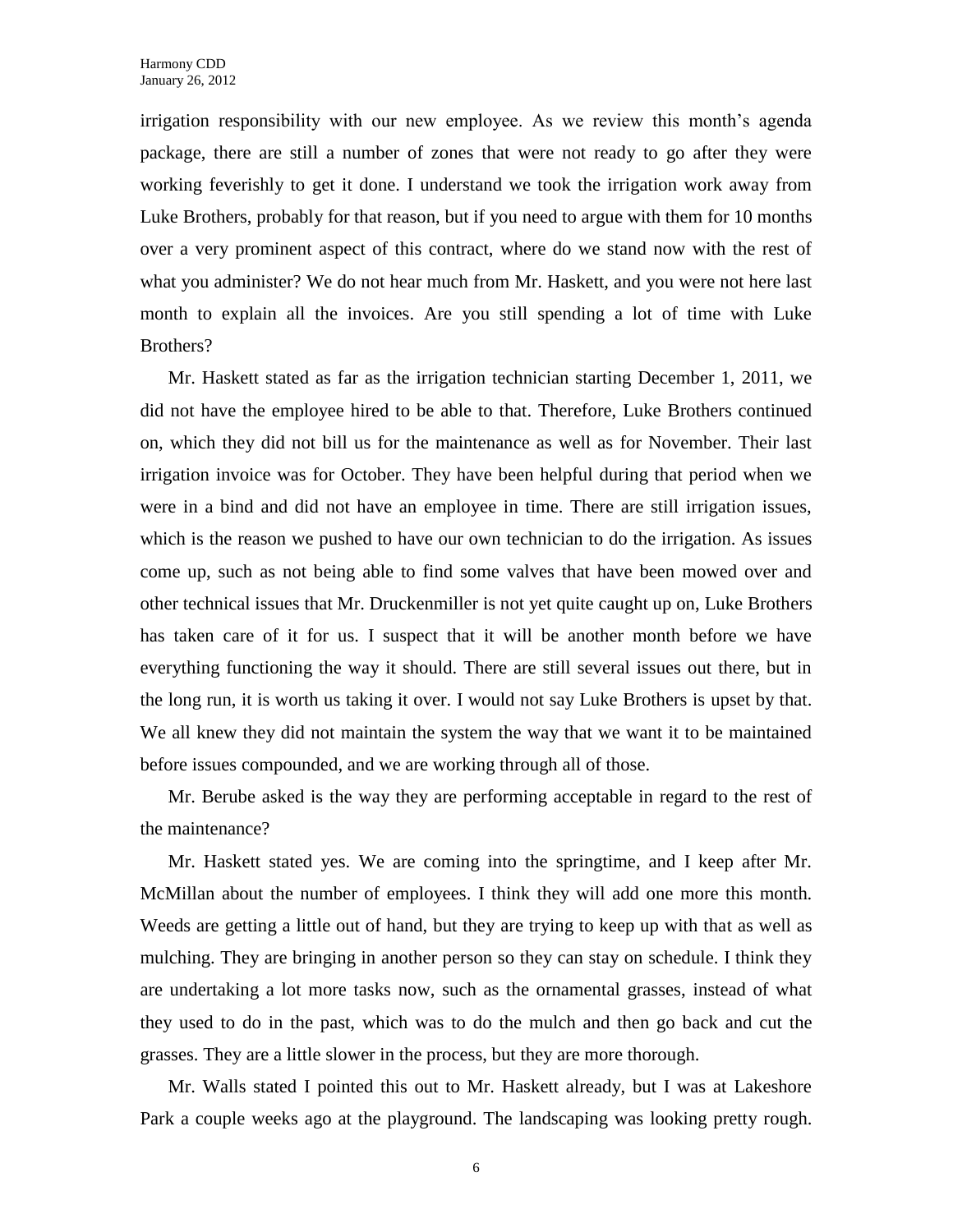The grass was dead. There were a lot of weeds, even in the flower beds. It looked like the mulch had not been refreshed in a while. This is a high visibility area, and that should be the first place work is completed. If we see problems in these areas, they need to be taken care of.

Mr. McMillan stated this time of year, we are seeing a lot of what looks like dead grass, when it is really Bermuda and crab grass, things of that nature. We had a very mild winter and one semi-frost where it was about 35 degrees. The cool weather and cold wind made it freeze, so it is turning more yellow. Overall, the turf color throughout the property is looking a lot better. When I arrived here last year in April, there was still yellow and brown grass from the frost from the previous year when the rest of the property was green, except for east Five Oaks Drive. You are correct regarding the weeds, and that is where I showed the crew first. It is a little harder with the juniper there. We can pull the weeds but two days later, the weeds that were previously under the plants have now grown through. That is one of our main focal points. We try to make sure that area is looking fresh. We have a crew attending it on Friday so it looks good for the weekend. I just need to work better as far as the schedule so that it looks good in those primary areas where a lot of residents are going to be. We did apply new mulch within 48 hours of the email from Mr. Haskett. I had a crew go through to address weeds and make sure the areas are looking better.

Mr. LeMenager stated my annual comment is that in the winter, the natural color of Florida is brown. Our continued attempts to defeat Mother Nature to turn Florida green in the middle of winter are costly. My view is, for the middle of winter, as incredibly dry as it has been, the place does not look very bad. I agree about the weeds and those are the kinds of things you want to address, but it is expensive to try to make Florida green in the wintertime. I do a lot of business in Solivita, which is a retirement community about 20 miles south of here. It is amazing how brown that community gets, and it is just as amazing how fast it comes back when things get green. They do not try to artificially make the landscape green in the wintertime. I appreciate the comments about how the community looks, but I would expect a life-long Floridian to agree with me that the natural color of Florida in the winter is brown.

Mr. Walls stated I do not disagree with you. My comments were directed at the weeds where there are patches of dead grass.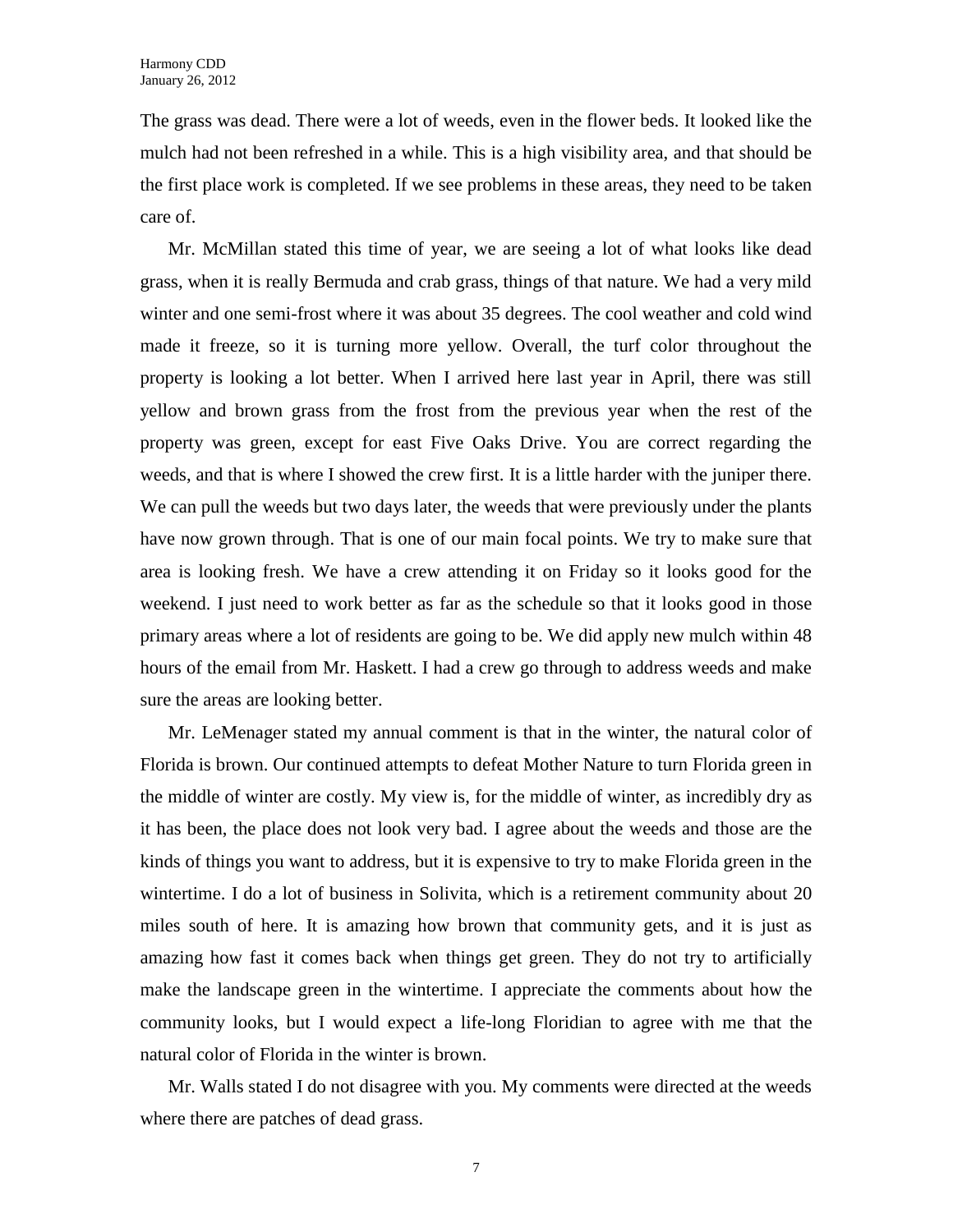Mr. LeMenager stated that is fair, and that is something we do want to address.

#### **ii. Landscape Enhancement Proposal**

Mr. LeMenager stated we had a proposal from Luke Brothers to trim the canopies for trees on the interior streets. Last year, we did the main streets. I think this has some time value. If we are going to do it, we need to do it before they really start to grow back.

Mr. McMillan stated you can trim trees anytime of the year. Right now is a great time, especially for the sycamore trees. Branches break and it is easier for us to see what is broken so we can trim them before the canopy fills back up. We thought it would be better to do this work in the winter and early spring.

Mr. LeMenager asked are the sycamore trees causing the most problems?

Mr. McMillan stated they are the trees that are raised most often by the residents.

Mr. Evans stated we originally scheduled having a workshop on trees, but I think we have enough information to move forward in considering this item at this time. We have discussed previously that the District has the right, but not the obligation, to maintain the trees in these areas. However, at the same time, these trees are located on District property. The areas we are discussing are areas that are adjacent to lots. Much of the confusion lies in the fact that if you are a new home owner and not intimately familiar with a lot of the policies, you see some trees being maintained and others not maintained. The other element is that even though the adjacent home owner is responsible for maintaining these trees, the District runs into the issue of enforcement. Sometimes enforcement can override the cost of fixing the problem. We asked Mr. Boyd to put together an exhibit that details where these areas actually are so that we have a better visual understanding of it. Mr. Haskett has done an excellent job of going through and looking at the trees in question, so we can qualify it. It is my understanding that this is the proposal to trim the trees that are on District property but are technically under the maintenance obligation of the adjacent home owner.

Mr. Haskett stated that is correct.

Mr. Evans stated the decision before us is if the District wants to modify its policies. It has the right but not the obligation. The policy does not necessarily have to be modified. It is just a decision by the Board if it wants to exercise that right on all of these trees to maintain uniformity and to accept the cost.

Mr. LeMenager stated I would say yes.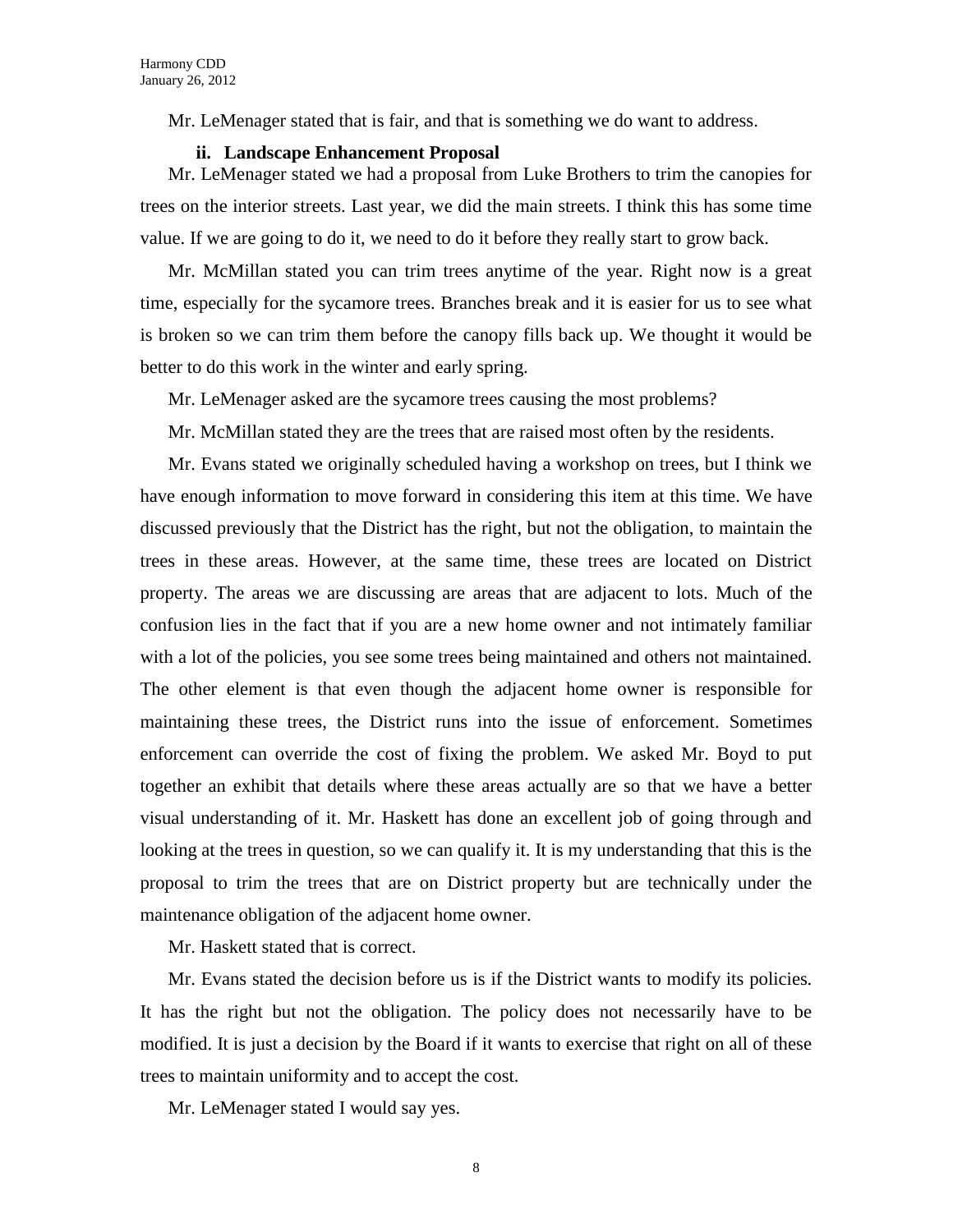Mr. Evans stated that is the question before us today. Sometimes when policies mature, you have a better understanding of the working dynamics of trying to manage certain elements, and sometimes you need to adjust and modify how you implement certain procedures for the benefit of the entire community. Having said that, we understand what the cost will be, which is \$13,000. It is my understanding that this work will not need to be done annually, but it will be periodically, every few years.

Mr. McMillan stated this proposal is to trim the elevation. There is more elevation with sycamores, maples and oaks as well as crown thinning. The time frequency on this can be every two to three years. I know in previous years, the CDD maintained these trees one year and the HOA the next year, based on the information I was given. Doing all of them at one time keeps the property looking uniform and aesthetically pleasing, rather than having a few rogue houses with tree limbs all the way down to the street.

Mr. Haskett stated I totally agree with Mr. McMillan. We trimmed these trees a year or 18 months ago in all the neighborhoods. It is good maintenance for the trees themselves. A lot of communities throughout the country have a maintenance program where the home owner is responsible throughout the year to maintain their trees and keep the limbs trimmed up 10 to 12 feet, water and fertilize them. However, the governing municipality or County would also come in every two to three years and do major pruning, especially for younger trees. A lot of home owners taking on this responsibility do not know how to do that maintenance. It is just good for our trees. If the District has the policy of replacing the street trees when one dies, we should maintain them, as well.

Mr. LeMenager stated I think the other thing we discussed was the whole concept of Traditional Neighborhood Developments and how, with all the best of intentions that the planners had, they may have actually gotten it wrong in places like Celebration and Baldwin Park. They all experienced the same problems, namely they installed really big trees next to houses. We are certainly not alone in this. The issue I wanted to discuss is, to what extent do we want to get involved in trimming the trees so that they do not touch houses?

Ms. Kassel stated I want to be clear that we are putting aside the discussion of policies regarding trees and at this point just discussing whether or not we want to do this particular tree trimming project apart from the discussion of the policy of the trees.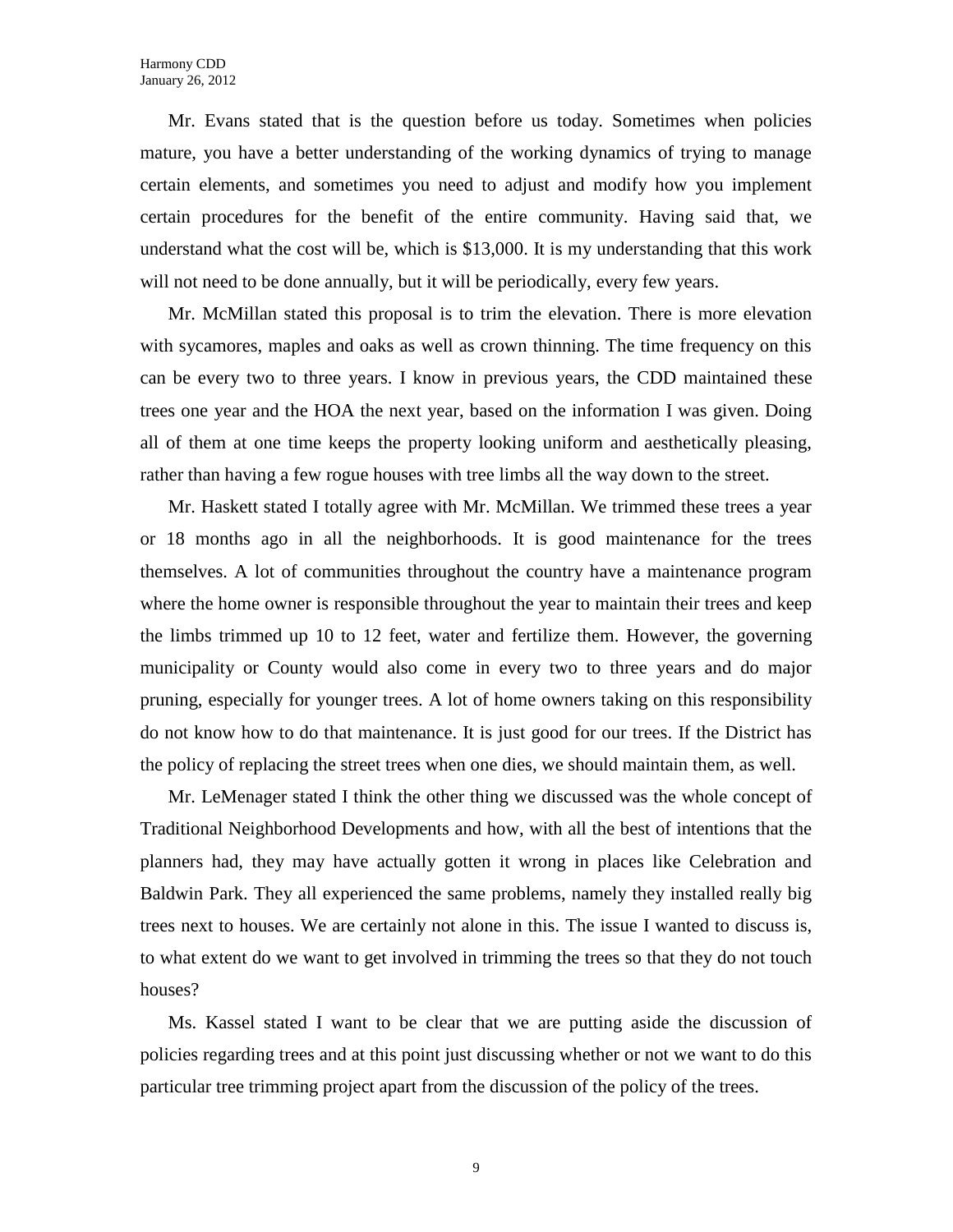Mr. Berube stated that is correct, and I agree with you. We are not discussing the overall policy today, just looking at this proposal. That is fine because the whole tree policy probably does not require a lot more time than we are going to put into this discussion. To Mr. LeMenager's question, how much of the canopy are you going to shrink? Are you going to just raise the elevation or are you going to crown the whole canopy and everything? What are the limitations on what we are going to do?

Mr. McMillan stated as far as reducing the canopy, I can only think of a couple trees that might be growing toward the house. I do not have any issue going through and cutting those limbs as they grow toward the houses. As they mature and they grow closer to the houses, that will definitely affect the price. But you do not want to cut the outside of the tree. We thin it from the inside and let the tree grow in its natural form but let air and sunlight pass through it. That is the main trimming you want to do on trees. As far as shrinking it, you really want to stay away from that unless it is something growing toward a house.

Ms. Kassel asked does the proposal include trimming trees that might be touching houses or close to it?

Mr. Haskett stated I would not say that this proposal keeps us from doing that. It is similar to a street light. If a tree is growing into a street light or may in the future by looking at the limb structure, it would be pruned back, just like it is around street signs. The assumption would be that if a tree is hitting a house, it should be trimmed back as part of the whole canopy structure.

Ms. Kassel asked is that included in the proposal?

Mr. McMillan stated yes. I apologize that I did not make that clear enough. On this proposal, the trees are not significantly grown to where performing that function will affect any time from the employees doing the work. It is included in this proposal, but in the future as the branches get bigger, it will be an additional cost. I am just informing you of that work later on.

Mr. LeMenager stated that will be years from now.

Mr. Walls stated I am supportive of the District taking on this maintenance for a couple reasons. One, as these trees mature and get bigger, it is harder for the individual property owners to do this job properly. A lot of people, including myself, do not know the correct process to do this. I have seen people mutilate their trees because they trim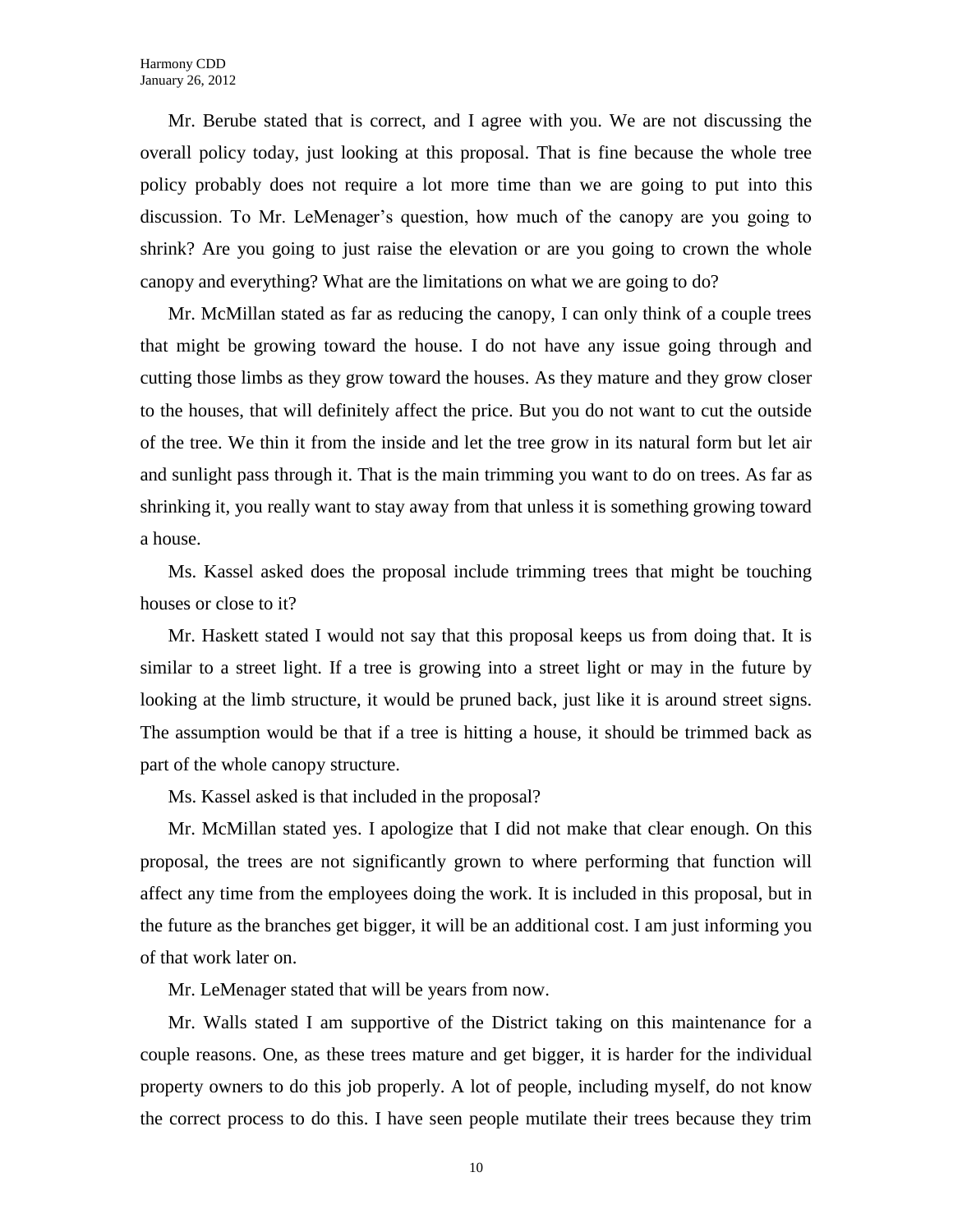them up and they look ridiculous when they are done. I think this will help provide a more uniform look and make sure things are done the right way. I think the price is pretty reasonable when you consider all the trees on the interior streets. I am very supportive.

Ms. Kassel asked does this proposal only include the oak trees, not the sycamores?

Mr. Walls stated no, it includes everything.

Mr. Berube stated it includes 238 oak trees, 102 maple trees, 224 sycamore trees, 73 elms, and I believe that will be every tree on the interior streets that is not included in the regular service area for Luke Brothers.

Mr. McMillan stated that is correct.

Mr. Berube stated so it is virtually every tree on the interior streets that they would not otherwise trim.

Ms. Kassel stated when I reviewed the agenda package online, it seemed to indicate only oak trees. Is this included in the budget for tree trimming?

Mr. Berube stated the budget is \$15,000, and this proposal is \$13,000.

Mr. Qualls asked are we talking about trees located between where an owner's property ends and where the sidewalk begins?

Mr. Berube stated yes. The trees are in the grassy area between the sidewalk and the curb.

Mr. Qualls asked is the District taking this on because there is a right-of-way that has been dedicated to the District?

Mr. Evans stated the District owns that property.

Mr. Qualls asked this particular property was granted to the District?

Mr. Evans stated yes, at the time the plat was recorded, the property in question where these trees are located was conveyed to the District. The District has always owned that property and installed the landscaping. The policy was that the adjacent property would mow the grass and maintain uniformity with his lot and those trees. However, because of the constant change of property owners and renters, there has been a deficiency in the maintenance by those individual residents. To maintain consistency throughout the community, the District already has the provision that grants them the right, but not the obligation, to maintain those. What the District is considering today is exercising that right to maintain those trees on its property.

Mr. Qualls asked what is being contemplated is a one-time trimming?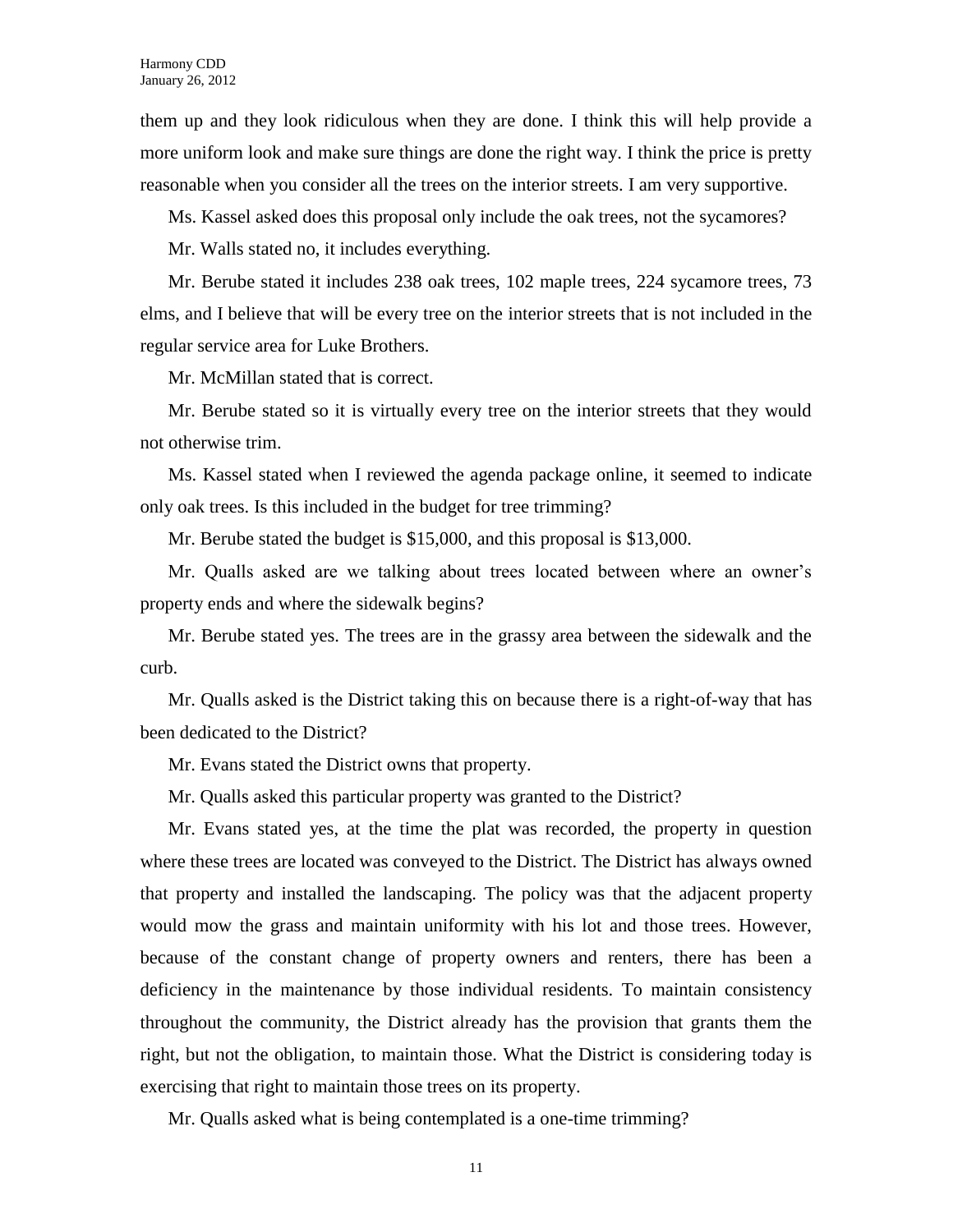Mr. Evans stated it is a one-time trimming, and we will discuss later overall policies as far as trees going forward. They are two separate issues, but the only thing before the Board right now is the exercising of the District's right to maintain the trees on its property in these affected areas, as indicated in this proposal, which is included within the budget.

Mr. Qualls asked where is it stated that the District has the right, but not the obligation, to maintain these? If it is part of the infrastructure that the District would maintain, I understand that. Is there a written provision that says that?

Mr. Evans stated I have seen it but it has been a long time ago.

Mr. Berube stated we own the trees, and we have discussed this *ad infinitum*. When the tree dies, we replace it. It is pretty well documented that these are the District's trees.

Mr. Qualls stated the District has a contract with Luke Brothers for some different trees, which explains exactly what work was being done and it had a map attached that highlighted the areas, so everyone was in complete agreement as to what we were talking about. I would ask that your motion to approve this proposal be subject to finalizing the contractual details.

Mr. Evans stated the contract provides for the terms and conditions of the existing agreement. It also provides for change orders or add-ons, that are subject to the same provisions that are set forth in that agreement. This can be viewed as nothing more than a change order.

Mr. Berube stated when we saw this last month, there was a map that detailed the whole property and had dots showing all the locations of these trees.

Mr. Qualls stated I am just thinking ahead to two years from now when the Board is having this same discussion and wanting to know what happened. If you look at this proposal, I do not know that it necessarily makes that clear. Perhaps you could just incorporate that map into this proposal.

Mr. Evans stated we can include the map and the exhibit that shows those areas to make it very clear.

Mr. Qualls stated the contractual language that is referred to in the change order is a matter of taking the contract that has already been done and changing some provisions. I am not talking about a lot of legal fees to complete this.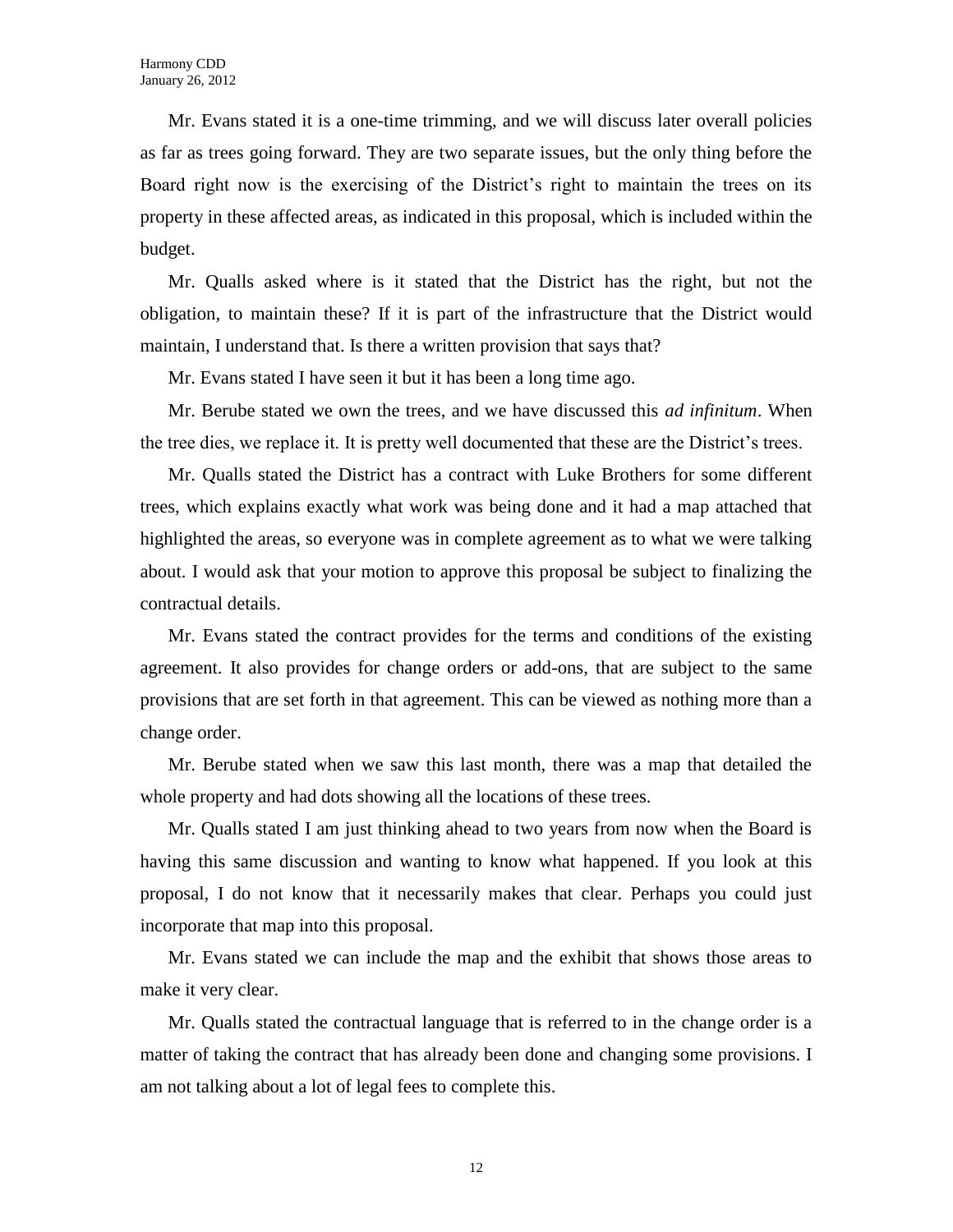Mr. Evans stated I think the existing contract we have with Luke Brothers provides for things like this already.

Mr. Berube stated we have done this kind of thing before.

Mr. Evans stated we can add work to their scope of services. It is still subject to the terms and conditions of the provisions that are set forth in the existing agreement that we have. That is different than accepting a proposal from a firm where we did not have a preexisting contractual agreement.

Mr. Qualls stated I am coming from the standpoint of clarity and having everything set out. I think it makes things easier in the future. I would ask that you approve this proposal subject to review of the existing contract to add some language that this relates back to the existing contract and attach a map so everyone understands and is in agreement. That is my recommendation.

Mr. Berube stated to Ms. Kassel's point on the proposal, if you read #1 and #2, it does say oak trees. I think we need to remove "oak trees" on both those lines to clarify, as Mr. Qualls suggested. On #3, it is a little more detailed but it says "site" lines, and should say "sight" lines.

Ms. Kassel stated thank you, that is exactly what I meant.

Mr. Haskett stated for #1, it says crown cleaning of all street-theme oak trees because you do not want to crown thin sycamores or elms. That is why the wording was specific to oaks.

Ms. Kassel stated the total in the box says it is for the oak tree structural pruning program. It does not really talk about the other trees.

Mr. McMillan stated I can remove "oak" from that box and leave it as the structural pruning program.

> On MOTION by Mr. Walls, seconded by Mr. LeMenager, with all in favor, unanimous approval was given to the proposal from Luke Brothers for the structural pruning program for the interior street trees, in the amount of \$13,000, subject to the terms and conditions set forth in the existing landscape agreement, with the comments and corrections as noted.

Mr. Evans stated you may now proceed with this work, subject to the above changes that have been noted, so that we do not need to wait another month. We have the map, we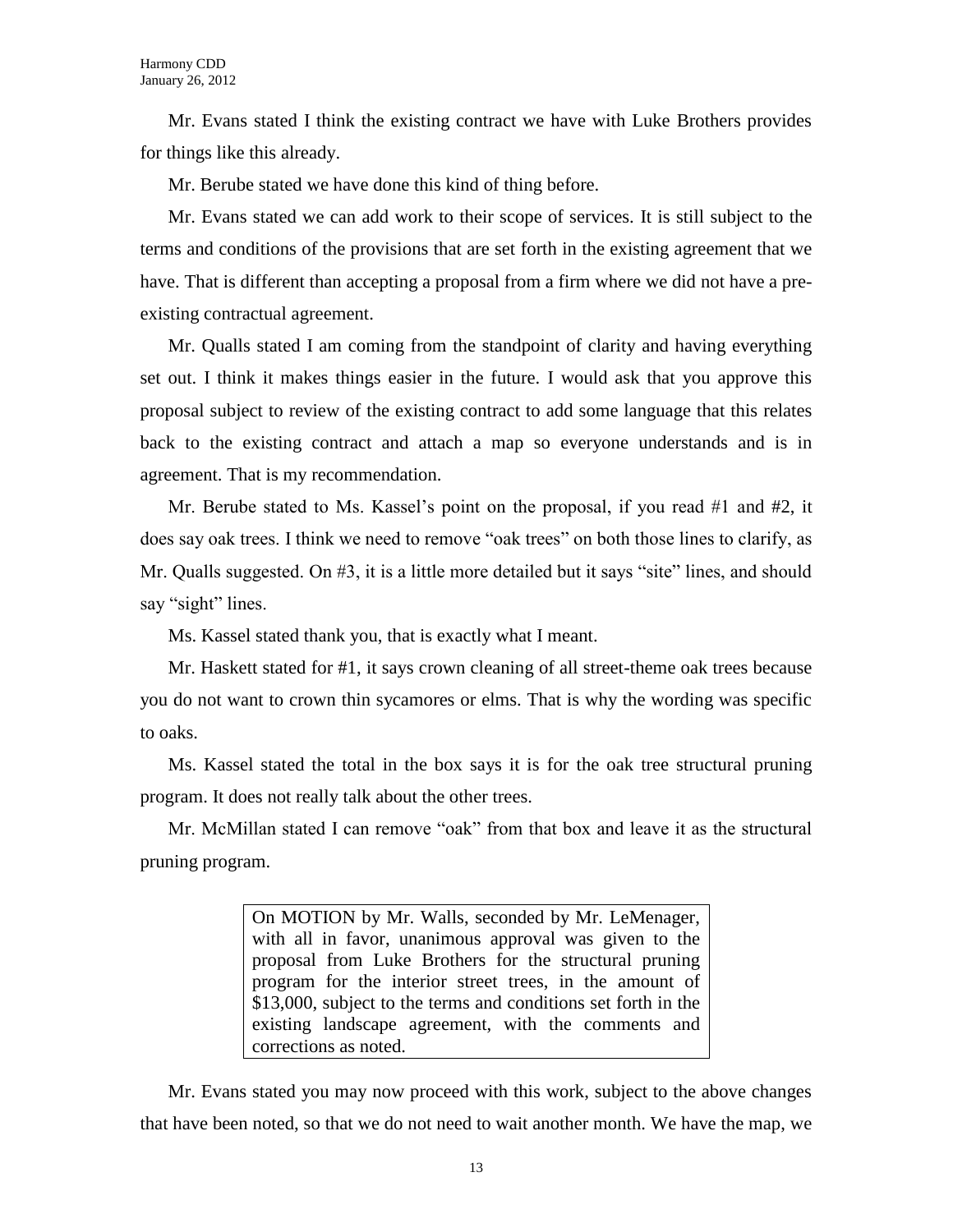have the original agreement, and we have all the other parts in place for this work to begin.

# **C. Dockmaster/Field Manager**

### **i. Buck Lake Boat Use Report**

Mr. Haskett reviewed the monthly boat report as contained in the agenda package and is available for public review in the District Office during normal business hours.

## **ii. Field Activities**

Mr. Haskett reviewed the monthly field activities report as contained in the agenda package and is available for public review in the District Office during normal business hours.

Mr. Haskett stated I understand from the last meeting in my absence, you had some questions about the shade structures at Lakeshore Park. In my mind, the structure would cover the climbing, jumping and play equipment, which it is. In my mind, you do not normally put shade structures over swing sets. However, knowing that, I am looking at alternatives to shade the swing sets and possibly moving them closer to the shade structures. As we move into spring, I can see where the sun will hit and how much shade we will get out of it. I will do what I can to make alterations to that.

Mr. LeMenager stated please consider planting trees as an alternative.

Mr. Haskett stated trees are a good thought. There is one oak tree there, but it is nowhere near big enough.

Mr. LeMenager stated it strikes me that sycamore trees grow really fast. If you put the right one in the right spot, I think that will provide a lot of shade over the summer. If you have a tree that sheds in the winter, that is fine because the issue of the sun being dangerous is reduced in the winter. You are primarily talking about high summer. To the extent you can plant a sycamore tree or two in there, within a very short period of time, you will have a significant amount of shade.

Mr. Haskett stated I will look into several options to see what we can come up with.

Mr. Walls stated I see the No Fishing signs on this report quite often. What is happening with them?

Mr. Haskett stated they keep disappearing. They are cemented in, and we have gone to using 180 pounds of concrete, but they keep disappearing. It is in one isolated location. We have ordered a steel pipe that will be filled with concrete, which is our last resort. We can mount them in the water to make it more difficult to remove.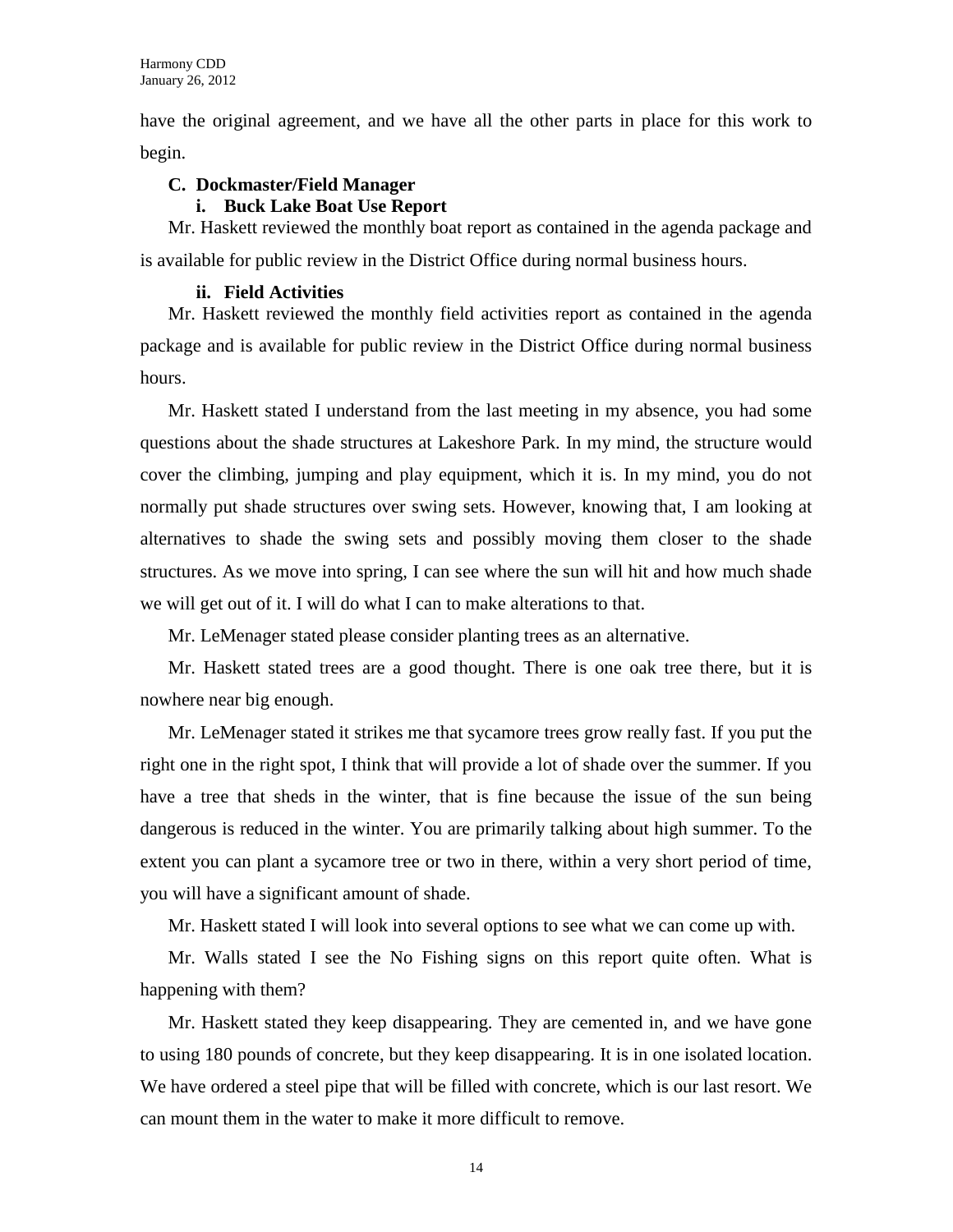Ms. Jeanna McGinnis stated the signs are there in the evening but they are gone in the morning, so it is a nighttime activity.

Mr. Haskett stated we continue to work on renovation of the restrooms at Lakeshore Park. Some accent trim on the gable ends will be replaced with a synthetic material rather than wood so they will not deteriorate. We are ordering new doors since they are rusted. I anticipate all this work will be completed by the next CDD meeting.

Mr. Haskett stated it has been mentioned about the bass boat being slick and dangerous. We do not want people falling overboard or getting injured, so we are looking at applying a non-skid material. I want to see if there are any objections from the Board before we start that work. I would also like to do that to the small pontoon boat, similar to the work we did on the large pontoon boat.

Mr. Berube stated I recall that same material will work on a metal boat.

Mr. Haskett stated it will in portions, but they have a non-skid matting material that we are looking at for the top deck parts. We will experiment with that, and the cost is about \$400 for materials to do that work.

*The Board had no objections.*

Mr. Berube stated the security cameras have been noted on the activity report. We have an IP address. Can people look at what is going on with the cameras?

Mr. Haskett stated yes, if the Board wants to allow access. There are different security levels that can be set for the cameras.

Mr. Berube stated I am curious as to whether or not we want to allow access to that information.

Mr. LeMenager asked do we have one that looks out over the lake?

Mr. Haskett stated yes.

Mr. LeMenager stated I would think from a marketing perspective, a live shot of Buck Lake would be nice.

Mr. Berube stated the same with the pools.

Mr. Evans stated as soon as you see the view corridors that are covered by the cameras, then you know where else to go.

Mr. Berube stated they do move.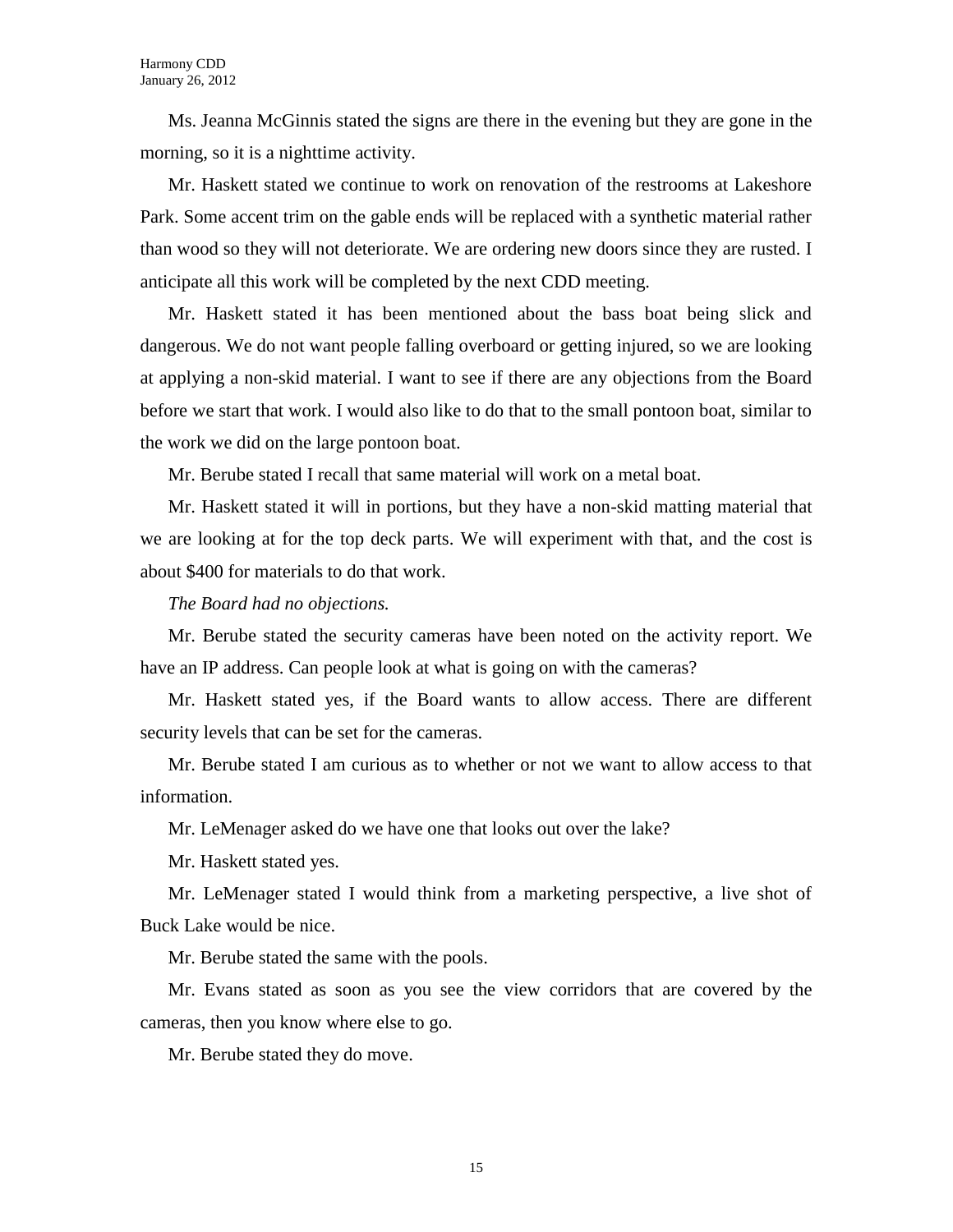Mr. Evans stated but you know the focus area that is being covered. If someone had ill intentions, then they could just circumvent that area. I am not sure what exactly is covered by the cameras.

Mr. LeMenager stated think about the promotional aspect. I remember when I lived in Europe, I would frequently log into the camera on the Celebration Hotel just to see what the weather was like. You would be surprised how many people will do that.

Mr. Berube stated it is the same thing with the pools. If you are wondering about going to the pool, you can see if it is crowded or if it is empty.

Mr. Haskett stated I will research the alternatives, but I believe there is a way you can isolate certain cameras. If there are four or five cameras in one location, there might be one showing the pool but not showing the other camera locations. I will look into it and report to the Board.

Mr. Evans stated we just need to decide if we want cameras for a security purpose or for a promotional purpose, or if they can be used for both.

Mr. LeMenager stated it is absolutely worthwhile to check. We can see about having a link on the local television station.

# **FIFTH ORDER OF BUSINESS District Manager's Report**

#### **A. Financial Statements**

# Mr. Moyer reviewed the financial statements, which are included in the agenda package and available for public review in the District Office during normal business hours.

Mr. Moyer stated related to the Board's discussion last month on whether or not the Luke Brothers irrigation invoices were going to show up in our budget this year versus being accrued against last year's financial statements, our accountant went to the auditors, and they are going to accrue that in the 2011 fiscal year. The vast majority will not be included in this fiscal year's financial statements.

Mr. Walls stated it will affect fund balance, though.

Mr. Moyer stated that is correct.

Mr. Berube stated it will just make this year more accurate.

Mr. Moyer stated that is correct. We are 49% collected on our non-ad valorem assessments that are collected by the tax collector. Last year at this time we were 47% collected, so we are right where we need to be. On the expenditures, for the most part we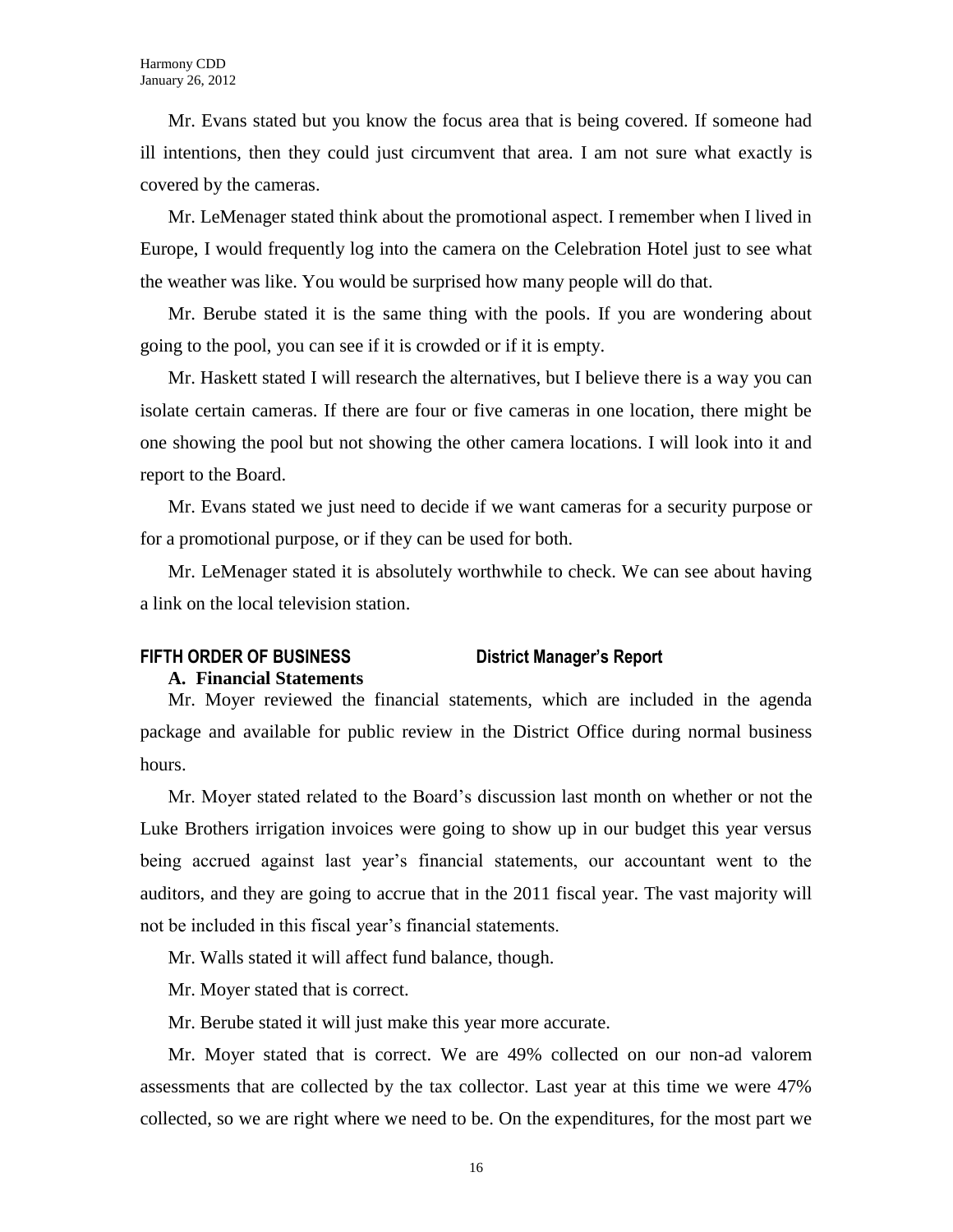are doing fine. We do have a couple overages, most notably under operation and maintenance contingencies where we are significantly over budget, but that is accounted for with the shade structure expense.

Mr. Berube stated we discussed how we were going to balance that out when we approved it We were going to take it out of fund balance from last year but because of delays, it ran into this year.

Mr. Moyer stated we will do a budget amendment when we get further into the year and know with more certainty how we will end up.

#### **B. Invoice Approval #141 and Check Run Summary**

Mr. Moyer reviewed the invoices and check summary, which are included in the agenda package and available for public review in the District Office during normal business hours, and requested approval.

Mr. Moyer stated I have two additions to the check run summary. One invoice is from Classic Marcite in the amount of \$30,715 in accordance with our contract for remarciting the pools. Mr. Golgowski received one from Insight Irrigation for \$400. With the Board's permission, we would like to add those invoices to this list so we do not have to carry those forward for another 30 days.

Mr. Berube asked is the irrigation invoice for the person who was here yesterday working on Beargrass and Cat Brier?

Mr. Golgowski stated yes.

Mr. LeMenager stated given last month's discussion, I thought it was very timely that we received the Severn Trent invoice for assessment services. I have a question on the Woolpert invoice. We spent a lot of money for Woolpert in November, and I am sure we already discussed what that was about, but can someone remind me? It was for meetings and maps and discussions with various people.

Mr. Evans stated I talked with Mr. Boyd about putting together an exhibit on the tree issue to make it clearer to identify those areas that would be impacted by the contract. This has been going on over the period of a couple months to have it in preparation. Several months ago, perhaps at the October meeting, we considered having a workshop but we needed an exhibit that clearly identified the areas that would be impacted by the contract to do the tree trimming that we discussed, and also to delineate the areas that were covered. We need an exhibit that we can include on our website along with a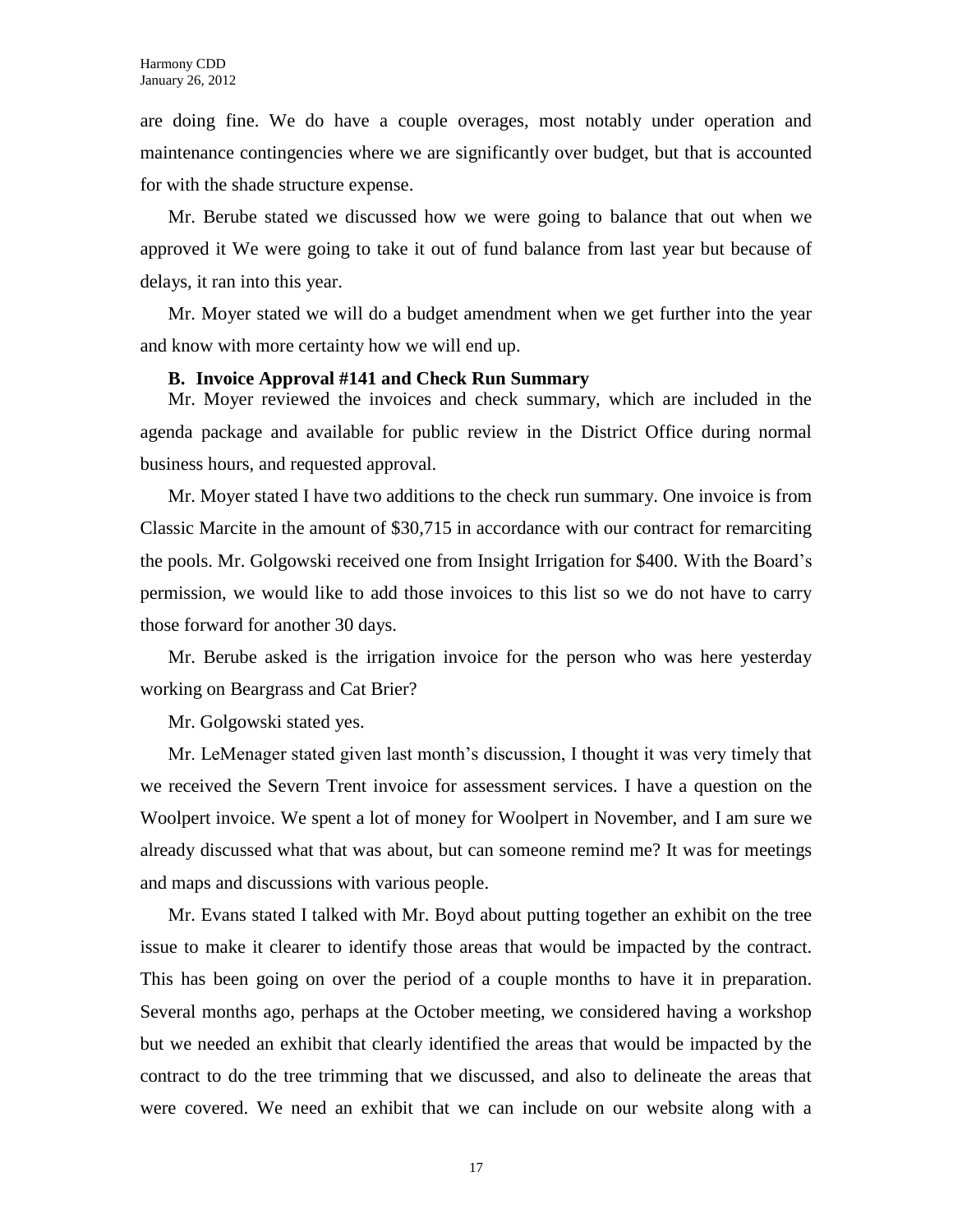definition of what is being covered, and this will be the exhibit that will be attached and incorporated into the agreement.

Mr. Berube stated I have a question regarding the payment to Creative Shade. There was an addendum to the package where they added \$208.56 to the invoice for City and County permitting fees. When I look at the original contract, there was already \$750 included for permitting and permit applications. I think Mr. Moyer said it was fine to pay, which is within his purview, but I wonder why we are paying an additional \$208.56 when there was \$750 already noted for permitting. This goes back to last month when Mr. Moyer requested an additional \$300 for the Bobcat because the auditors like to make sure everything is approved. If we needed approval for the extra \$300 last month, where is the line drawn for when things do not match what is previously approved?

Mr. Moyer stated that is a good point. I probably should have brought that to the Board for approval. We try to pay these vendors timely because there is a State law that says we have to pay them timely.

Mr. Berube stated no disagreement.

Mr. Moyer stated when put in those situations, I think the policy would be that if there is sufficient time to bring it to the Board, we will bring it to the Board. If there is not sufficient time, under the Prompt Payment Act of the State of Florida, we will make those value judgments on a case-by-case basis.

Mr. Berube stated it is \$208 on an overall \$30,000 invoice, which is minimal. Where do we draw the line: \$200, \$400, \$800? When we have a contract and it is clear, when there is an additional fee, perhaps the vendor made a mistake and did not include it in the contract.

Mr. Haskett stated I do not have the contract with me, but I am sure it said there was a cost outlining the \$750 for the process of permitting, and there was an open area that said "to be determined" for the actual cost of the permit. That \$208.56 was the actual cost of the permit. A contract will not typically include the amount a County will charge for a permit. They will only charge what they know their process is going to be.

Mr. Berube stated so their \$750 charge was to fill out the permit application and go through that process, and the \$208 is over and above for the permit.

Mr. Haskett stated that is correct.

Mr. Evans stated they were still the lowest bid.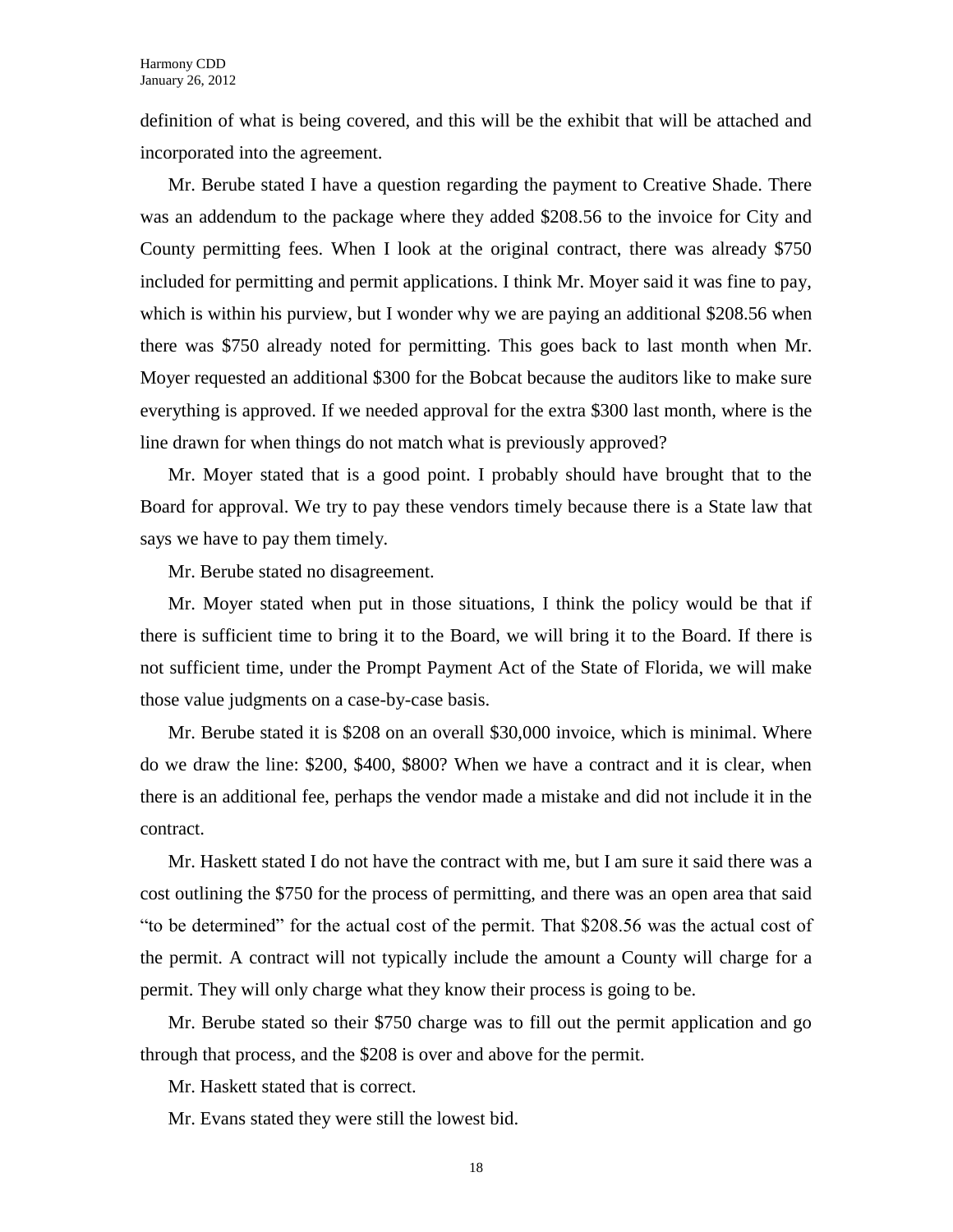Mr. Berube stated this is a topic for our budget workshop later in the year, but I think we need to add a line to our balance sheet and budget to break out Maxicom as a separate line item in the budget. This is getting expensive. We have proposals to consider today, and we need to monitor it as to how much it costs.

Mr. Evans asked you are just asking for a separate budget line item where we can track repairs and enhancements?

Mr. Berube stated yes, for everything related to Maxicom. We are still paying phone bills but yet we have the radio communication system. Is this a timing issue? Are the phone bills going away?

Mr. Golgowski stated we had the wireless system installed, and we still expect it will work, but we decided to keep everything the same for a month to make sure everything is operational. That is where we are now.

Mr. Berube stated last month I raised the BrightHouse bills several times. Mr. Tome mentioned that they will be reduced by \$30 each month. That did not happen. Is that also due to timing?

Mr. Haskett stated it did not happen. I received an email from Ms. Wendy Ritter at Severn Trent in the middle of the month that stated it did not go down. I made a phone call to BrightHouse and spent several hours on the phone with them to confirm that it would be reduced.

Mr. Berube stated there is an invoice on the debit cards, \$60.20 for work pants for employees. I agree that we wanted them to have uniform shirts, and I have no problem with that. Why are we buying pants?

Mr. Haskett stated they are destroying their pants by the work they do for us and the activities we have them do, as well as chlorine stains and other daily duties. I figured that was part of a uniform since it is a maintenance activity. If that is not is the way the Board wants to go, I can certainly correct that.

Mr. Berube stated I think we walk a fine line there.

On MOTION by Mr. LeMenager, seconded by Mr. Walls, with all in favor, unanimous approval was given to the invoices, including Insight Irrigation in the amount of \$400 and Classic Marcite in the amount of \$30,715 as presented and discussed.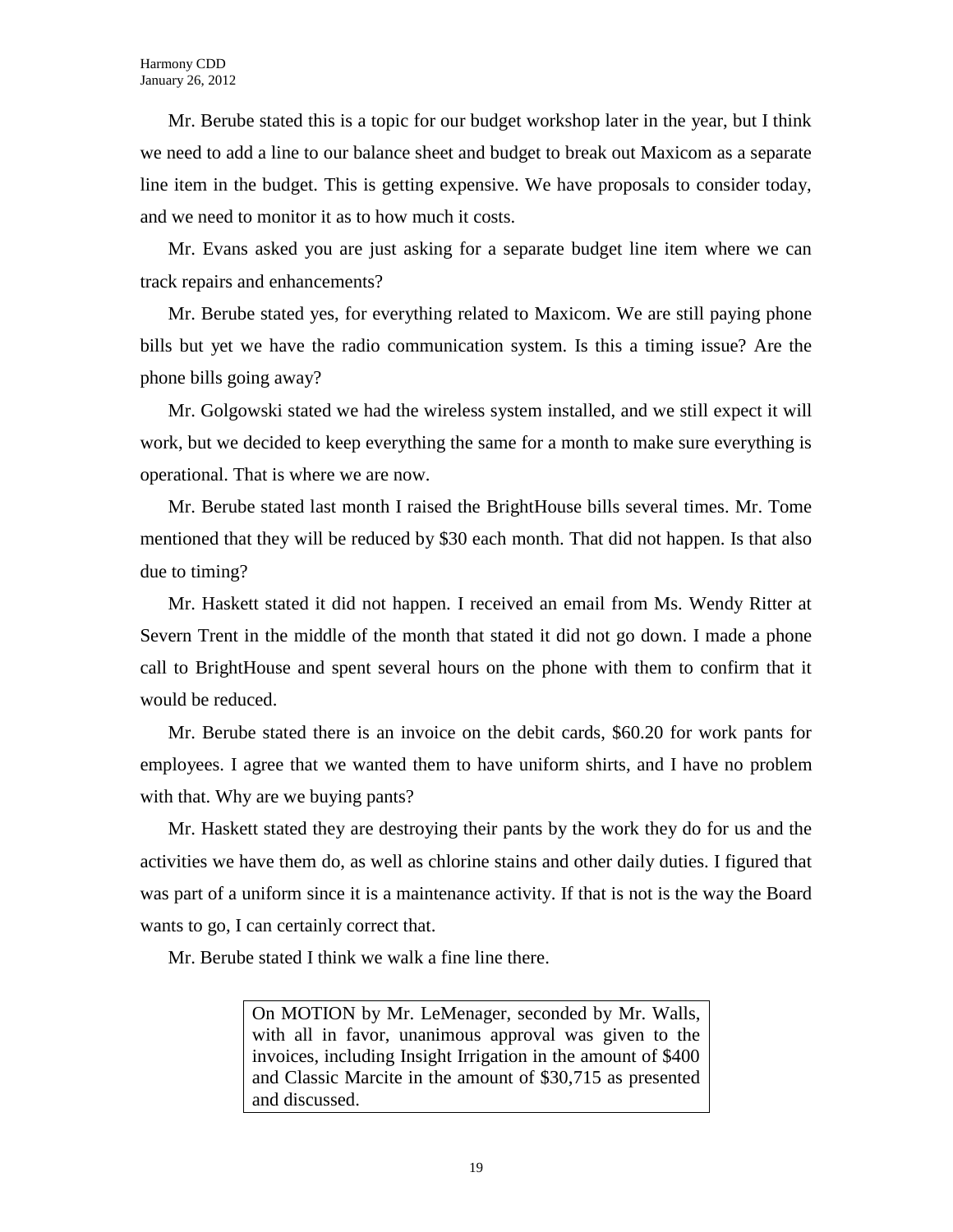#### **C. Public Comments/Communication Log**

Mr. Moyer reviewed the complaint log as contained in the agenda package and available for public review in the District Office during normal business hours.

#### **D. Website Statistics**

Mr. Moyer reviewed the website statistics as contained in the agenda package and available for public review in the District Office during normal business hours.

#### **E. Discussion of November 2005 CDD Assessments**

Mr. Moyer stated this work is still ongoing. We are not in a position at this meeting to give the Board any closure or resolution at this time, other than to tell you we are still working on it. It is an interesting process, and the offer that Mr. Koncar provided to the Board was based on his understanding of conversations he had with Ms. Karen Ellis that assured him that Mr. Evans did outline for you properly the procedure for paying debt service. Without having the hard facts, Ms. Ellis was convinced that the debt service portion was paid by the developer. There is a question on the operation and maintenance portion, which is the reason Mr. Koncar wrote his letter stating that if there is a problem, they will certainly take care of it. I am not asking you to approve anything until we can put the material together and bring it back to the Board so that you have a comfort level that the assumptions that have been made are, in fact, supported by the facts. We are still working on that. We lost a little time in December because of the holidays. There is a lot of material to retrieve from storage. We asked Mr. Evans to go back and look at some of his records to see if he can find correspondence that will support one position or another, and he is in the process of doing that for us. We will bring this item to you when it is ready to be discussed.

Mr. Qualls stated as the Board directed, we contacted the tax collector, who worked with the County department that is performing the work that the property appraiser is supposed to be doing. My understanding is that the combined ad valorem and non-ad valorem special assessment notices have been corrected and those refunds have been processed as far back as two or three weeks ago. From that standpoint, that is good news and it takes care of those people who paid the combined notice. The tax collector was awesome to work with and really did a timely job in getting those things accomplished.

Mr. Walls asked where are we in the process of notifying the impacted property owners as to what is going on? I spoke to the woman who was in the audience last month, and as of a week ago, she had not received anything.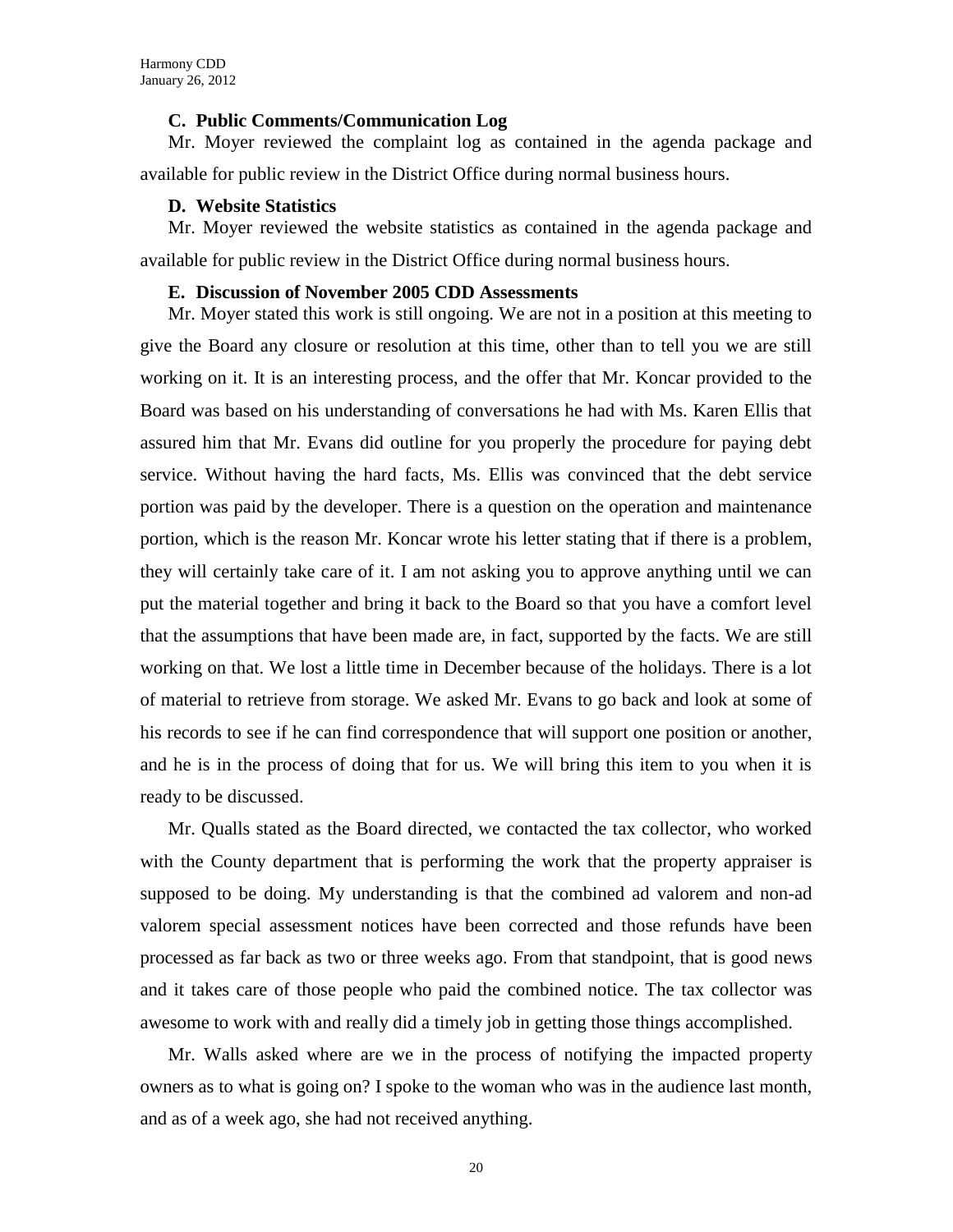Mr. Moyer stated that was intentional; it was not an oversight. Until we can actually determine with certainty where we are and whether or not Severn Trent will pay additional fees if there is a problem with the debt service portion, any letter we send under advice of counsel will say that we might still foreclose on your property, and I did not want to send a letter like that to the residents. I would rather have them be angry at us for not sending the communication but getting the correction and rebate from the tax collector. Until I can actually write a letter and tell them with certainty what the situation is, I do not think that is in our interest to do. I think Mr. Qualls is absolutely correct; if there is a problem and these monies do not get paid, then we probably do need to include the language about enforcing the assessment, but I hope we never have to get to that point.

Mr. Berube stated I am confused as to why there is a question about the debt assessment versus the operation and maintenance. We keep separating this into two things, but the reality is, residents received one bill. Some people paid and some people did not. We are \$49,971 short in fund balance, and this is what it comes down to. We keep breaking debt service from the operations and maintenance.

Ms. Kassel asked are we not obligated to collect both the debt and the operation and maintenance assessments?

Mr. Evans stated let me share some of the information we have uncovered. During that period of time, the only lots that were platted that the County was aware of were in parcels B and C. Even though parcel D had been platted, they missed that. At that time, there was a developer funding agreement that says when the tax collector sends a bill to the home owners to collect those funds and the District sends a bill to the developer for the lands that the developer owns, once all those funds come in, if there is a shortfall, the developer is responsible for paying the difference. We believe that is what took place at that time. All the operation and maintenance bills were paid, and the debt service was paid. We know that so far. There are only two sources of revenue. There was no reserve fund that could have accumulated any interest at that time. We were just implementing the 2004 capital improvements at that time, so there were no reserve funds that could have been used to pay these shortfalls. You cannot use the capital improvement funds for infrastructure to make debt payments. We also know there was a debt service reserve fund that was established with the bonds that was not utilized at the time. All these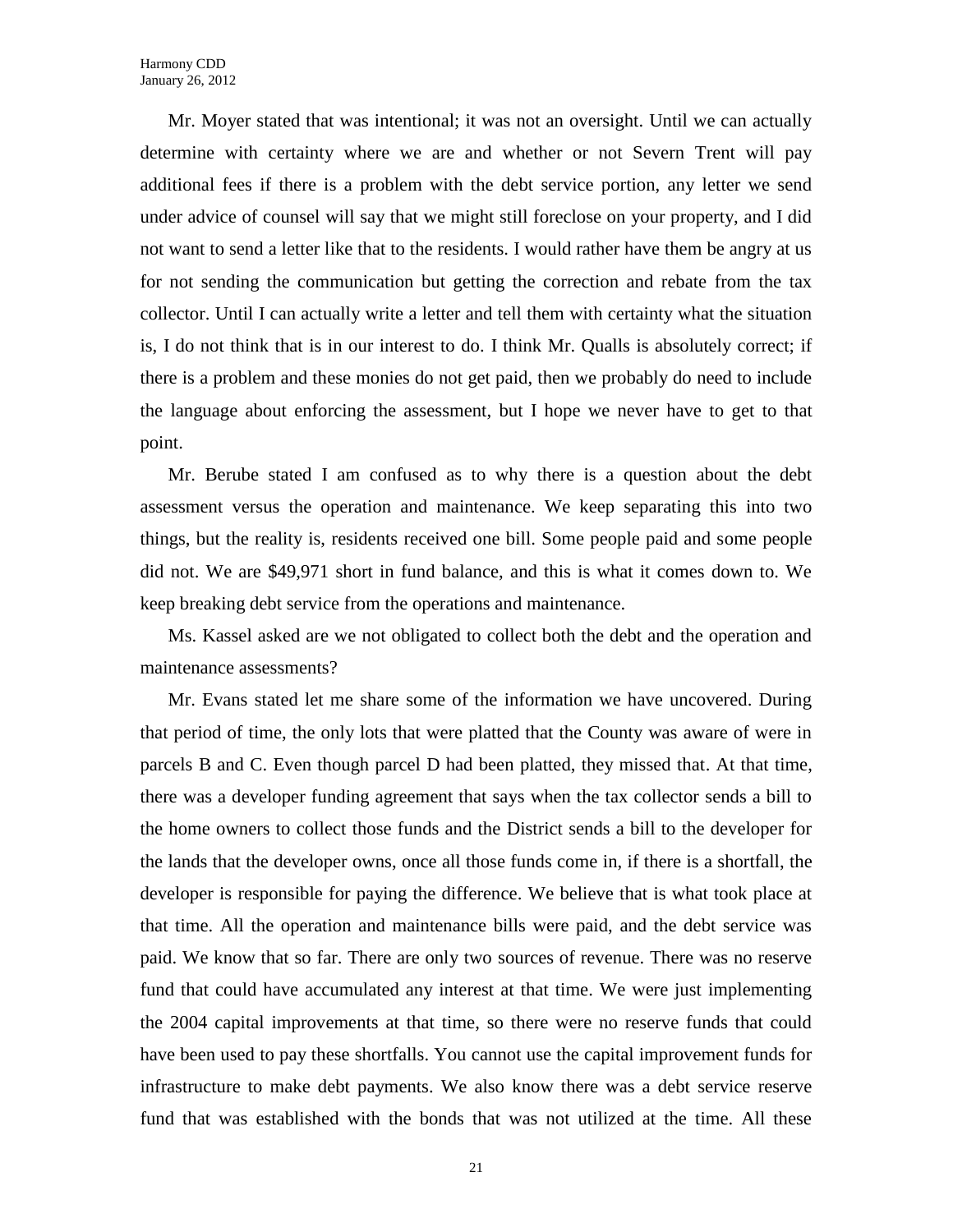different things we are looking at. Right now, we believe the debt service and the operation and maintenance assessments were paid by the developer. We are looking to verify that. In the event that those bills were actually paid, the question arises as to whether or not the District has standing to pursue recovery of a bill that was paid by someone else. Those are the things we are trying to narrow down. The debt service was paid, and all the operation and maintenance bills were paid. There was a developer funding agreement in place so if there was any shortfall, the developer had to pay it. That is where we believe it took place. It was more of an accounting issue than a funding and collection issue. Once the lots were platted is when those bills went out. We are trying to sort that out and review those old documents.

Mr. Qualls stated until there are facts, I cannot apply the facts to a law to render a legal opinion. What I am hearing in legalese is that the assessments were imposed and levied against all the property in the District. Some of that property was owned by the developer, and some was owned by other residents and landowners. What may have happened is that the developer paid all of the assessments against developer-owned property and then the developer came in and paid any shortfall that was remaining, so that there is a possibility that the developer also paid the assessments that were levied against these 19 parcels. If that is the case, we would be remiss in collecting an assessment that has already been paid, and I could not advise to do that. There are a lot of questions that need to be answered. I am not rendering a legal opinion simply because I do not have the facts, and I have not been asked to render that legal opinion. Earlier this week, I sent an email to the Board, and the idea of the email was to summarize special assessments and their collection. One thing I want to point out is on page 2, where there is a typographical error that might cause some confusion. At the bottom in the second bullet point where I am talking about the roll that is sent to the tax collector for collection, we say this process avoids foreclosure, which is correct. It then says that this process is "faster" and it should read "fairer and more efficient" than foreclosure. In any event, that summarizes and educates you on special assessment law. There was a lot of discussion last month about the adoption of a policy. Severn Trent has a policy; it is an excellent policy. For the record, our strong advice is that the District adopts this policy and uses it from this point forward. There are still a lot of facts that have to be gathered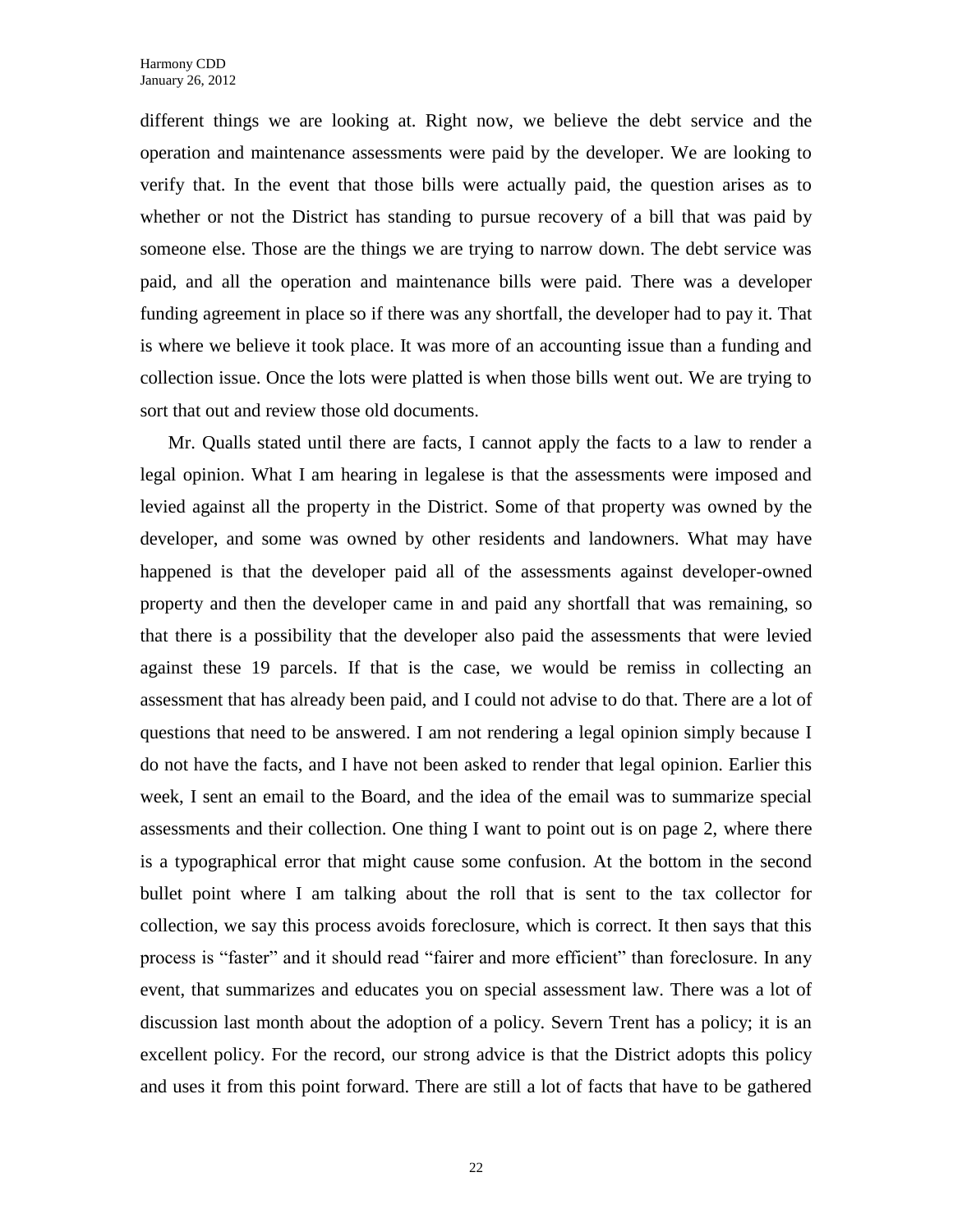before I would feel comfortable rendering an opinion as to whether or not the assessments have been paid.

Mr. Berube stated in my mind, it is very easy to figure out if the developer paid it or not. The developer funding agreement obligates them to pay if there is a shortfall. If we had an overage in that year, then they did not pay because we had money left over. They only pay if there is a shortfall. I see Mr. Evans shaking his head. Then where did the extra money come from?

Mr. Evans stated the developer paid the same assessments as everyone else. Because it is estimated, in the event there is a shortfall, the developer pays the difference. For the operation and maintenance assessment, we had a budget just like we do now. We estimate going forward what those costs will be. Keep in mind that the CDD was in its infancy, so we made our best guess of what our costs would be. If you underestimate those costs after the tax bills have gone out, we have already collected what we are going to receive from the property owners, so the developer picks up that difference going forward.

Ms. Kassel stated we need to identify what "shortfall" means. Do you mean a shortfall in the collection of assessments or are you referring to a shortfall in funding to pay bills? Those are two very different things.

Mr. Evans stated it covers both. As we estimate the operation and maintenance for the daily bills, the same thing applies. Typically under the debt service, there is a debt service reserve fund that is set up when the bonds are issued, in the event there is a default on paying all or part of the debt. When the proceeds are received from the bond issuance, there is a reserve fund that is set up. There were no claims made against the debt service reserve fund. So that means there were sufficient funds to pay the debt. The only source those funds could have possibly come from was the assessments collected from the property owners through the tax collector, or from the direct bill that went to the developer.

Ms. Kassel stated I am not really following you. You are talking about the bills rather than the shortfall in the assessments that were collected.

Mr. Evans stated I am talking about both. The agreement applies to both. In the event these 19 lots did not get paid by those individuals, if there was a shortfall, it would have been covered by the developer. That means the debt was covered. This is the reason we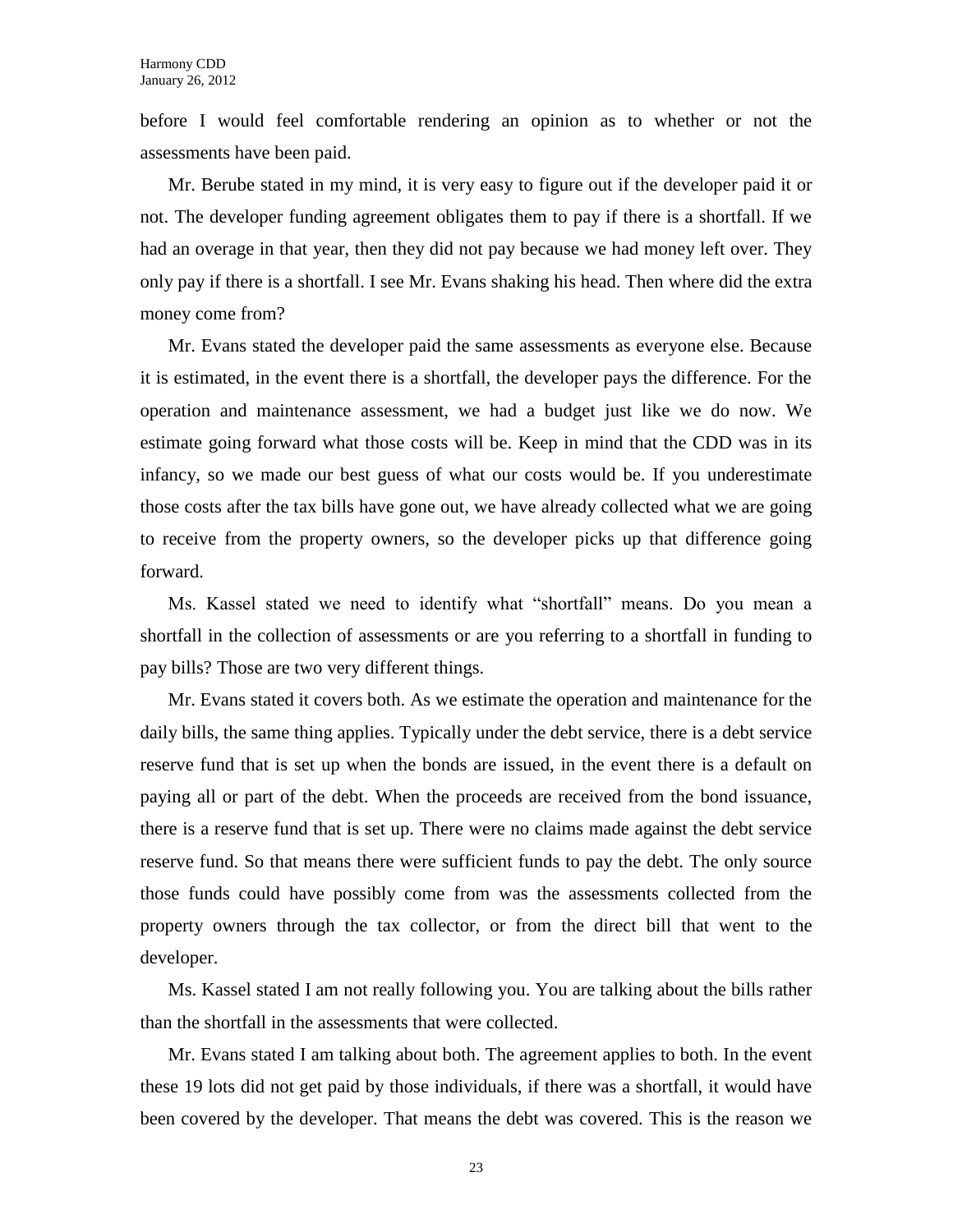are trying to dig up old invoices and emails and reports to show the developer was billed for that shortfall from those people not paying for the debt portion. We know they paid the operation and maintenance. Now we are looking at the debt, which I believe was also paid by the developer. We are still doing our research and we are not trying to come to any conclusions right now. The thing we do know is that all the bills for operation and maintenance were paid during that period, and the debt was paid during that period. There was not a shortfall.

Mr. Berube stated that might have been because of careful management that year. What we are getting down to is a budgeted number, which is a forecast, versus the actual number for the year ended. There is always a spread between those two, and you can go over budget or under budget. Apparently, that year we were under budget.

Mr. Evans stated we do not know that. You are assuming that there was a surplus, and I have not seen anything that suggests there was a surplus.

Mr. Walls stated the collections are assessed in a manner where you assess a property for an amount that is enough to cover the debt service and add to the reserve account and to fund balance.

Mr. Moyer stated no, that is not how it was done in the District's early years.

Mr. Evans stated there was no reserve.

Mr. Walls stated there is if you collect 100% of the amount assessed to every property.

Mr. Moyer stated that is correct for assessments collected on the tax bill because there are discounts and collection fees.

Mr. Walls stated that is what I am saying; you assess more than you actually need.

Mr. Moyer stated that is correct for assessments collected by the tax collector.

Mr. Walls stated you have to factor that in, as well. What is the priority as far as paying debt? Do you use the debt service reserve funds first or do you go to the developer if you did not collect enough money for principal and interest?

Mr. Moyer stated the way this worked in the past—not currently, but back in that timeframe—the trustee would write Severn Trent and say there is a May 1 payment that is coming due. There is x amount of money that they received from the collection of platted residential lots on the tax roll that Severn Trent provided to the trustee. If the principal payment was \$100,000, and we collected \$60,000 from the tax collector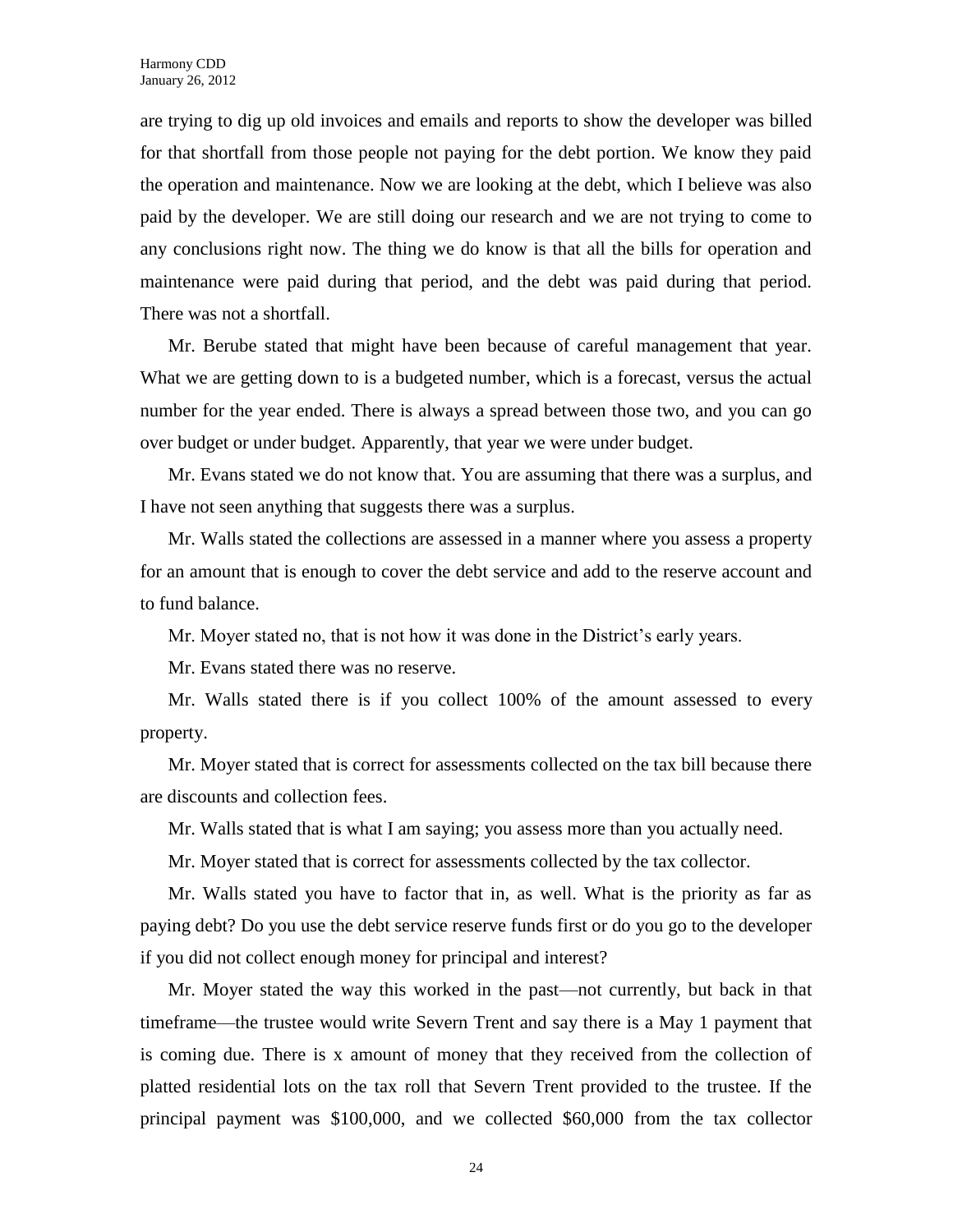process, we would write Birchwood a letter saying we have a May 1 payment in the amount of \$100,000, and we currently have available from tax collections \$60,000, so please send us a check for the balance. And that is what the developer would do.

Mr. Walls asked the bond documents specify that you contact the developer first as opposed to taking money out of reserves?

Mr. Moyer stated yes. Under our documents, it is not a technical default to use the reserve funds. Sometimes you need to use the reserve fund for timing issues. It certainly is not looked upon favorably by the bond community if you use reserve funds.

Mr. Walls stated my first point in looking at these calculations is that you assessed more than you needed so that people can take discounts.

Mr. Moyer stated we also need to pay the tax collector and property appraiser.

Mr. Walls stated those discounts can fluctuate depending on when people pay.

Mr. Moyer stated as it relates to the discussion we are having on the debt service side of the equation, and even the operation and maintenance, the developer owned a substantial portion of the property. If we are billing it all off roll, then there are no discounts or collection fees.

Mr. Walls stated that is true for the developer's property, but we are also talking about a very small piece.

Mr. Moyer stated that is correct, a very small piece with very small dollars.

Mr. LeMenager stated this is a nice discussion, but we seem to be ignoring something. There were 36 bills that were sent out and 17 people paid them, and the others did not. On top of that, there were several other hundred tax documents that were sent out. Residents like me paid our share. If you want my support for whatever the final decision is, I want to see some proof that these 19 were paid specifically and not some general comment that it was covered in something. There were a lot of bills sent and some were paid, and others were not. As I pointed out at the last meeting, it comes down to the majority of those properties being owned by two builders. Builders tend to not pay these bills until the property is sold. I think we discussed last month that there were liens on these properties. If the title company did not catch them, then people have an action against their title insurance. If the seller knew that these letters existed and did not disclose that at the time of the sale, then I believe the current owners have an action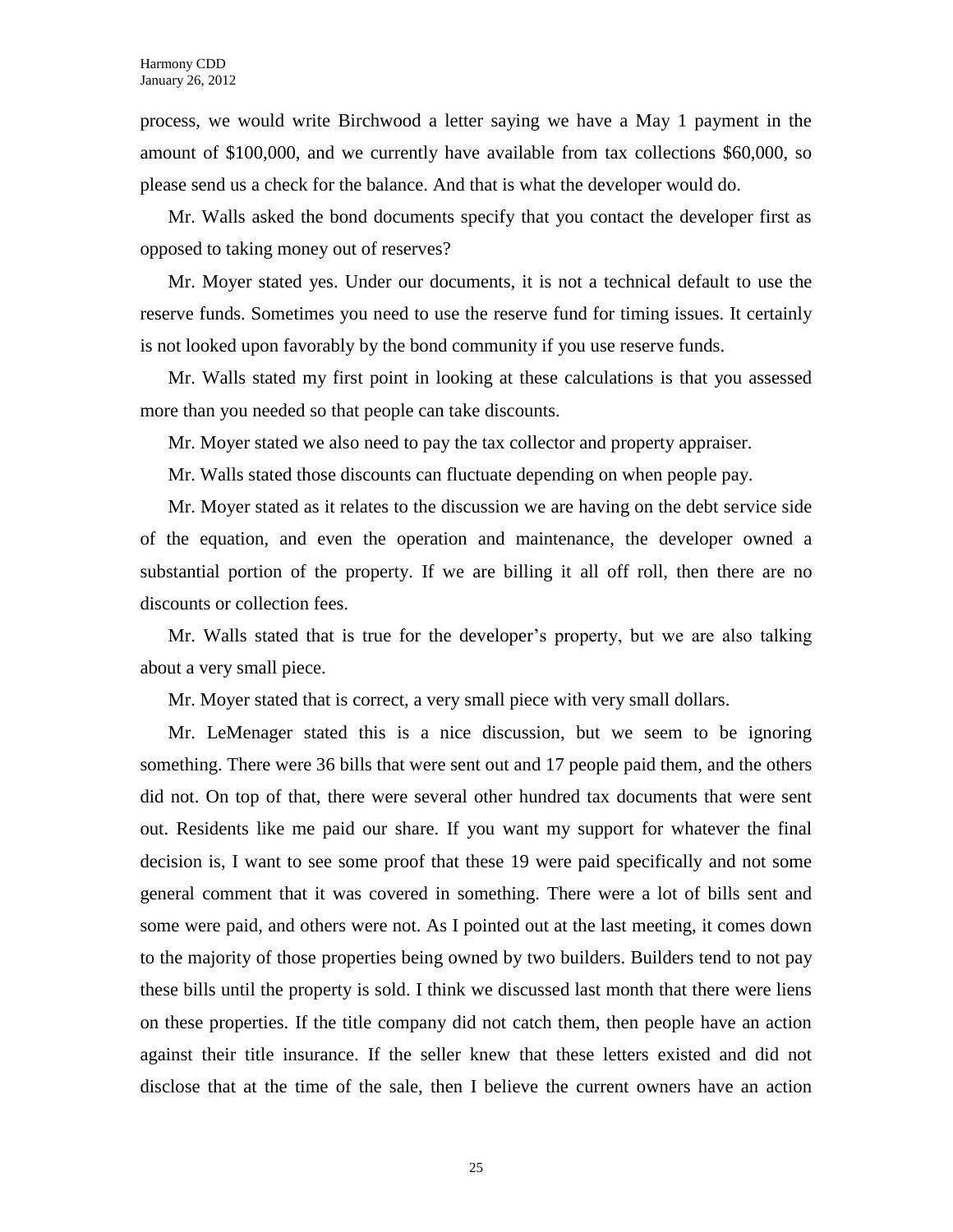against the seller. The bottom line is, 36 bills went out, 17 were paid and 19 did not get paid. It seems pretty straightforward.

Mr. Evans stated I wish it was that straightforward, but we are not sure that those 19 were not paid.

Mr. LeMenager stated I understand that, which is why I want proof that they were or were not.

Mr. Berube stated they were not paid by the person who received the bill.

Mr. Evans stated therein lies the issue. Because everything else was paid, that is why we believe the developer picked it up under the developer funding agreement. We do not want to tell someone they need to pay an assessment that has already been paid, which is why we are approaching this so cautiously with advice of counsel. Before you tell someone that you are going to foreclose on their home, you need to be able to prove there was an outstanding debt that was not paid by anyone. I can pay your property taxes if I want to, and the tax collector will take it. But this is why we are being so cautious. Before you file an action or threaten anyone with foreclosure, you had better be right, especially in today's market. The last thing you want to do is make an accusation. You have to prove it was not paid by anyone. Right now, based on the documents we have reviewed, we cannot prove that this portion of the debt or the operation and maintenance was not paid by the developer or was not paid at all by anyone. In that case, that property owner will still be liable for it. Before we start sending letters to residents saying we are going to foreclose on their home, we are not to the level that we can sit in a courtroom and prove that was not paid by an alternative source, in this case, the developer pursuant to the developer funding agreement. That is the challenge.

Mr. Walls stated I want to be clear that regardless of the outcome of this investigation, I do not want to foreclose on anyone's property. I want to find out what happened. But because we have collected enough money to pay the bills, that does not mean it voids their obligation to pay or that the assessments of the property owners at the time were taken care of.

Mr. Berube stated I agree.

Mr. Walls stated we run surpluses in our general fund every year. Just because we have a surplus does not mean that some people do not have to pay. I do not want us to go down that road.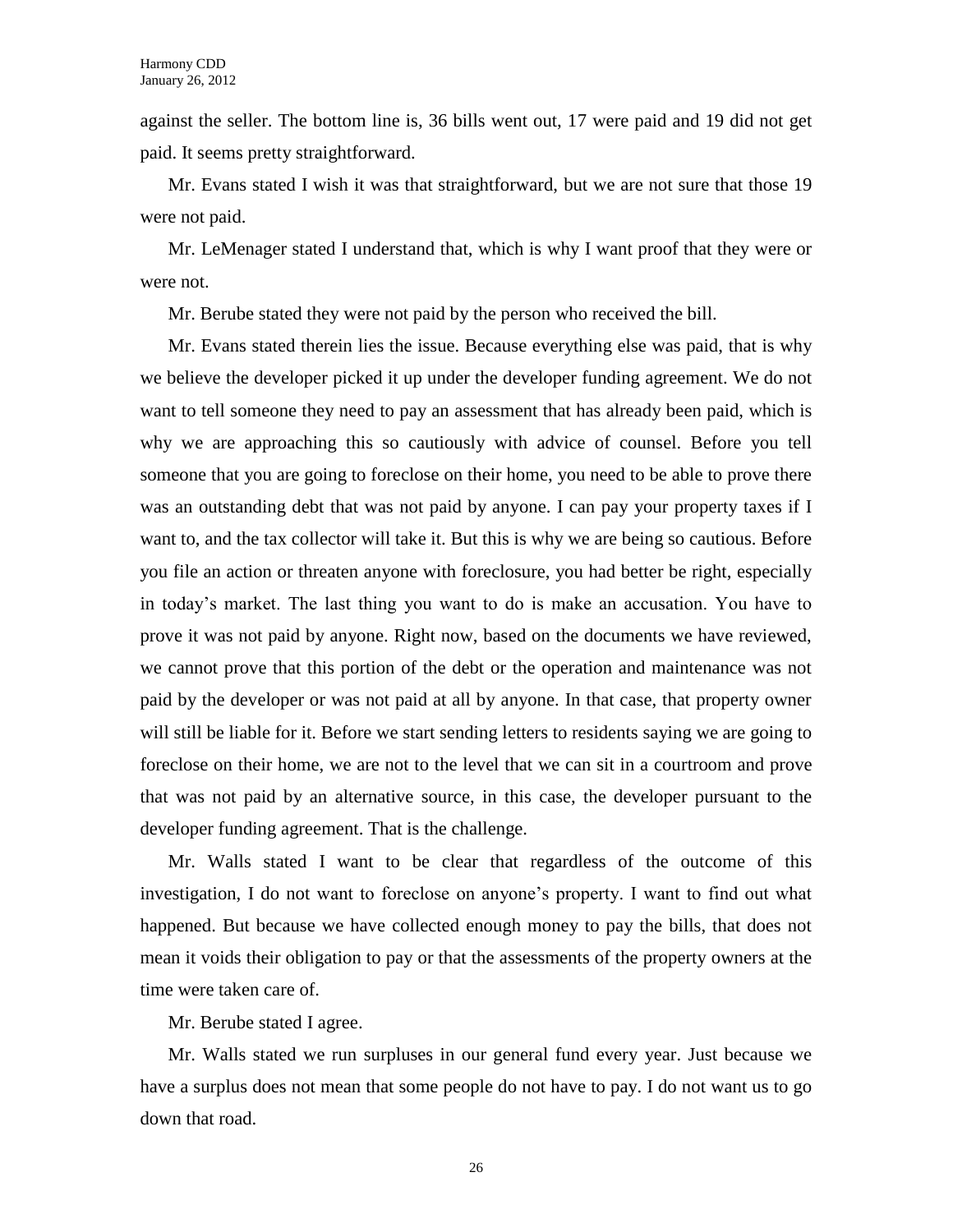Mr. Evans stated I support that position, and I agree with Mr. Walls that we do not want to start foreclosure proceedings. However, if we determine and can prove beyond a shadow of a doubt—and the preponderance of the evidence lies with us—that no one else and the developer did not pay for those outstanding lots, then the District has an obligation to go pursue it, even if it takes the route of foreclosure. If we can document that those individuals did not pay and the developer did not pay that amount, then we have an obligation to pursue it.

Mr. Qualls stated Florida law says that assessments that are lawfully levied and imposed constitute a first lien, equal in dignity to a tax lien, and the result for nonpayment is loss of property under the Constitution. For the record, our strong advice is for the Board to adopt this policy that is already been created. It is a good policy and it makes it clear the way the roll is collected by the tax collector and the roll that is collected by the District through its manager on non-platted parcels. Moving forward, I want to make it clear that this is our strong advice.

Mr. Walls stated we are forgetting that Severn Trent has also sent us a letter offering to pay the operation and maintenance fees. I do not see why we would get to the point where if we determine that the debt payments were not paid, that Severn Trent would not also pay those, as well. They sent letters to the property owners, we discussed if estoppel letters were sent, and it is all the same to me. It was one bill.

Mr. Moyer stated if even if it was just one bill, if a portion of it had been paid, then we need to document that it has been paid. Severn Trent is not going to just write a check to make everyone feel good and enrich the District unnecessarily. They will honor their obligation to this District if there was a mistake made, if the estoppel letters were wrong, if the payments were not made. If that is the case, then I am 100% in agreement with you.

Mr. Walls stated if that is what we find, I just want people to understand that. I do not want to pursue foreclosure.

Mr. Evans stated I agree with you wholeheartedly that is not the action that we want. We just want to make sure we document everything that we possibly can. However, we do not have a lot of choice in the matter if we can document that those fees were never paid by anyone. We then have an obligation to pursue collection of those fees, and that course entails possible foreclosure. We need to approach this very cautiously to make sure we have the facts.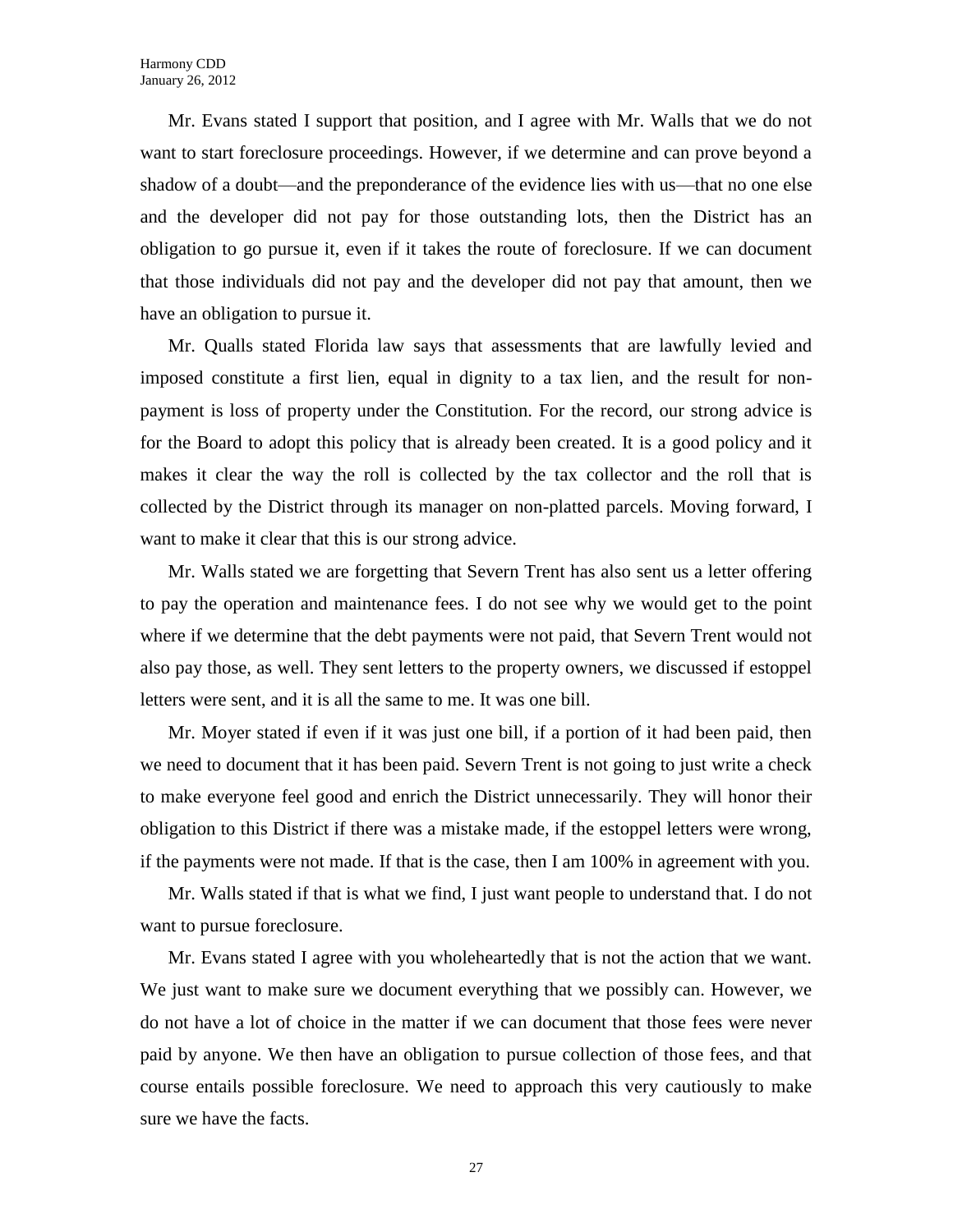Mr. Qualls stated as the memorandum says that I sent to you, the roll that this District provides for non-platted lots is sent to the District manager for collection. Because that is not part of the roll that is sent to the tax collector for collection on the property taxes where the recourse for non-payment is the sale of tax certificates, this particular roll is collected through the District manager. Foreclosure is the collection option, and then our advice would be to pursue that.

Mr. Evans stated then we would send them a bill and they do not want to pay but they do simply in lieu of foreclosure, in which case, they may have action against a prior owner. That is why we are trying to be so cautious about simply saying these bills were never paid so the only recourse is to send them a letter and if they do not pay this bill now, even though they inherited the problem, we will foreclose on their house. That is why I keep reiterating that we should not proceed in a certain direction until we can actually document it. If that is the case, then we will be sitting in front of a judge trying to prove it, and I do not think there is enough evidence that we have found so far that would support a claim that those fees were not paid by someone.

Mr. Berube stated perhaps I am being simplistic, but it all comes down to the developer either did or did not pay this \$49,000. Before they will write a check for \$49,000 over and above their regular bill as part of the developer funding agreement, we must have provided a bill to the developer saying that these 19 people did not pay and we are looking to you for payment.

Mr. Moyer stated we would not have said 19 people did not pay their assessments; we would have said this is how much we owe for a payment that is due on May 1 or November 1 and you need to provide us with a check so that we have enough money to make that payment. It did not have anything to do with any particular number of people not paying their assessment. If no one had paid their assessments, the bill would still have gone to the developer requesting \$100,000 for the May 1 payment.

Mr. Berube asked did that happen that year? Did we request that money from the developer?

Mr. Moyer stated yes.

Mr. Tome stated that still happens today.

Mr. Walls stated it sounds like it is part of the normal process.

Mr. Tome stated we end up paying \$1.5 million each year for deficiencies.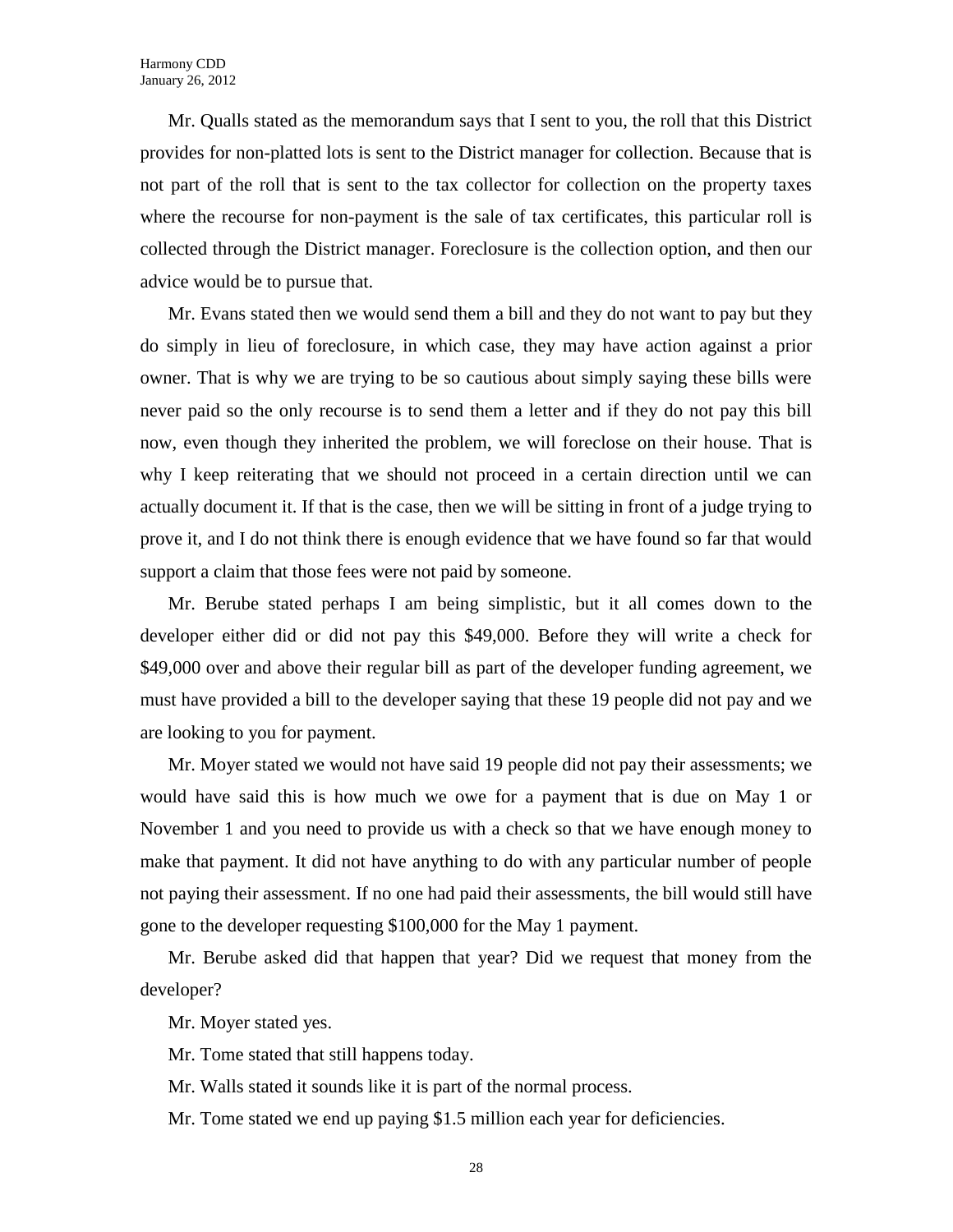Mr. Berube stated it all blends into one bucket of money.

Mr. Moyer stated that is what we have to go through and research.

Mr. Berube stated we will not find \$49,000 as an individual line item.

Mr. Moyer stated that is correct.

Mr. Evans stated we know it was received because the bills were paid, but it is not a specific line item that breaks everything down for those specific lots.

Mr. Moyer stated we do not break the lots down. When we send the bill to the developer, it is not x dollars for all the lots that they own. It is one bill that shows one charge. It is not lot specific.

Mr. Berube stated in that case, they would have received a preliminary bill for their amount due that year, and then when they realized there was a shortage, if there was one, then they would have received a separate bill. But that is not the case.

Mr. Moyer stated that is not the way it worked then.

Mr. Evans stated it is at the timing the debt payment has to be made because they had not collected it. The property tax bills are sent in October, but the debt service that is collected from those is not paid until May. When that payment date approaches, they send the developer a bill for the shortfall.

Mr. Walls stated overall, there is an assessment methodology that applies to the developer's payment, just like for our lots. There should have been a set amount based on that assessment methodology that the developer should have paid for the entire year.

Mr. Evans stated those line item amounts were not specified on the invoice. I have not found anything to say that the developer did not pay it. Everything I have seen so far leads me to believe that the total amount was paid. There are two sources of revenue to pay that bill, and it got paid. The lot owners did not receive a special assessment for a shortfall for that. The only other likely source is from the developer pursuant to the developer funding agreement.

Mr. LeMenager stated that is with respect to debt.

Mr. Evans stated it applies to operation and maintenance, as well.

Mr. Moyer stated that is correct.

Mr. LeMenager stated we can probably trace those payments in the accounts.

Mr. Berube stated if 17 people come back and want their money back, they can get it from the developer since the developer paid for the other 19 people.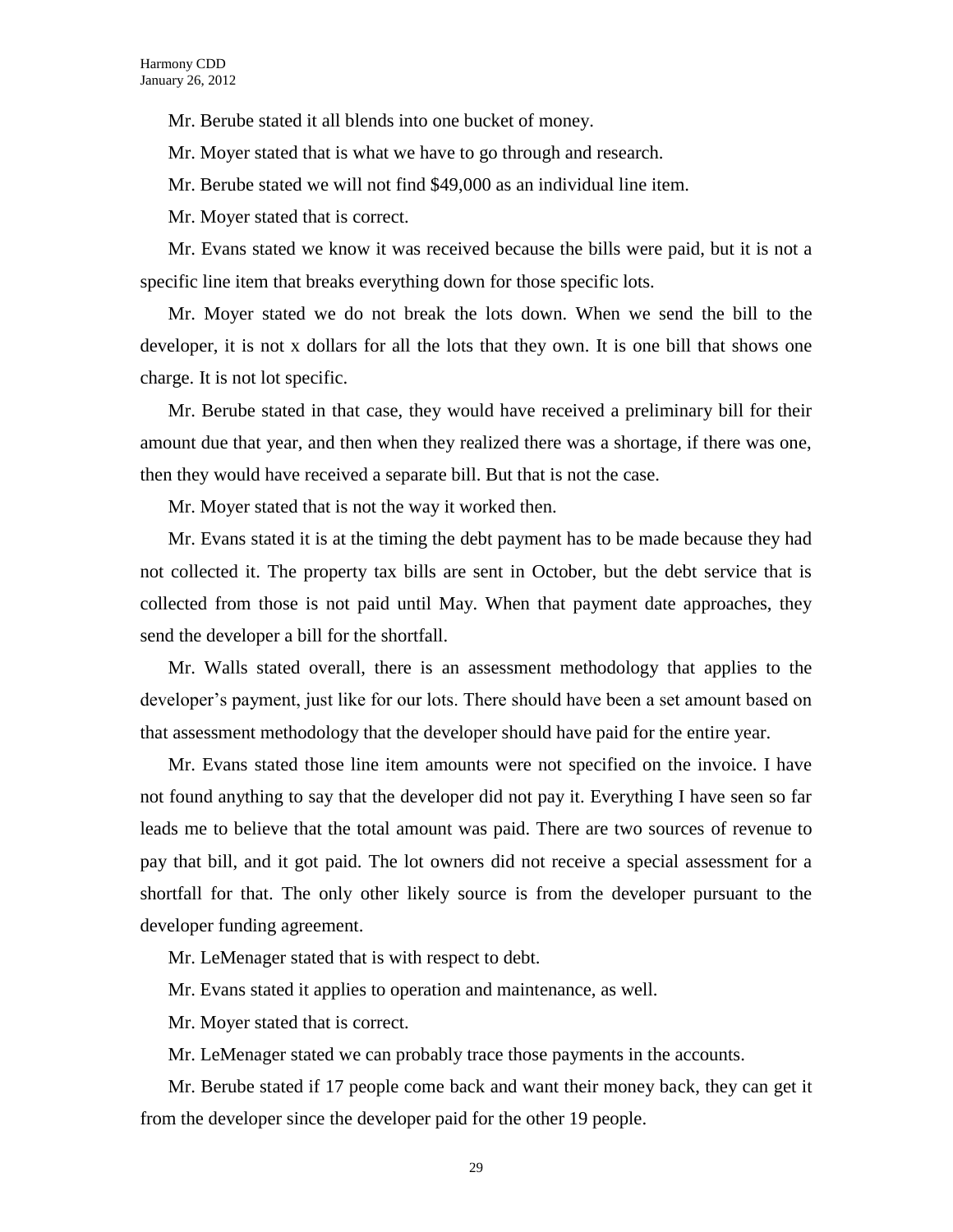Mr. Evans stated not if they were obligated to pay it.

Mr. LeMenager stated the other 19 were also obligated, but they just did not pay it. Two of those are builders.

Mr. Evans stated this involves a lot of research, and we believe it is more of a clerical error at this point.

A Resident asked did I hear that you issued a request to the tax collector to rebate people who have paid?

Mr. Moyer stated that is correct.

The Resident asked did they indicate when that might happen?

Mr. Qualls stated the indication I received is that those were being processed shortly after last month's meeting.

The Resident stated I have not received any notification. I was one of the ones who paid on a lot that I just purchased about a month ago. I am looking forward to my refund.

Mr. Qualls stated I have an email from the tax collector that says the refunds were being processed. If you have any issues at all, I am more than happy to help clarify that with the tax collector.

The Resident stated thank you very much.

# **SIXTH ORDER OF BUSINESS Staff Reports**

#### **A. Attorney**

Mr. Qualls stated I mentioned previously the policy from Severn Trent that I advise the Board to consider adopting as a policy.

Mr. Evans stated I remember when we first saw this, about 2007. We have been operating under this policy because we engaged Severn Trent for this work.

Mr. LeMenager asked is this not already our policy?

Mr. Qualls stated you can make it crystal clear that it is your policy.

On MOTION by Mr. LeMenager, seconded by Mr. Berube, with all in favor, unanimous approval was given to adopt the policy as provided by Severn Trent related to assessments and collections.

#### **B. Engineer**

There being nothing to report, the next item followed.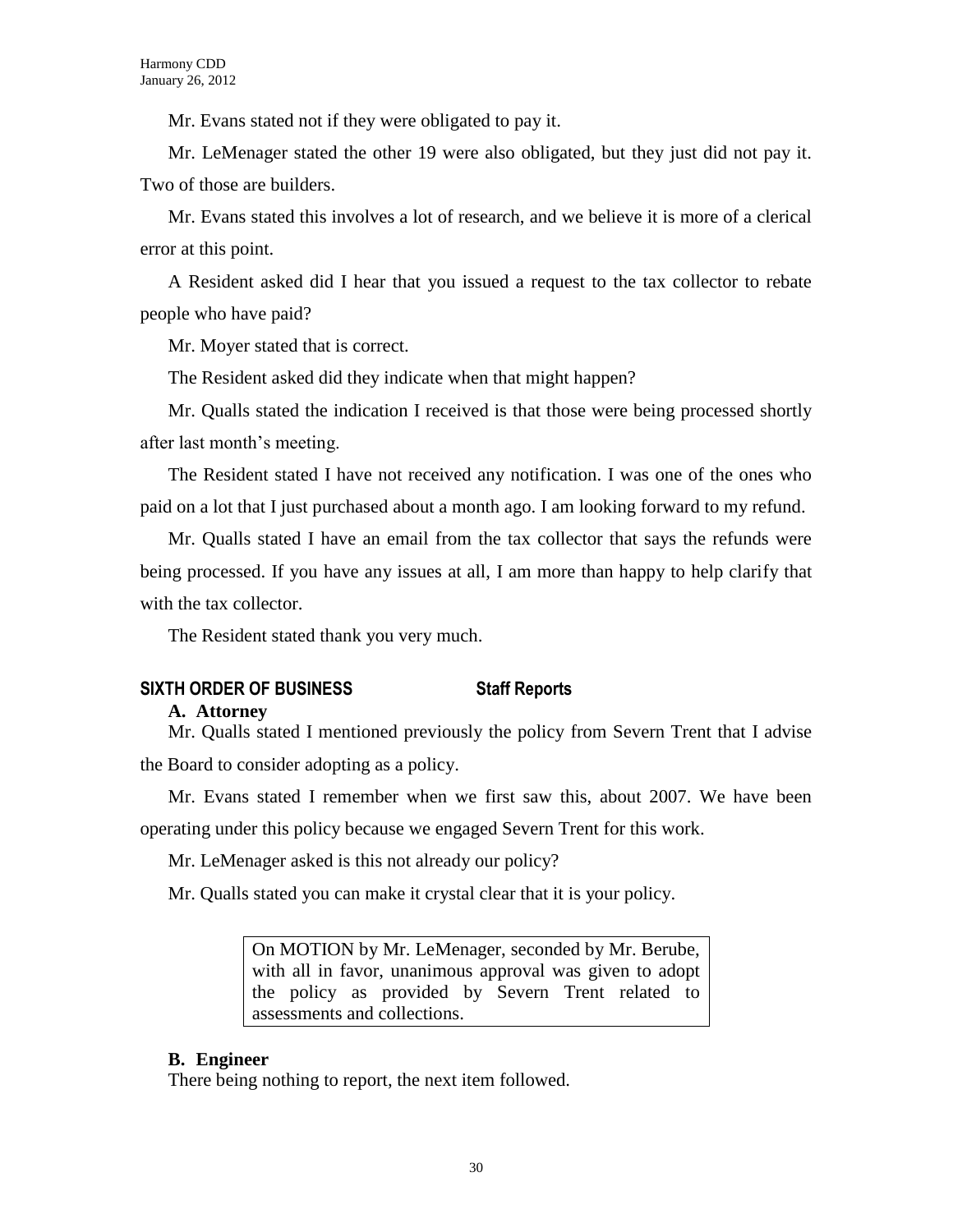#### **C. Developer**

#### **i. Consideration of Irrigation Proposals**

Mr. Golgowski stated Mr. Berube asked some questions earlier in the meeting related to the irrigation system, and these proposals may speak to that to some degree. Staff asked for some outside help. By way of a brief review, our irrigation system consists of several components. We have in the field, throughout town and in all the parks, a number of controllers that control the sprays and how they work. Those are the silver boxes that you see, and there are about 26 of them. They turn things on and off. They are controlled centrally by a software program that is called Maxicom. Nonetheless, you need some sort of controllers in the field, whether or not you have a centralized control system to operate those things. We have 352 spray zones attached to those controllers, and we have many irrigation heads beyond that. Separating Maxicom from the irrigation system is sometimes a challenge, but over the years since this was first installed, the whole thing has not necessarily been maintained as it should have been because it was left to others to take care of on our behalf. Now that we are at a point where District staff will assume responsibility for the heads and all the hardware related to this system, it struck us that it might be a good time to do an assessment of what we actually have so that we are not coming to the Board every month with repair bills. I liken this to a car where we have been repairing things as they break but we have not been changing the oil or keeping up with routine maintenance. We have left that to the landscape crews to do. The first proposal is from Insight Irrigation, which is broken into three parts. They will perform an audit of what we have now. Part A will look at the hardware that is in the field and see what is right, what is wrong, what kind of shape it is in, and look at how we have recorded what is going on in the field as to whether or not zones contain shrubbery or turf or trees or annuals, to make sure that when the commands are being sent to them, they are being addressed correctly. Over the years, we have added to the spray zones, and things have gotten a little out of whack as far as record keeping is concerned. They may not be correct, and we have discussed previously that things are not being irrigated properly. Part A is intended to address that. Part B is mapping our zones. When you go out and try to attack a particular location on the ground, you go to the controller. Right now, you have to go through 12, 24 or maybe 48 different zones in order to find the one you want. This effort requires two people: one at the controller turning the switches on and off, and one down the street out of sight saying yes or no. This will provide an actual map of the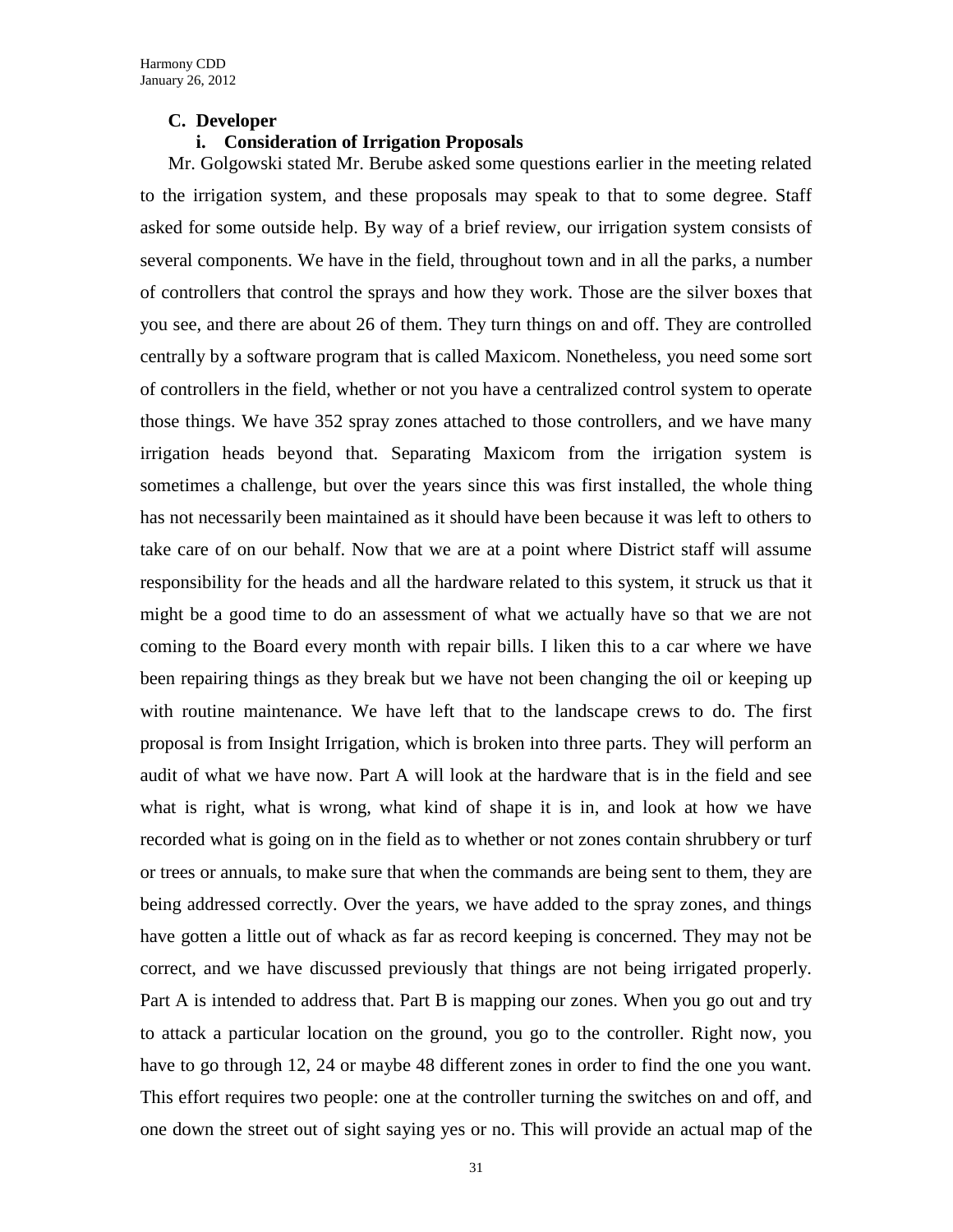coverage so that effort can be avoided, and we would also have a better idea what is going on when you flip a switch. Part C addresses the communication among all these things. We have wires running all over town from controllers to weather stations to centralized units. Although we have the plans for those, we are not really sure how they were actually installed or what kind of shape they are in. Part C will address that so we can get a better handle on the controller system. It will also set the framework for going to flow sensors if that is the Board's desire. There is a cost associated with each of these parts.

Mr. Golgowski stated the second proposal is from Walker Technical Services. Mr. Mike Walker manages the true centralized control of the Maxicom system, and he does that under contract, which he has done for the past four years. He is obligated to check it once a month and perhaps make two or three adjustments to programming per month. He does that for \$250 each month, and that has not changed since the contract started. This proposal anticipates that I will monitor it on a daily basis, and I do what I can, but I find myself calling Mr. Walker most of the time, asking him what is going on since things are not working the way they should be. This proposal would increase Mr. Walker's role to 100% management, where he will be on the job continuously and there would be no break in his coverage. The advantage to this is that you have a professional doing this, someone who makes his living in this and is nationally known for his capabilities in this area. He will be able to have a sterner hand with our landscape crews when water is applied and when repairs are made and that kind of thing. We should see some savings in that regard. He will perform this for an increase of \$500 per month, or \$6,000 per year. It sounds like the system we have is a big part of our budget and a big part of the park operation, as well as a big part of the appearance of Harmony. We think in transitioning into staff control of the system that this is an opportune time to also have professional management of the system itself.

Mr. Berube stated I think it is an admirable proposal. I want to remind everyone that it was Mr. Walker himself who stood before us three or four months ago when I asked him what value does he bring to monitoring the Maxicom system. His response was "not much." That was remarkably honest. What we are going to end up with, if we accept his proposal to increase the monitoring, is a daily dose of "not much." The reason is, that we have discussed previously, when Maxicom was installed, we did not have flow meters.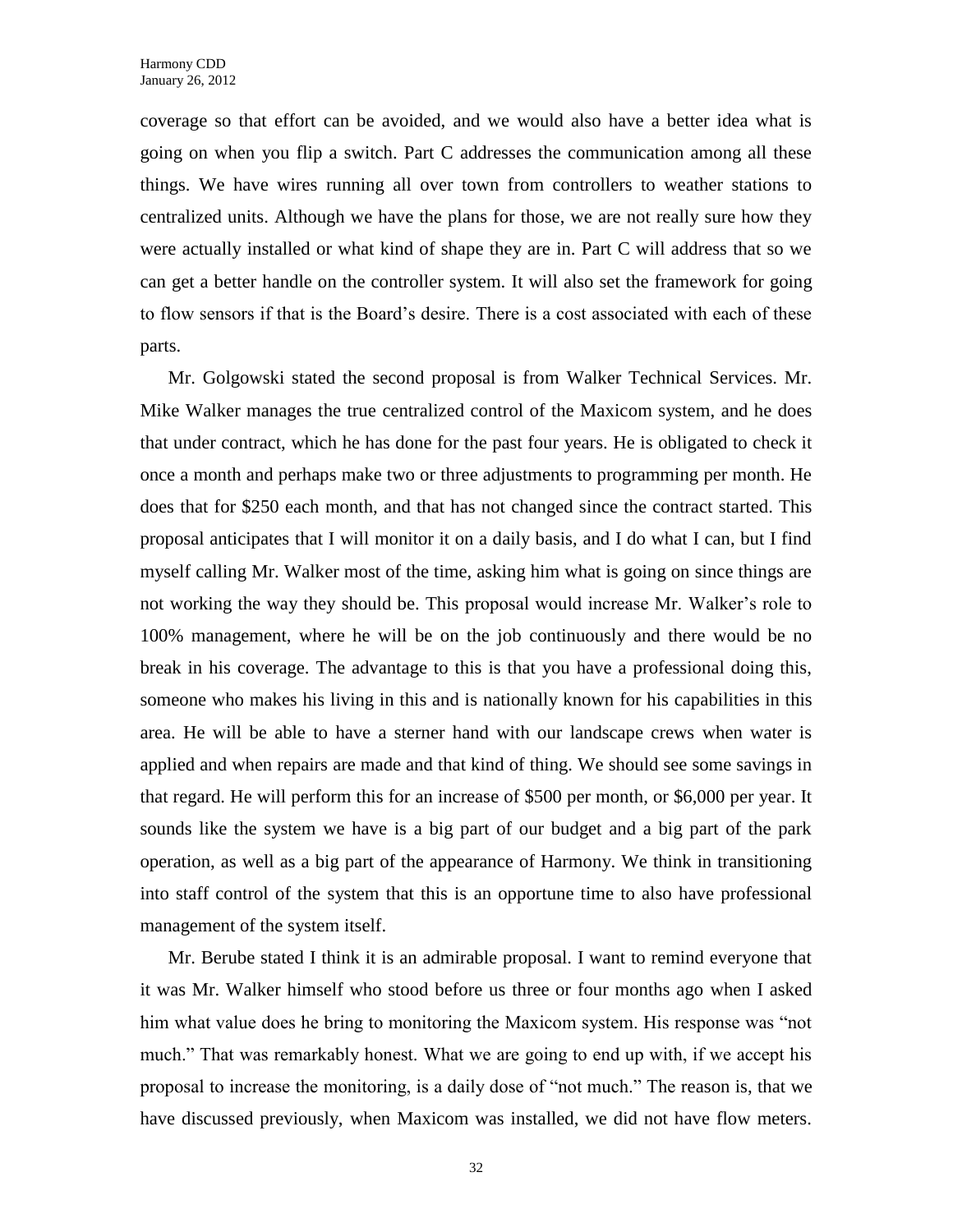Without flow meters, this is like a Corvette running on two cylinders. We have already looked at the analysis on flow meters and the payback period. A \$60,000 investment in flow meters and trying to recover the money through water savings is not there. The other thing that is coming is, at some point Toho Water Authority (TWA) will not let us run the water anytime that we want, which we can do now. South Florida Water Management District (SFWMD) will put us on a schedule of watering two days per week. Maxicom will be even more of a fancy thing with timers that will be limited to two days per week. The proposal for mapping is very nice except for the fact that we gave the job to Mr. Druckenmiller. I have a high level of confidence that he will be able to look around and see where water is being applied and where water sprays need to be adjusted. I believe at some point, Mr. Druckenmiller will be able to take over monitoring the Maxicom system in the office that Mr. Golgowski is doing now. If he cannot, then perhaps we made the wrong decision, but I have confidence in him, and I think that is the way we ought to go. This is a lot of money to conserve water that we really do not spend that much money on. I know we think we spend \$100,000 a year on water, and we do, but we are in the midst of reducing the meter sizes to save a significant amount of money. We are really figuring on \$50,000 a year for reclaimed water, and that is what we spend. I gather it is not all about water savings, but we are being asked to spend \$11,000 on a map and to take on another \$6,000 over and above what Mr. Walker is already charging us to try to save some water. I realize it is not all about the water. It is about maintaining the landscape and everything else. With exception of the Maxicom system that I understand Mr. Golgowski wants to get away from and I get that, I really believe that maintenance really ought to be done by our people. Outside contractors are an expensive nicety. We have been slowly bringing things in-house, and I think we ought to continue that direction. When you pay for outsiders, you are paying for their labor. That is all fine and good. What I am saying is I do not see value returned. The value equation to me on this entire proposal just is not there. I do not see where we will recover the money. We might need to make some adjustments to what we do with Maxicom. The mapping will be a nice book, but I think it will sit on a shelf somewhere and virtually be unused.

Mr. Walls stated I largely agree with Mr. Berube. We took Luke Brothers out of the maintenance piece of the irrigation system. They should still be involved in determining schedules and when water gets on our landscaping and those kinds of things.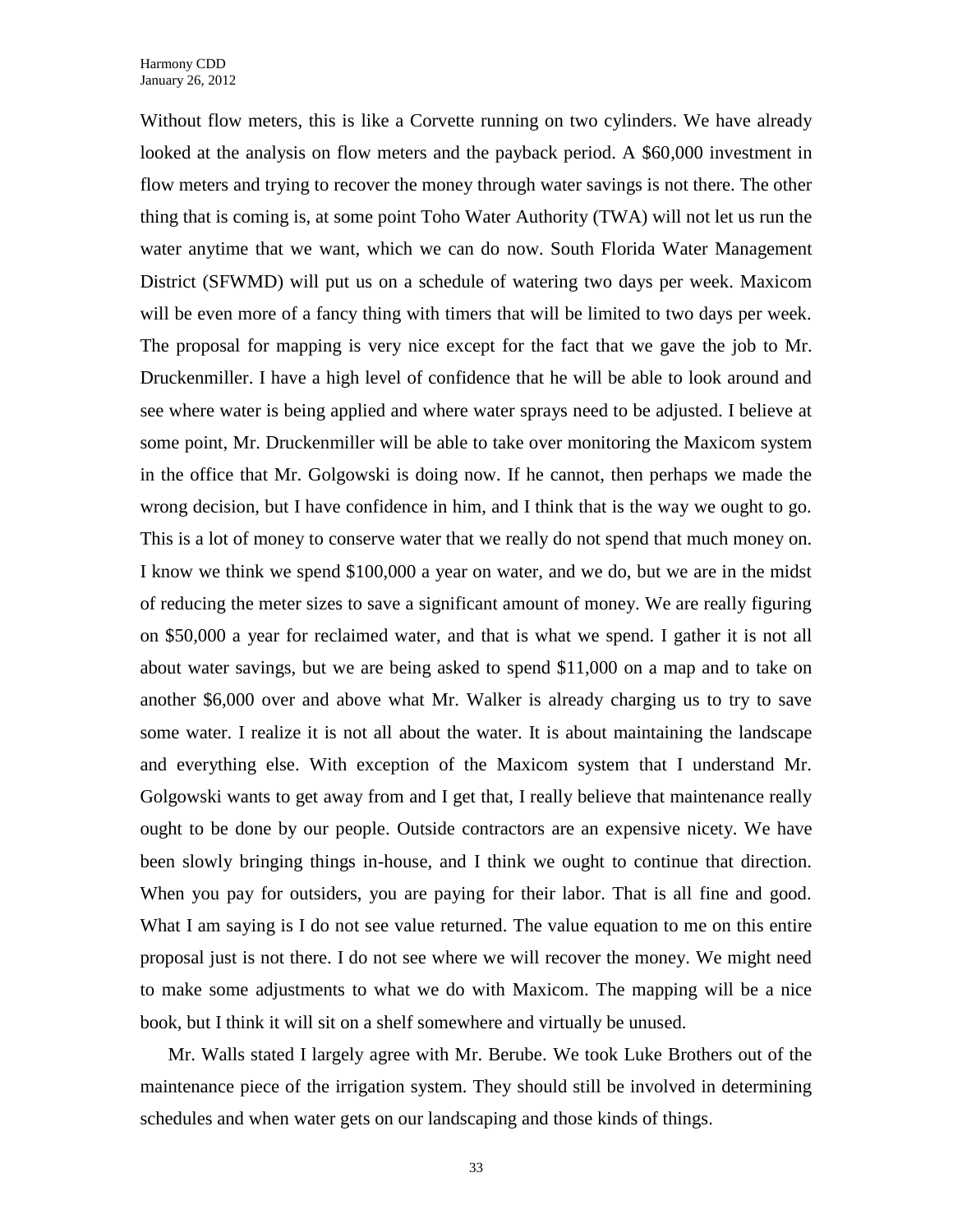Mr. Golgowski stated we should be getting feedback when there are issues. I think the District should be at the controls.

Mr. Walls stated I agree that they should not have the oversight. But we hired them to maintain our landscape, and I want to listen to them in that regard. It is like we are trying to create some kind of rocket science out of irrigation. I understand we will save money and conserve water and those kinds of things. But either we are putting enough water on the plants or we are not. Hopefully with our staff and Luke Brothers, we can make that assessment and fix things without having to constantly spend this additional money that we keep talking about.

Mr. LeMenager stated I find myself wholeheartedly agreeing with Mr. Berube. I think the strongest point he makes is that we just started with Mr. Druckenmiller. We just brought this in-house. We have no idea how that will really work out, but we have really high hopes for it. I have not done any sort of cost-benefit analysis. My feeling is that it probably does not pay for itself. But before we go through that, we should give Mr. Druckenmiller three to six months and see if it actually pans out to be as good as we are hoping. I think the idea of a map is wonderful. It is a great idea.

Ms. Kassel stated the irrigation system needs a lot of attention and needs to be maintained. It might be an issue of needing to utilize Maxicom better, and that may have been the motivation for bringing these proposals. We just brought Mr. Druckenmiller inhouse. There are other considerations, including the cost of installing the flow meters, and if TWA is going to limit our water use further, then I also wonder if we should really pursue this.

Mr. Evans stated I would like to hear Mr. Smith respond to the comments that the Board has made.

Mr. Smith stated I appreciate the time to be here. I am not here to sell sprinklers. I am simply here to be a consultant and look out for your best interests. I understand your arguments and where you are coming from. I do not look at this as getting a fancy map and some documentation to try to enhance Maxicom. What I see over and over in my experience doing this my entire life is, Mr. Druckenmiller is a really great guy. I met him yesterday. You have a \$100,000+ irrigation system here and you are putting all your eggs in his basket. Mr. Druckenmiller is playing catch up, so there is going to be a process for him to learn this. In six months from now, if something happens to Mr. Druckenmiller,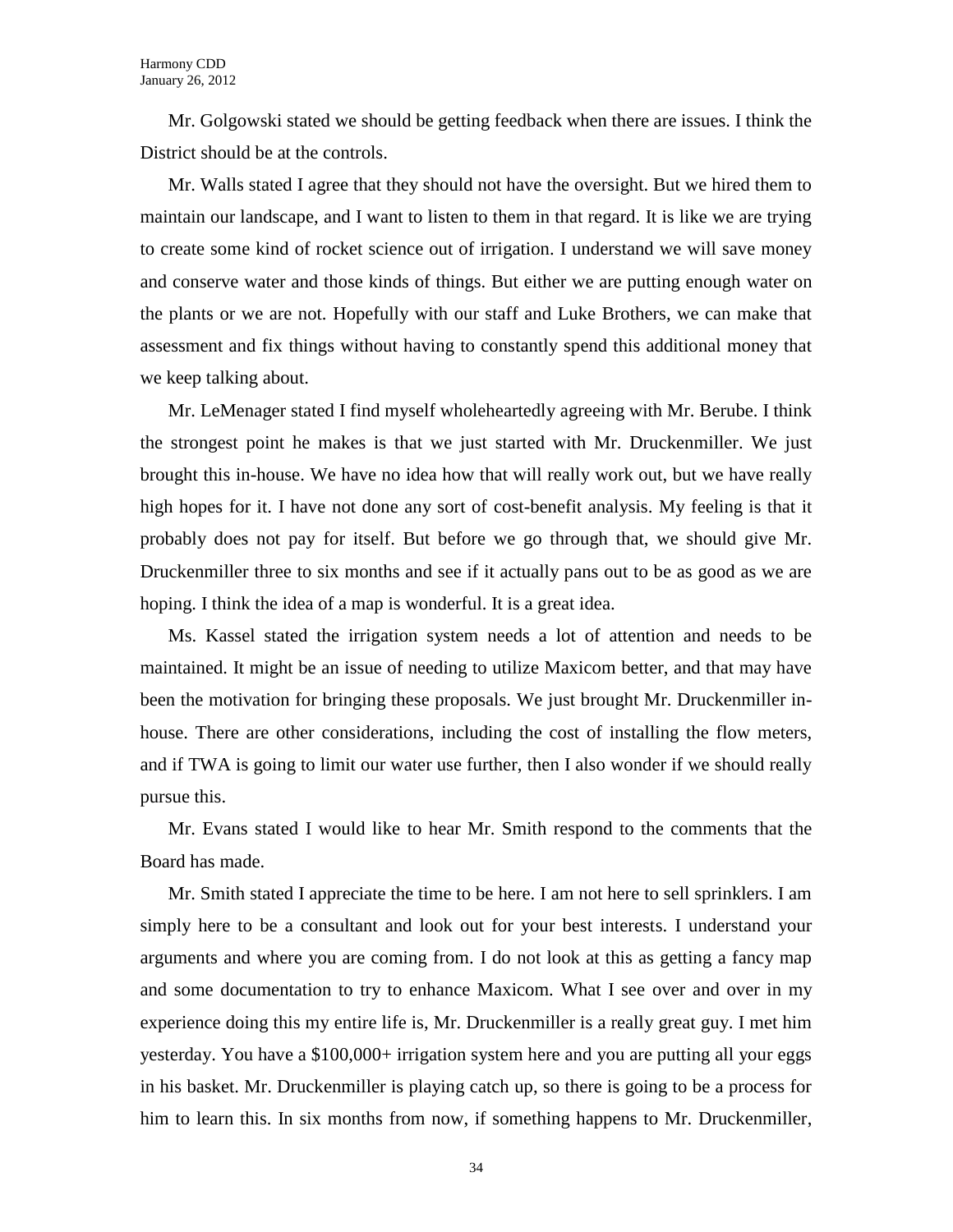you do not know what you have. It sounds like historically you have no idea what your irrigation system is right now. I look at this as a system, whether you have Luke Brothers or someone else coming in three months or three years from now, you know what you have and you can instruct them on what they need to manage. Whenever they do billing, you can tell them to note the zones and spray heads where they worked. Then you have a way to track your invoices and where your money went. If you purchased sprinkler heads two years ago, Rain Bird has a five-year warranty on all parts and equipment, so you can track if you are getting your money back. There are so many things this system does. You talked earlier how to handle payments with mortgages and other things, and it is the same thing with your irrigation system. You need to have a way of knowing what is going on. You could be pumping hundreds of gallons a day into some buffer zone into some wetland area and not even know it. That is highly likely. When I was here yesterday, I saw things that were broken, and you have issues. It will take Mr. Druckenmiller the better part of a year to understand what the issues are. If Luke Brothers had been managing this system for the past several years, this is a great opportunity to get a thirdparty independent opinion. You may find that you have \$50,000 worth of heads that they said they were billing under contract. I need to put this into that perspective. It is not just a map; it is a system. You should be able to hire anyone at any time. Mr. Druckenmiller will be a great technician. But what we are talking about with the monitoring of the Maxicom system is when Mr. McMillan notes there is a dry area and goes out to a particular zone to fix it, knowing what number zone it is. The map makes it simple. It puts everything in perspective so there is no ambiguity and so you do not just spend money and have no idea where it is going.

Mr. Golgowski stated in a typical week, I will receive at least one or more notes from Mr. Walker asking if I know that zone 3 of controller 17 is not running and looks like it has not run for a while. That is probably leading to some of the turf problems that we have had. I know I am pointing out my own deficiencies in monitoring when I say this, but Mr. Walker knows what he is doing. He can tell me to check the controller that is probably at fault. Mr. Druckenmiller can go out with that information and the zone that has not been running in the Estates for a while can now be fixed. Mr. Walker can hone right in on that.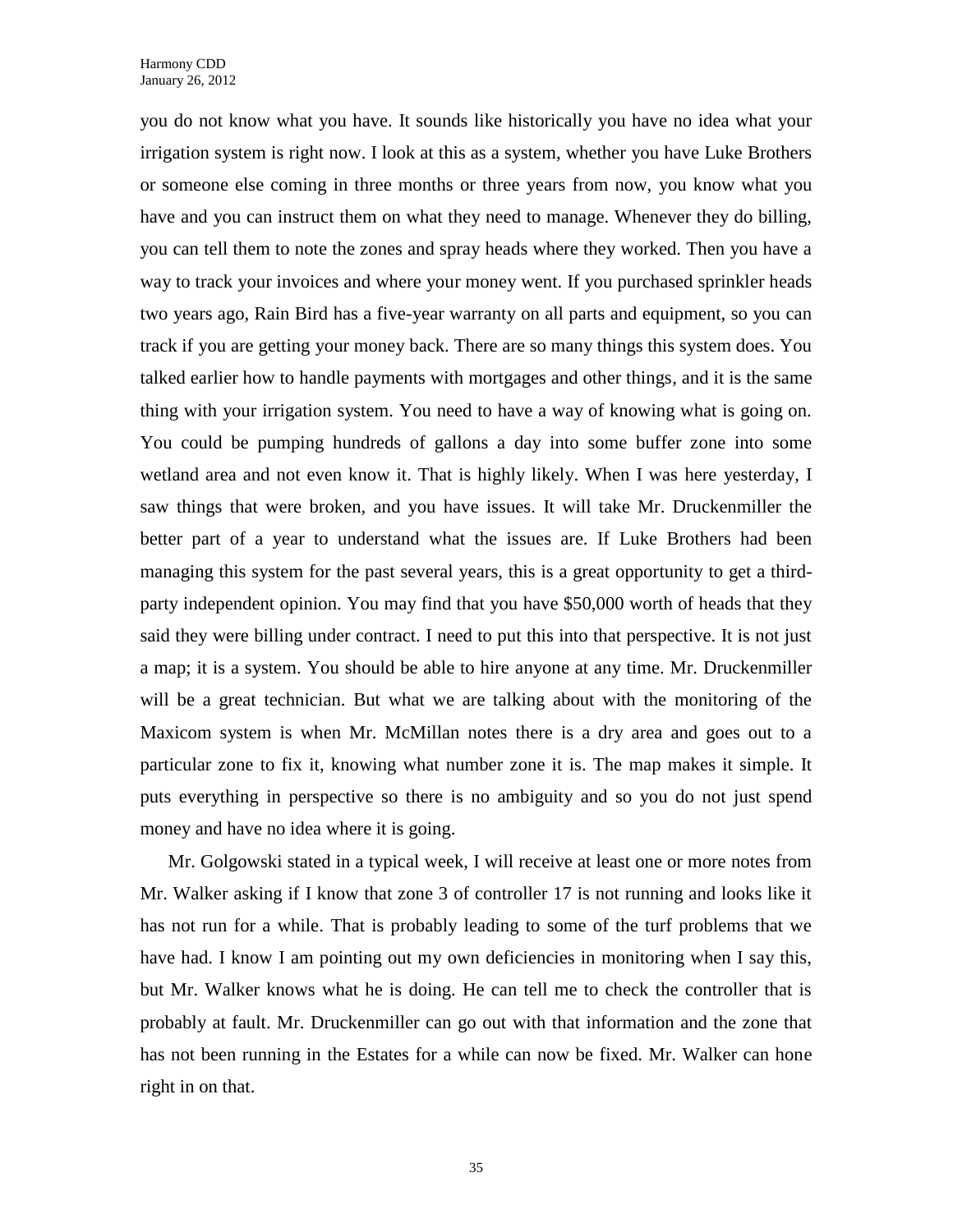Ms. Kassel stated there has still been oversight, even if we did not increase Mr. Walker's proposal by 300%.

Mr. Golgowski stated he is doing this now out of his good graces. His contract provides monitoring one time a month for that fee. He has taken pity on me and supports me much more frequently than once a month.

Mr. Berube stated looking at a report on a computer once a month for \$250 is pretty good money. The reality is, to Mr. Smith's point, what happens if Mr. Druckenmiller leaves in six months? What happens if Insight Irrigation goes out of business in six months? What if Walker Technical Services goes out of business in six months? I know we do not anticipate that happening, but it is a reality.

Mr. Smith stated once you have all the documentation, then it is yours.

Mr. Berube stated that is only useful for people who can read it. My other point is, we have had several landscape contractors come in and absorb the system and patch it as they go and manage to keep water spraying. Now we have Mr. Druckenmiller. The point of bringing him in was to have direct oversight. I do not care what anyone says, Luke Brothers has not been out there every month turning on every zone and walking the zones to see what is happening. I anticipate that Mr. Druckenmiller will spend more time on it than Luke Brothers did. He should notice very quickly if there is a zone in the Estates that is not running. I know we keep coming back to Mr. Druckenmiller, but there is a reason we brought it in-house and a reason we spent money to make that investment in him to primarily manage the irrigation. Now we are taking all that away with these proposals. There is nothing wrong with any of these proposals, other than it is going to cost us a lot of money for a benefit that I simply do not see. Spending \$50,000 per year on water is a lot of money, but in the overall scheme of things, we could have a bubbler running for three days or a stream of water running for a week and we really do not notice it. I am more in favor of letting Mr. Druckenmiller work with this for a while to see what is happening and keeping everything, including Mr. Walker, running at its current level of assistance. If this does not work in six months or so, then we can revisit it.

Ms. Kassel stated if that zone is not running and has not been running for some time, I wonder why we did not hear about it earlier if we have a contract with Mr. Walker. I am confused about that.

Mr. Berube stated I think that was a random comment.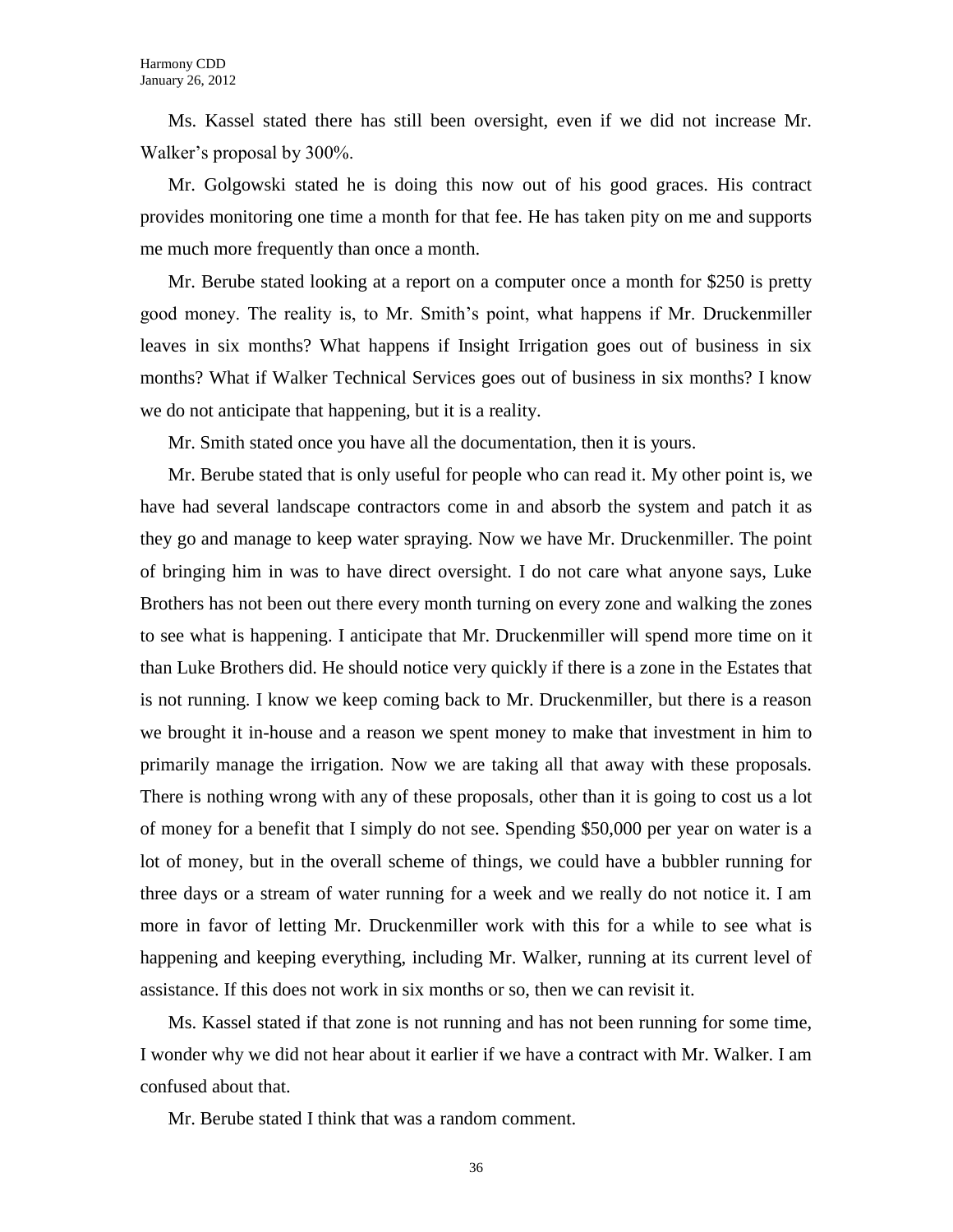Mr. Golgowski stated that is correct; it was a hypothetical comment, but things like that have happened.

Mr. Berube stated that is largely because the irrigation crews were not doing their job. We realized that some time ago and made that change. Now we have people under our direction and if they are not doing their job, we should be able to make pretty quick assessments and make changes right there in the field. He is our staff member and we will be watching him.

Mr. Tome stated you just recently commissioned the engineer to make a map of the trees in the community and where they are located as an exhibit to the contract to maintain the trees appropriately. I would see that as an easier task because they are above ground and you can see where they are. I would offer to you that it makes sense to have a map of the irrigation system, which is a lot more complex and something that is underground and unseen by the naked eye. We do not fear that Mr. Druckenmiller will ever leave, but there is a chance that something could happen someday, and that learning curve continues to be an issue. While I do not have concrete evidence to prove this, this District has spent tens of thousands of dollars in plant replacements in some areas, and a lot of that has to do with cases where it was not getting adequate water because of zone issues or misreads or whatever it may be. It is one of those things where you either pay now or later. One of the things we have to realize is, now that you have brought irrigation in-house, which I fully support and think is a great idea, at some point when it comes time to replace pallets of sod, there will be moments where there will be some finger pointing between the landscape company and the in-house irrigation technician. Having other documentation could prove valuable, whether it is the map or the zone input from Mr. Smith or the monitoring that is being done by Mr. Walker, outside of the best effort that can be given by someone who has done this for 30 years.

Mr. LeMenager stated I am a little surprised that we do not have a map already. What are we talking about with respect to the map? We have zones; do you know where the zones are? Has anyone actually written all this down?

Mr. Golgowski stated we have a map that shows irrigation lines and it shows the location of the controller. We do not have a map showing what zones are on that controller. They can go for a quarter mile down the street. We do not know where they begin or end.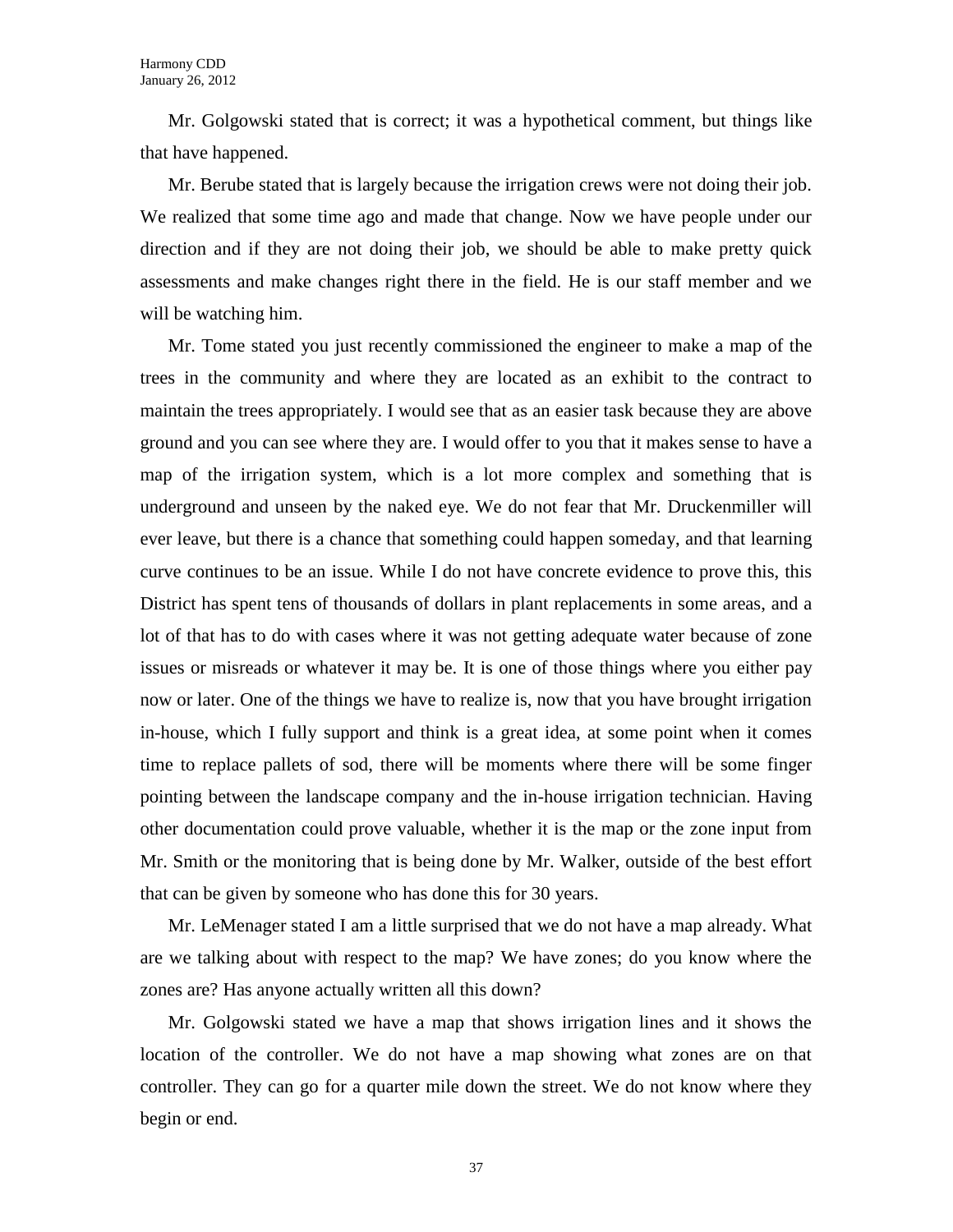Mr. LeMenager asked would it be simple enough as Mr. Druckenmiller going around and noting the locations? Am I missing something? He goes around and will check each system, so he will know if the heads are all popping up.

Mr. Tome stated we probably could have had Mr. Druckenmiller also go around the community and note all the trees. There comes a time when there is a skill set for a certain activity and the ability to put it into a software system that is then able to be done. Otherwise, you are talking about something that is miles long if you are going to create a map, which is most likely what someone in the field would create.

Mr. Haskett stated I asked Mr. Golgowski to work with Insight Irrigation on putting this proposal together. I feel it is very important to have some type of knowledge of where we stand with this irrigation system. I see a lot of problems out there. I wanted an independent person to perform this function. Just like a business has an independent auditor come in to audit the books, you do not look to recoup that money from the auditor; you are looking for information and it is a cost of business. This is a cost of business to know where we stand, to know where all the equipment is, and to know if it is functioning properly the way it should. There was a controller that went out yesterday. Mr. Smith came out and fixed it. He isolated it to two different valves that were causing the problem to make this controller go out. I do not have that knowledge, and Mr. Druckenmiller does not have that knowledge to know that a valve is grounding out. We do not have the equipment to test it, nothing like that. We can simply put water on the plant material, and that is where we are right now. We need an audit of our system to make sure it is running 100% before we enter the summer season.

Mr. Walls stated I understand that point, and I do not necessarily disagree. Even if you have that information, it still does not mean you can fix it because you still need to call someone in to take care of it.

Mr. Haskett stated no, that is not correct. Once this mapping system is done, then we will know exactly where valve 1 is and where valve 2 is. Mr. Walker will call and say we have a fault on valve 1, then we know exactly where it is and can go right to it. We can then isolate the problem from that point. Replacing a valve is very simple once we know where it is.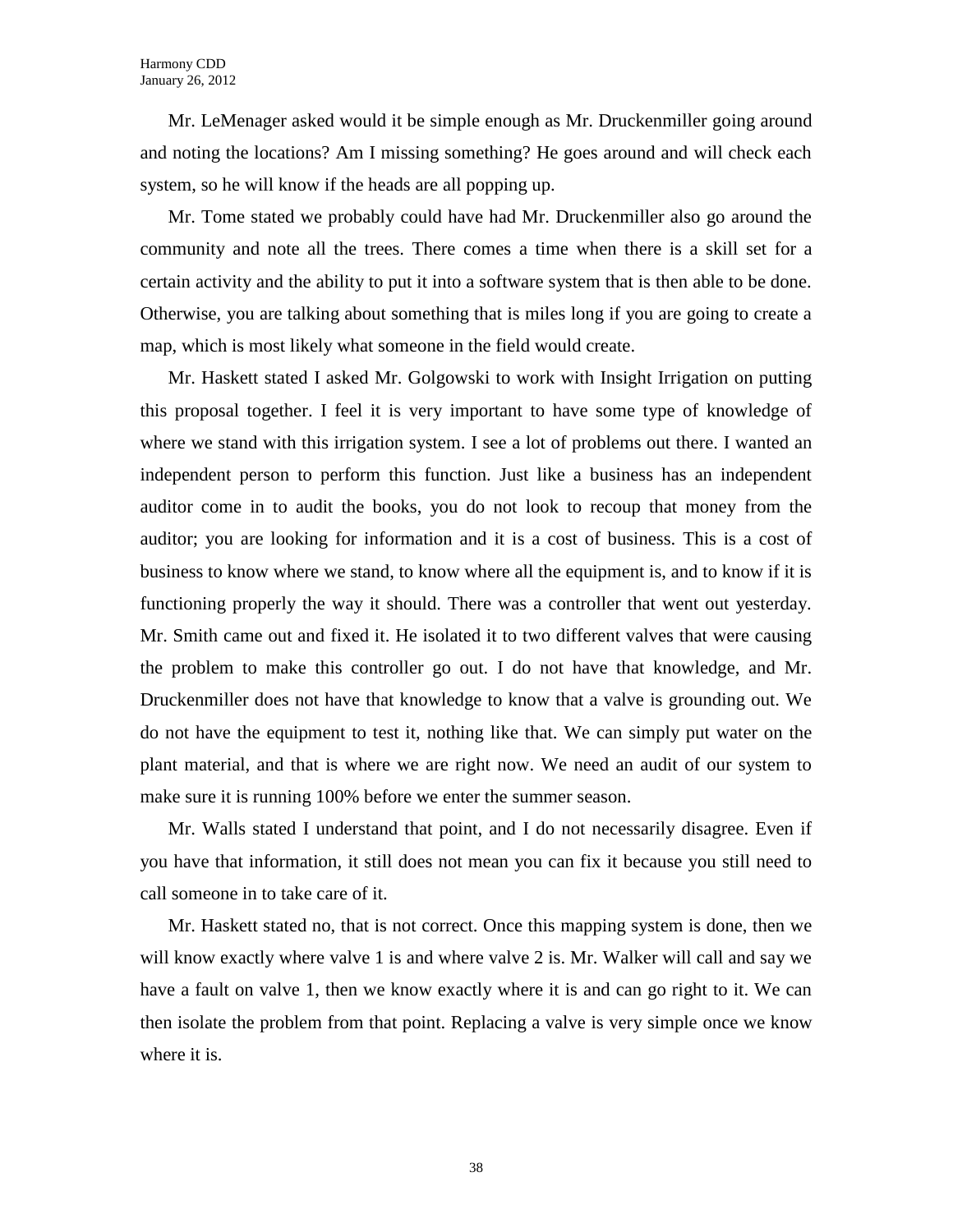Mr. LeMenager asked if he calls today and tells you to go check this spot or this piece of equipment, do you know where that piece of equipment is? Or do you have to search around for it?

Mr. Golgowski stated we start at the controller because we know where that is, which is the silver box. When you open those boxes, they are full of electronic panels. It is not a clock timer that you twist on and off. That takes a certain amount of sophistication in your ability to repair it. I do not expect Mr. Druckenmiller will have that ability, ever. If he does, it will probably cost us more than what we are paying him in order to keep him here. We will probably always need to have someone from the outside who is specialized in this kind of work.

Mr. Evans stated you are really looking for a base map.

Mr. Haskett stated that is correct.

Mr. Evans stated Woolpert has all our infrastructure maps in CAD. At the time this was created, there was a landscape plan with all the infrastructure that was installed, whether it was built on behalf of the developer or on behalf of the District. The base maps exist, and they should have shown all the sleeves that are under the roadway for the purpose of irrigation and the mainlines. Mr. Haskett is saying he has all that, but he needs to take it to the next level of being able to identify the individual zones and which controllers control each zone.

Mr. Haskett stated that is correct.

Mr. Evans stated we have a preliminary base map that needs to be taken to the next level for proper monitoring.

Mr. Golgowski stated that is a fair definition. That base map has been changed a lot over the last 10 years. We have added areas, we have removed areas, and we have changed heads and landscape material.

Mr. Evans asked does this need to be a collaborative effort with Mr. Boyd with all the plans that he already has in CAD? Is it more of an infield observation and notation on the existing plans?

Mr. Golgowski stated yes.

Mr. Evans stated we have the base maps. We know where the roads are. We know where the easements are. We know where the sidewalks, fire hydrants, and other things are. We know where the main irrigation lines are supposed to be. To take it to the next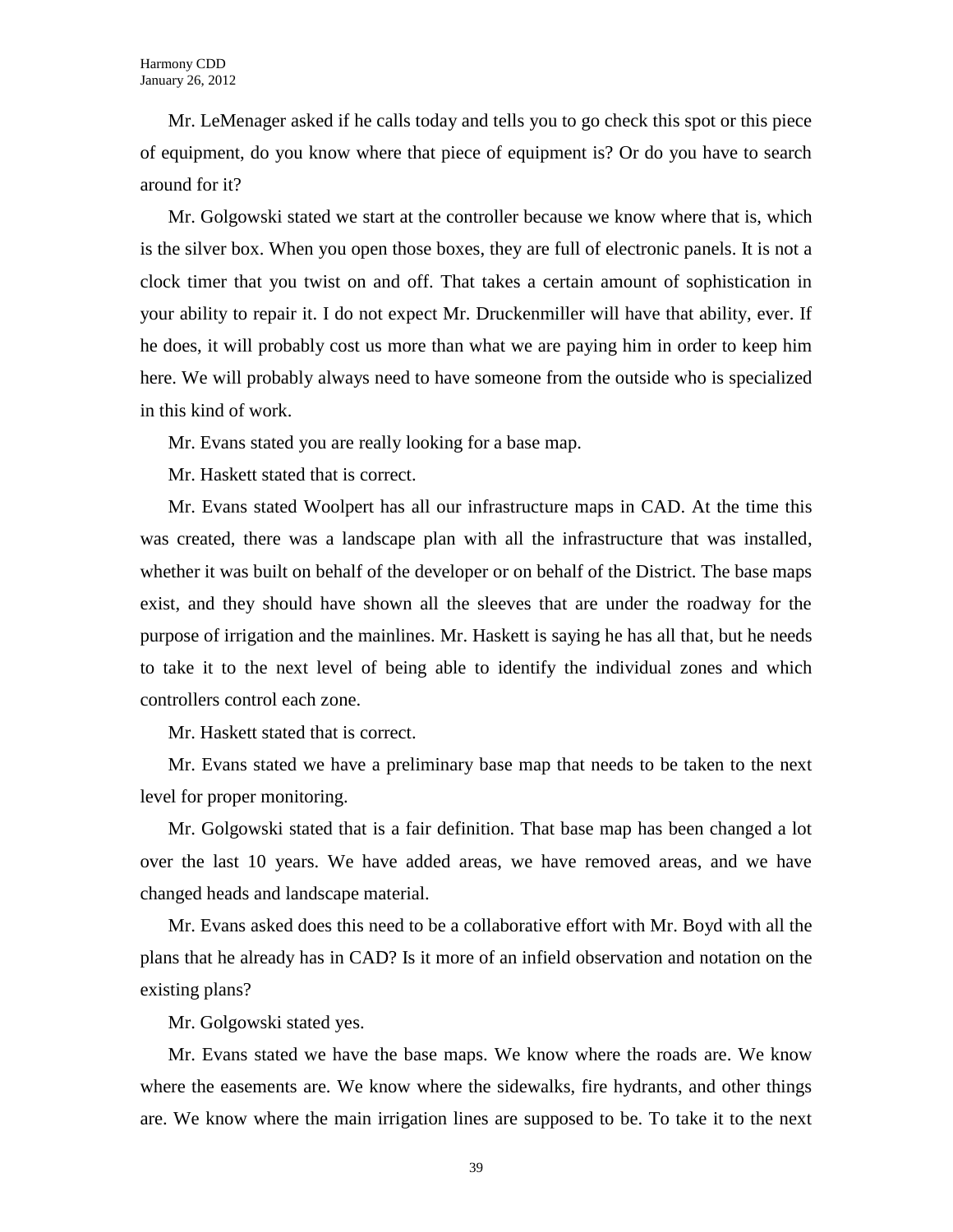level, we need to take it to the field to determine some things. You can physically locate a valve, but you are not really sure what controller controls that valve. You will need to do some testing in the field to verify that controller 3 runs valve 6. Is that what you are saying, that there are multiple components? One is the update of the product and the other is the infield evaluations and testing.

Mr. Golgowski stated yes.

Mr. Berube stated we are not doing any updates to any products.

Mr. Evans stated the product I am referring to is the map, an inventory map that takes the construction documents that we already have and expands the information on there so we have a faster response time and a better understanding of what we have in the field. If you are having chest pains, you go get an EKG so you have a better idea what you have.

Ms. Kassel asked as we make improvements to the system where we make replacements, who will be responsible at what cost for updating the map and the records?

Mr. Evans stated we are trying to create a base map along with an inventory, like a spreadsheet, that will identify all the zones and the coverage they have. As repairs occur, we can track those repairs. If there is a certain area that is constantly being repaired, we can look at why. We might find that someone is jumping over the curb and driving over it or another issue. It will be easier to isolate that specific location, and that is just one aspect.

Mr. Smith stated the actual procedure is to locate each controller. We will go to each controller, turn on zone 1, trace that wire and find the actual, physical location of that valve in the field and accurately put that on a map. This is not taking a paper map and marking it with pencils. This is an auto CAD-based product. We will locate them via GPS or other measurements so you can accurately years later locate that valve that might be overgrown. Even yesterday, I had to locate some valve boxes that were covered over with grass. It is my opinion that even if you task Mr. Druckenmiller to go out and find all the valves, he could not do it. There is no way he can find the valves that go with your controllers at this time without someone like me or the purchase of additional equipment to actually locate those valves. Once all the information is collected, there is a proposal for the creation of a paper map because some people like a physical map. The greater value is, I know Mr. Golgowski uses ArcView extensively. I can create shape files and within that ArcView product, he will be able to see it is zone 1 and put notes regarding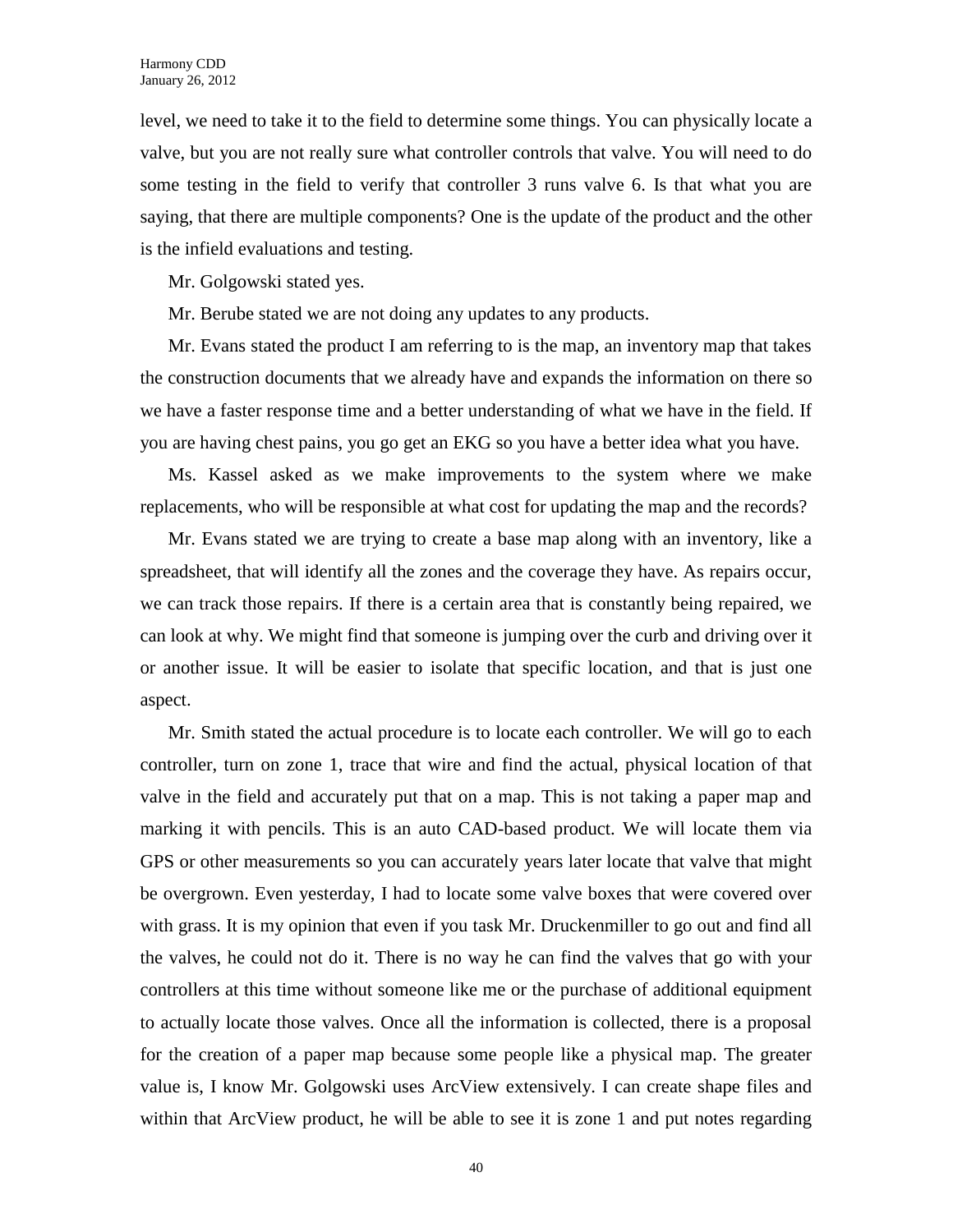repairs or whatever. It is a living data source. In two years if you want to print a new map, Mr. Golgowski can do that. It will require a commitment on Mr. Druckenmiller giving him accurate data, such as changing certain heads and keeping track of purchases. It will require good record keeping, but it is not something you will have to recreate. You can modify that data in ArcView. This is not a one-time thing. It will come in an Excel spreadsheet that includes all the data, and that information is entered into Maxicom. There is a component that ties into what Walker Technical Services can provide for you. Regardless if you want him to monitor the system 24/7, he still gets the data. I hope that clarifies it for you.

Mr. Evans stated it does to a degree. We are looking at an end product, which is a tool that will help us better maintain and provide accountability for repairs to the system. We already have an auto CAD file of our infrastructure plans. What I understand now from Mr. Smith is he will take those auto CAD plans and locate the irrigation equipment on those plans because we need physical references to streets, light poles, lot numbers, and other information. Otherwise, we will have a spider web map with identifications that have no relationship when looking at it in the field.

Mr. Smith stated there are several ways where I can see this can be used. There is a component that can be used with the ArcView product. Each of the Board members can have that same format in a Google Earth product. You can look at this entire property at any time and you can request the latest version and zoom in on particular areas. If you see a problem in front of your house, you can click on that area and the map will show you it is controller 10, zone 8.

Mr. Evans stated I understand that. We have a set of construction plans that delineate every lot, every sidewalk, every street light, every fire hydrant, every utility line, all the infrastructure that is out here. All of those elements will be included within the exhibits you just described.

Mr. Smith stated that is correct.

Mr. Evans stated all we need to do is use that as a base map and then you locate all the irrigation equipment. It can be in layers. Once we have all the layers, then we can come back and say here are the controllers, here are the zones, and we can color code every area if we choose. We can break it up into pages or sections. We already have that. All we need to do, if I understand Mr. Smith correctly, is you take what we currently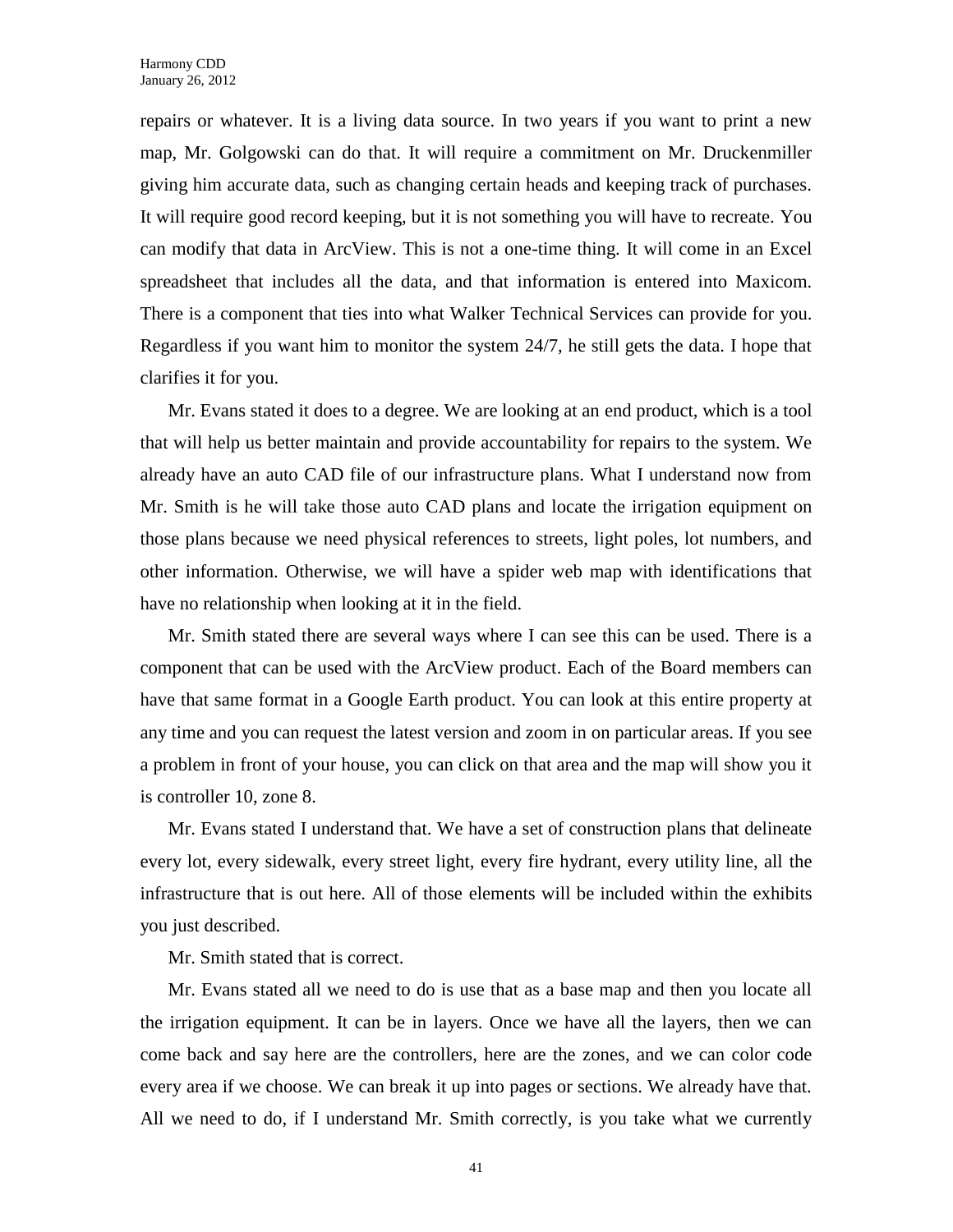have on file from our civil engineer and put another layer on top of it, which is the irrigation system. That is the first step, identifying the physical location of these existing improvements.

Mr. Smith stated I have seen some of your irrigation designs. I do not know the engineering history, but you created the base maps. You started with a survey and then started doing the roads and other infrastructure, including the lots. Later you probably did the landscape and irrigation phases. You had irrigation companies who created base CAD files that show where the irrigation is as they designed it. Are those actual as-builts of what was actually put in the ground? In my experience, what is on the irrigation design is not what is in the ground. It shows the intent but not the reality. You probably have some irrigation plans that show what was intended to be here. Maybe they followed it and maybe they did not. I am saying if you have those CAD files, I can create a layer that shows the actual location of the controller, the actual location of the valves, and the actual location of the irrigated area. That would be a layer that you can put on any one of those other products. I still see that as a living document. Whenever you change or add heads, it has to be reflected in some manner.

Mr. LeMenager stated what I think I just heard is Mr. Smith prepared a proposal to create a map but you have not actually seen what we currently have in terms of the original maps.

Mr. Smith stated I have seen your irrigation design files, so I have an idea how it was set up. I have a general idea of the layout and makeup of the property. From my perspective, having the actual irrigation design files is good, but going out into the field is much more valuable to you. You cannot use those plans to find a particular valve.

Mr. Evans stated you are not going to totally recreate our site plans from scratch and tell us where the irrigation is relative to the site. We have an enormous amount of data already available. You are just adding a layer.

Mr. Smith stated I am not creating where the roadways are or sidewalks or anything else. If you had no CAD files, then I would go to the County and get some of their information and use that as a base. Then I would create a site map to give you some accurate maps if you did not have any data. But you have data. I can use that data if you want to share it. If you do not want to share it, my product is not dependent on that information. The information I can create will allow all of you to be able to locate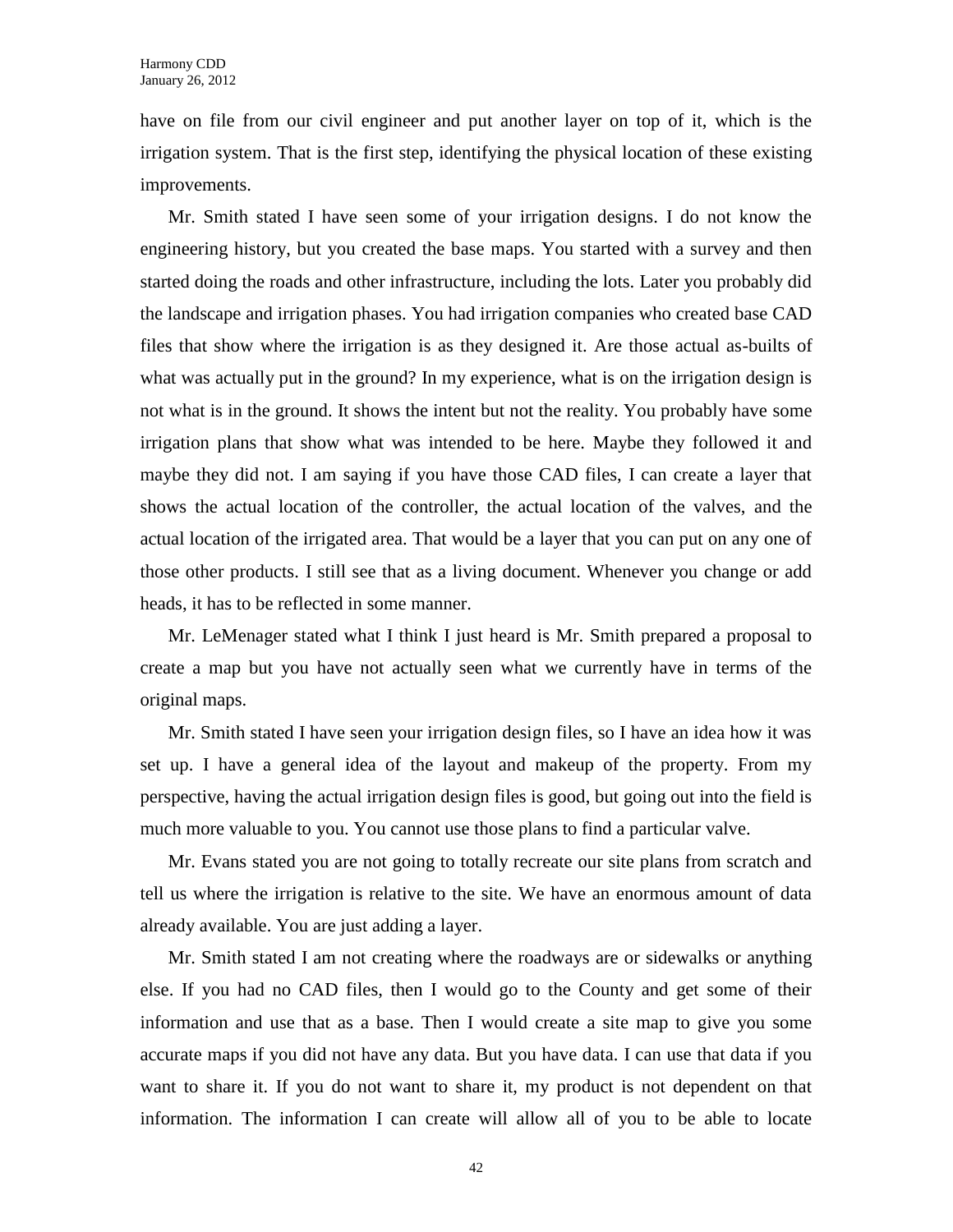controllers and zones. By this time next year, if you want to know how much you spent on a particular park, you will have that information.

Mr. LeMenager stated what I just heard again is that you can use the information if we share it. You put a proposal together to do something, and it sounds like you have not actually gone through to see what information we have and how you can improve it.

Mr. Walls stated he is talking about doing the irrigation layer, not the roads or sidewalks or anything else. I understand that. What we are looking at is Part B for the mapping piece for \$2,816 plus equipment. Will this map help staff do their job better of maintaining the irrigation system that we do not have now?

Mr. Haskett stated it will save time and it will make the job easier for Mr. Druckenmiller. I have all the as-builts in my office for all the irrigation heads. I can tell you from yesterday when we sat down and tried to find zone 19 on controller 21, the asbuilts show a particular location, but it is not there. That is just how plans are. That is why this is very important to us.

Mr. Evans stated what we currently have needs to be updated, and they need to be able to add more information to go along with that update.

Mr. Berube stated that is all fine and good, but on a practical basis, what will happen in the field is, Mr. Druckenmiller will push the buttons to turn on a zone, the sprinkler heads will pop up, he will look around and see if they all work. If he pushes that button and they do not work, he will go to the valve and find the solenoid and see if it is getting power. If it is not getting power, he will go to the controller. It is nice to have all this information. But the reality is, we will spend a lot of money being proactive rather than reactive. I get it, but in the real world, we will be reactive anyway. This is how it is really going to work. Mr. Druckenmiller is simply going to want to know if everything sprays water. It is just a matter of tracing it back. I have worked on sprinkler systems. It is not rocket science. The electronics are difficult, without a doubt, but we are not asking Mr. Druckenmiller to address the electronics. We understand we will need Insight Irrigation or someone else when the controllers do not work. The things in the ground are not that hard.

Mr. Walls stated theoretically, Mr. Haskett is saying it will save time if we have this map, by being able to know exactly where that valve is or whatever the problem is. You will have the information to go to that piece of equipment and look at it.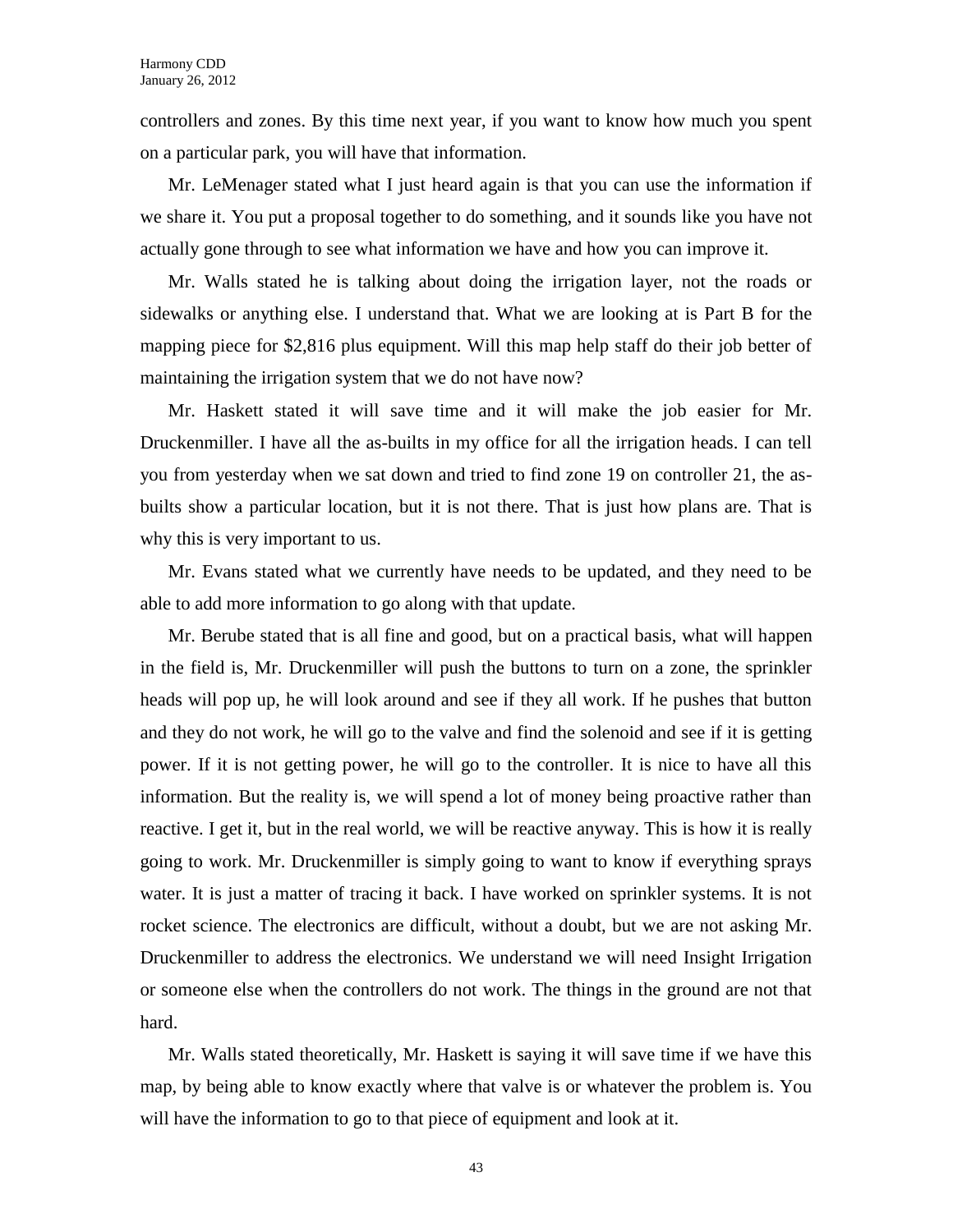Mr. LeMenager stated the other thing I am hearing is that we built an irrigation system worth several hundred thousand dollars. We have the original plans for where the equipment is supposed to be, but we have never actually audited that to find out where it really is. I am hearing that to do this now will cost \$2,816.

Mr. Berube stated the reality is that the time we are talking about saving has a cost to it, but that cost is relatively cheap. It is not like they cost us \$100 an hour to locate valves and boxes. It is our internal staff member who is already on our payroll for a certain amount of time anyway. His cost is not that expensive. How long will it take to recover the \$2,816? It is a long time. We need to consider the payback, just like the flow meters. It will take 97 years to recover that cost. We have no idea what the payback will be on this minimal investment, but I would say it will be a long time before we break even.

Mr. Tome stated it is like any job, when you go to the manual, it tells you what to do and there are things you end up doing because they are not in the manual. You learn them as you go. I agree that will happen with Mr. Druckenmiller. He is getting to know where things are just because he did them, but if something happens to him, all that knowledge goes away. The new person starts from scratch, and they get to know where everything is, and that will be a continual problem. I believe that is one of the things that Luke Brothers struggled with but they never did anything to change it. They figured out where things where over a period of time.

Mr. Golgowski stated to reinforce that comment, with Luke Brothers and REW before them, every one of them has been so frustrated because they do not know what turns on what. They had several people going out, and after you work with it for a while, you get a feel for how it works.

Mr. LeMenager stated it is amazing that no one ever documented it if REW and then Luke Brothers were that frustrated.

Mr. Tome stated they just did it. The guys in the field did not think about telling someone about it. That was just what they did.

Mr. Walls stated the more we talk about it, the more I see the value of it. For anything, we should know where it is if we have to take care of it. I see the value of accepting Part B and in knowing where our equipment is so we can fix it quickly. It is not just to make faster repairs, but if Mr. Druckenmiller leaves or we hire a new landscaping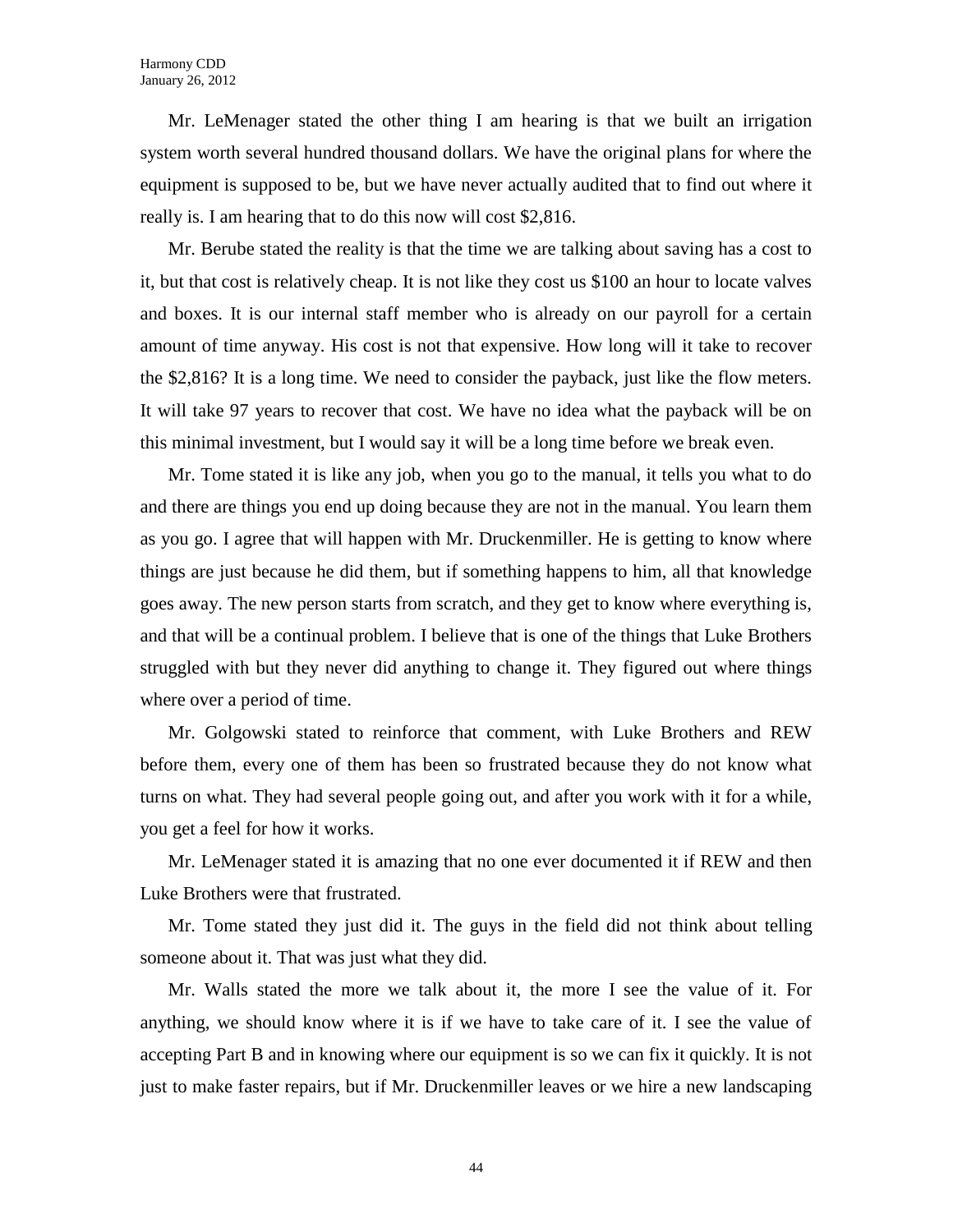company or whatever the situation, we can simply give them this map showing them where everything is.

Mr. LeMenager stated that is why I like the idea of this audit. We have a couple hundred thousand dollars in our irrigation system. This has been done forever. To the extent Mr. Druckenmiller sees things, he can work with Mr. Golgowski to map it, but that can be pretty time consuming. This is a one-time activity to try to come up with an accurate map and then have a commitment to keep it accurate. That does not strike me as a bad idea.

Mr. Evans asked is that a reasonable approach to this proposal? There are three parts to the proposal.

Mr. Smith stated Part A and Part B are dependent upon each other. Part C is optional, which I wanted to offer because I know you have discussed flow sensors. If you only want the map, I would have to adjust the price for Part B.

Mr. Evans stated this discussion generated a lot of really good questions in an effort to better understand it. Could Mr. Smith interface with Mr. Haskett and Mr. Golgowski to look at the existing maps and data we have available? You may already have done that, but then revisit this proposal. I think you understand what we are trying to accomplish as far as the end product, and then provide a new proposal to us. I am hearing that Mr. Smith may not be aware of all the information that is available with the CAD and other files. We may end up having 50% of the data that you were thinking you had to collect, so this will save you some time. We are relying on as-builts that might be 80% correct, so we do not necessarily need to correct everything we have. We just need to enhance or enlighten what we currently have.

Mr. Smith stated that is perfectly reasonable.

Mr. Evans stated it will shorten your time and give us a better comfort level that we are getting what we asked for. I think we have a better understanding of what we will be getting now.

Mr. Golgowski stated I am not convinced that I am not presenting this correctly to you. There is some advantage to looking at the Maxicom setup in person and going out in the field with Mr. Druckenmiller to see where these things are.

#### **ii. Neighborhood Enhancements**

Mr. Tome stated we are seeing some things happen in the market and we have been waiting for the medical center to come for a long time. It is actually coming upon us. A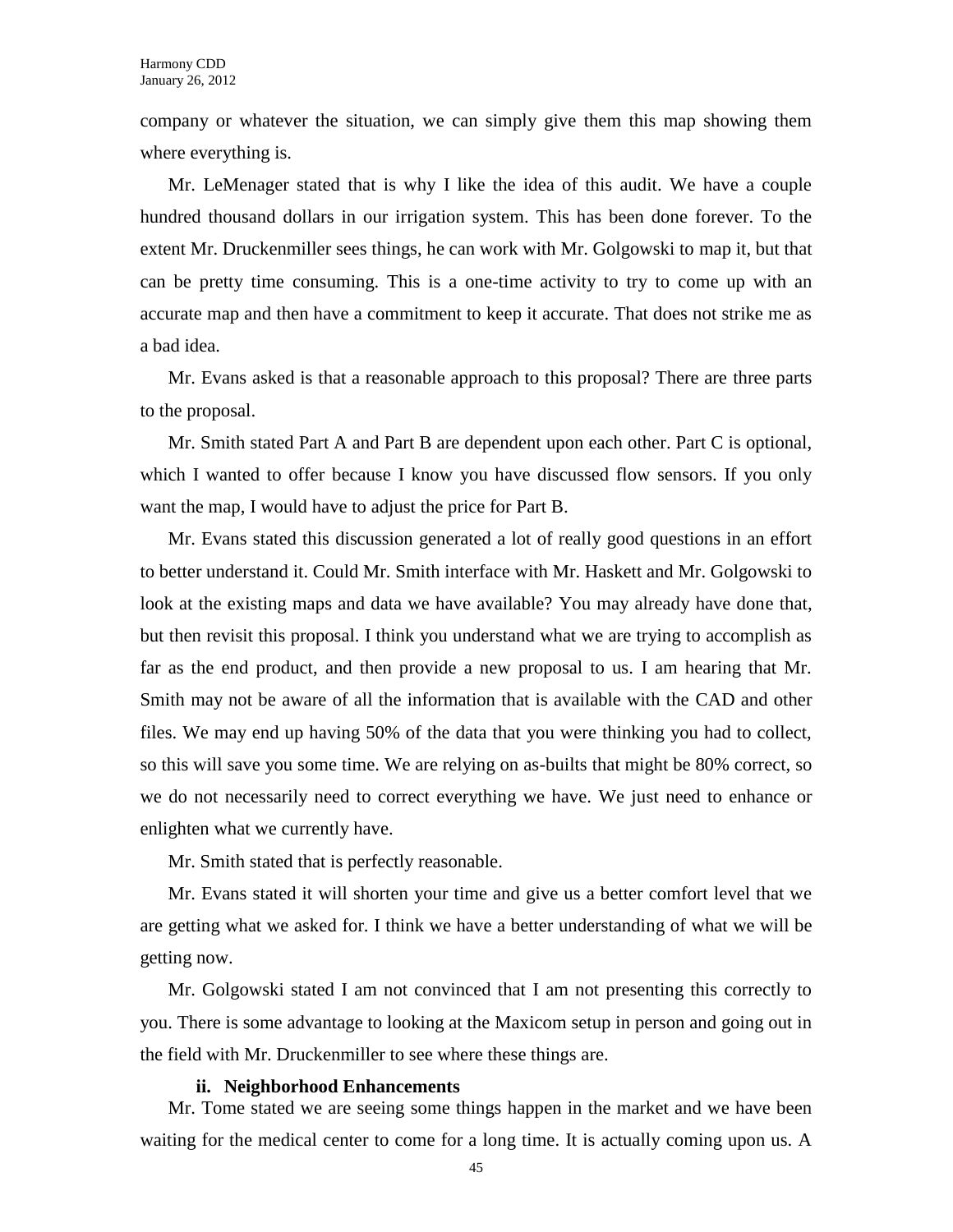community in Lake Nona recently opened with three national builders and they have been doing a lot of national marketing and drawing people to the area. We have seen an increase of our traffic coming through, not only in quantity but also in quality. We have recently been able to attract a regional builder who is well known and building very close to here, both in Osceola County and in southeast Orange County. They are seeing momentum coming in this direction. Interest rates are still low and rates will probably be adjusted in 2014. The six-month impact fee moratorium was extended to September 30 for both commercial and residential, which has been helpful since it is a significant savings for transportation and fire impact fees. We have been looking in the Green neighborhood for a period of time to do some enhancements. A couple parks can use some landscaping enhancement, and you may have seen some bird houses in that neighborhood. We are trying to add more color and elements to that area. That neighborhood does not have a lot of hardscape elements that you might see in Birchwood and Cypress neighborhoods, which is the way it was at the time. Those are some of the things that we are hearing from our builder partner, Weekley Homes, and this new builder. So we are trying to enhance that area for new sales. We did a sidewalk extension at a triangle park that could either have been built now or later with the builders, but it looked incomplete and it needed to be done so that there is circular movement there. The next area is in the D-2 and E neighborhoods, Drake and the Estates. It is a different mix there, and the price points are a lot different than in the Green neighborhood, which is mid \$150,000 to \$250,000. Drake 2 has one home under construction that will be over \$500,000 for the home and lot combined. We are happy we found these owners, and their children live here in the community. People looking to spend that much money are few and far between. These new owners are cash buyers, so we do not have to deal with appraisals and other things. However, we have seen an increased amount of interest in that neighborhood as well as the Estates neighborhood lately. We looked at our pricing and tried to do some adjustments. That being said, the Drake 2 neighborhood actually has about 25% higher debt and operation and maintenance assessments compared to its sister product in the Drake 1 neighborhood. When the assessment methodology was prepared, it was based on acreage and the number of lots within that acreage, and then it is divided among those lots. In the Estates neighborhood, it is about \$6,000 annually for debt and operation and maintenance. That is a lot of money. We were fortunate enough to sell two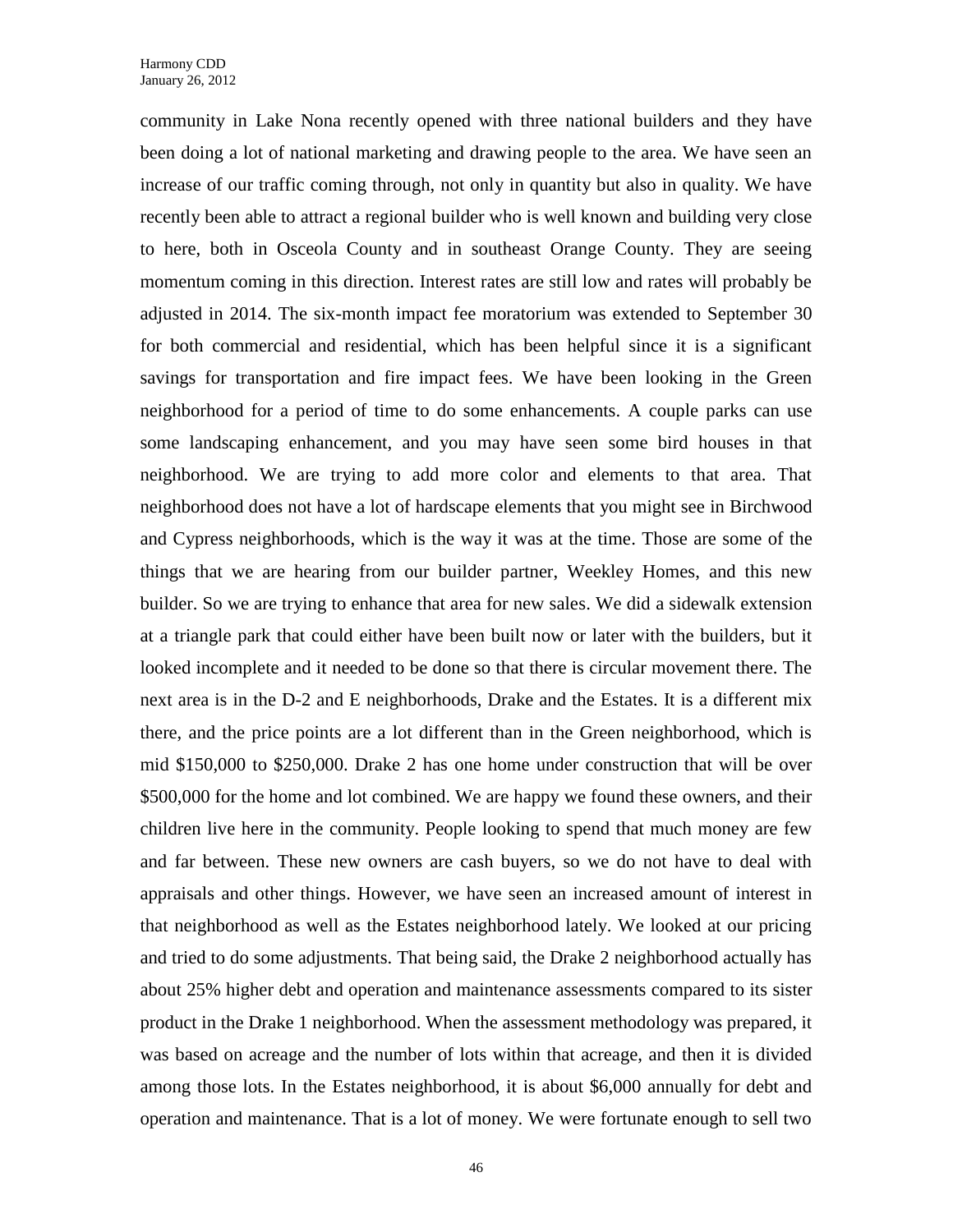of the lots in that neighborhood. Lately that has become a little bit of an impediment. We are not suggesting that be changed, but we are trying to look for ways to increase the visibility when you come into that area. When you come off the roundabout at Cat Brier and Schoolhouse, you are in the undeveloped area where the school used to be. Then you get into the developed area with the Zoysia sod and the landscaping. We are working to change that so when you come off the roundabout, you do not go from Bahia to Zoysia. We are changing that and having Luke Brothers cut that sod and we are extending the sidewalk. It was the scenario where there is a sidewalk, then no sidewalk, back to sidewalk, and then getting into the Estates. It did not make sense, so that is being addressed. I have some drawings showing what we are doing in the D-2 and E neighborhoods. We are looking at doing some small, 36-inch to 40-inch, dry stackedstone monuments to mimic what is already in the Estates. It gives you a feel for a little different area and it is very attractive. I do not want to imply that this area is better than other areas in Harmony, but we want people to feel better about paying more money for their house than the other areas. The main thing is we added three fountains to the ponds along U.S. 192 last year at the developer's expense. We continue to pay for the power and water. One of the thoughts we had was to actually add fountains to the two ponds at the Estates. The one to the left you would see as you are coming off the roundabout past the Enrichment Center. The other one you will see more the closer you get to the Estates. Interestingly enough, we took a lot reservation on lot 11, so they have 21 days to decide if they want to move forward with one of our builders, and they are looking at a semicustom home and are interviewing each of our builders. They told us it is not a matter of whether or not they build here; it is a matter of what builder. That is encouraging. The reason we considered the pond on the left is, once homes are built on lot 11 and lot 10, you really will not see it. This fountain will not be like the ones on U.S. 192 that shoot up 25 or 35 feet. It is smaller and has a smaller center spray that goes up 15 feet. I know Board members have asked that we let you know what is going on and not surprise you. The sidewalk was going to be added anyway, as was sod, but a fountain is something that was not planned. I do not want to come to the next meeting and have to answer a lot of question about our intentions.

Mr. Berube asked are those CDD-owned ponds?

Mr. Tome stated yes, that is why I am mentioning it.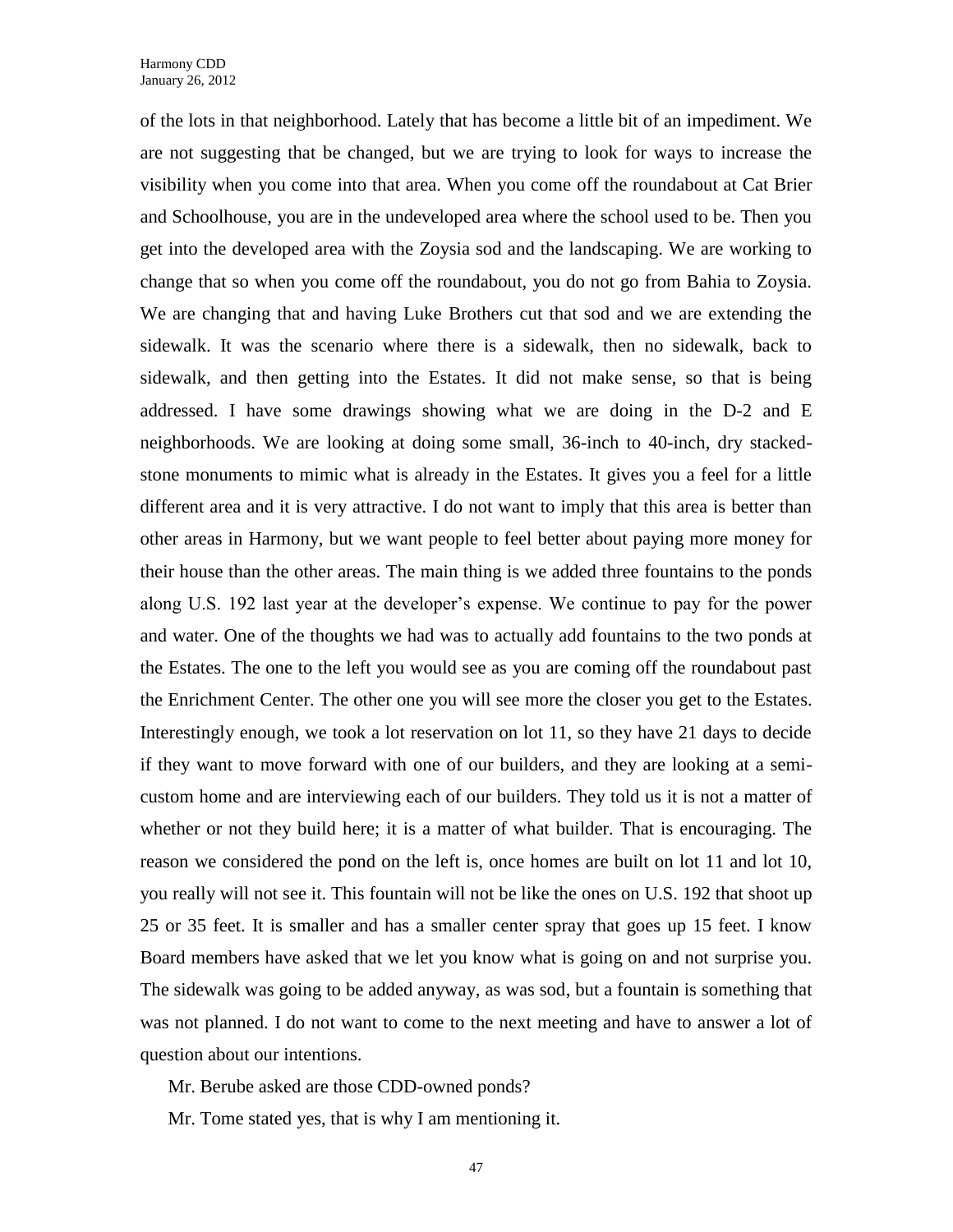Mr. LeMenager stated you mention the assessments are \$6,000 annually. A good portion of that is for operations and maintenance, and the rest is the hidden mortgage on properties, which CDDs are. Everyone should know that I am not a fan of CDDs. I think they are an invention of the State of Florida that is perhaps as least transparent as possible. That said, you play the hand you are dealt, which is one of the reasons I ran for this seat for the Board. One thing you can do is adjust the price of your lots to include the payoff. Right now, one reason is the CDD bills are so high is because you are paying an outrageous interest rate on the hidden mortgage on your house. To the extent you can mortgage that with the purchase price of your property, you can get it in the upper 3% today, whereas we are paying 7.25% on those bonds. I think that is the thing that people do not realize. The bond portion of the assessment is a hidden mortgage on your property, and it is at 7.25%. If that was something you could finance, it might be something you can implement with your pricing.

Mr. Tome stated that is a good suggestion. One of the challenges we run up against is the appraisal. As a seller and a buyer, you and I may agree and we may both be happy. Unfortunately, we are constantly seeing where the appraisal messes it up because they have their own take on things. To the degree we can do that, we absolutely will.

Mr. Berube asked are you asking for permission to put in the fountains?

Mr. Tome stated yes.

Mr. Berube stated that is nice and I like it. But everything having to do with the fountains needs to be the responsibility of the developer.

Mr. Tome stated that is correct. The company who installs the fountains has a contract that can be done on a quarterly basis or you can do it yourself to clean the weeds and things. Because of the size of the investment, we pay them a quarterly amount to maintain the fountains, which is \$99 or something reasonable. That will be a developer cost. There is power that needs to be obtained to that area, which will be a developer cost. We will not run the fountains all the time. It makes white noise if you are on your back patio, but you do not want to hear them at 2:00 a.m. We control the fountains in the front to come on at 9:00 a.m. and go off at 8:00 p.m. Part of the reason for the limited time is to save money because they are not cheap to run.

Mr. Berube stated I am fine with all that as long as we do not need a large legal bill to document all this.

48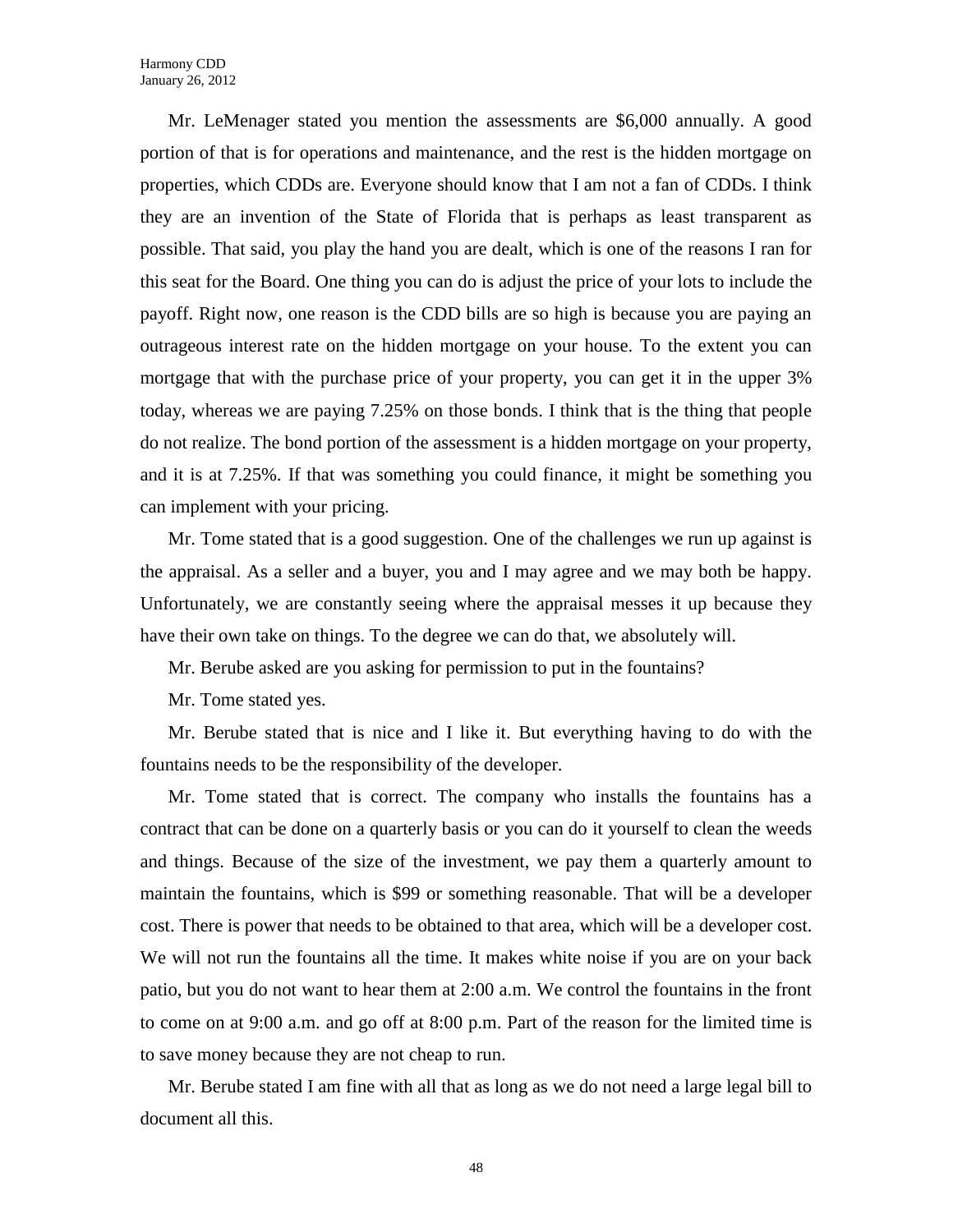Mr. LeMenager stated the other issue you run into is, there is no commitment on the part of the CDD to continue these forever. While it is nice to have a pretty pond to sell lots, the reality becomes if we decide to turn the fountain off after all the E lots are sold. Some of the residents might request to turn it back on.

Mr. Berube stated without being overly pessimistic, I would say the fountains will be worn out before the E neighborhood is sold out.

> On MOTION by Ms. Kassel, seconded by Mr. Berube, with all in favor, unanimous approval was given to the enhancements for the D-2, E and G neighborhoods, as described.

# **SEVENTH ORDER OF BUSINESS Supervisor Requests**

Mr. Berube stated last month we raised the issue of the 5% discount for Luke Brothers. Their contract expires October 1, 2012. I do not think we want to discuss that early in case we want to put this contract out for an RFP or if we want to extend their contract and realize a 5% discount. The time to make that decision is pretty soon because that process takes a long time. I am of the mind that we should go out for an RFP.

Mr. Evans stated we can discuss that at the next meeting.

### **EIGHTH ORDER OF BUSINESS Audience Comments**

A Resident stated it is a good thing you trim the trees on Beargrass. But what about cleaning up the sidewalks? Some of the sidewalks are raised due to the trees and people trip on them. To eliminate that, they put a yellow caution marker so you see the sidewalk is raised. When it is raised too high, then they come and grind it.

Mr. LeMenager stated that will happen for the next 40 years. There is nothing you can do about that.

The Resident stated trimming the trees will not eliminate the problem.

Mr. LeMenager stated you are correct. That was my point earlier when I said that the people who originally designed the Traditional Neighborhood Developments 25 years ago got it wrong. They designed communities like Celebration and Baldwin Park and Harmony. They got it wrong when it came to trees. They did not know what they were doing, which is one reason you do not see the developer installing inappropriate trees in the Green neighborhood.